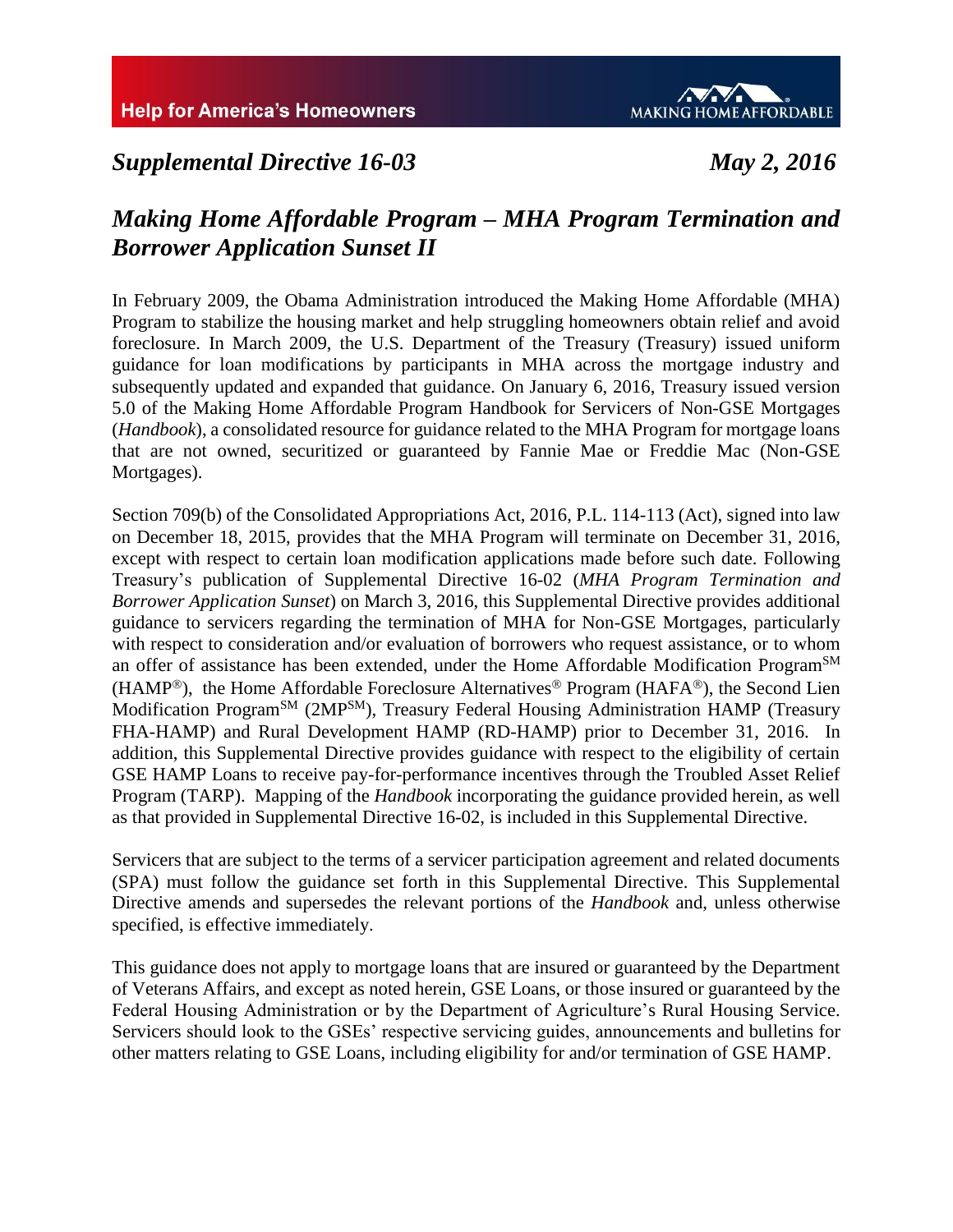This Supplemental Directive covers the following topics:

- Transfers of Eligible Loans to Non-SPA Servicers
- Compliance with Laws
- Borrower Escalations
- Single Point of Contact
- Federally Declared Disaster (FDD) Forbearance Plans
- $\bullet$  HAMP
- $\bullet$  HAFA
- $\bullet$  2MP
- Government Loans
- Reporting
- *Handbook* Mapping Clean-Up and Clarifications

#### **Transfers of Eligible Loans to Non-SPA Servicers**

Section 1.4.1 of Chapter I of the *Handbook* specifies that when a participating servicer transfers or assigns mortgage loans, or servicing rights relating to mortgage loans, that constitute Eligible Loans pursuant to the SPA, the transferee servicer must assume the transferor's obligations under the SPA with respect to the transferred Eligible Loans. Section 1.4.1 further provides that, if a transferee servicer has not signed its own SPA (such non-participating servicers are referred to as Non-SPA servicers), it will be required to execute an assignment and assumption agreement (AAA), the form of which is attached as Exhibit D to the SPA. This Supplemental Directive amends such guidance by providing that for transfers or assignments with a transfer date on or after September 1, 2016, Non-SPA servicers are no longer required to execute a AAA for loans that, at the time of transfer or assignment, are not under consideration or in process under one or more of the MHA Programs or for which the transferor servicer is not performing services under the SPA, regardless of delinquency. Such loans are not considered Eligible Loans under any MHA Program, and Sections 1.4.1.1 and 1.4.1.2 are revised to reflect this guidance.

#### **Compliance with Laws**

As described in Section 1.6 of Chapter I of the *Handbook*, servicers must fully comply with, among other things, all federal, state, and local laws. Where Supplemental Directive 16-02 or this Supplemental Directive removes or modifies any provision under the *Handbook*, servicers should refer to applicable law and their own policies and procedures as regards any requirements or guidance that may be applicable upon such removal or modification under the *Handbook*.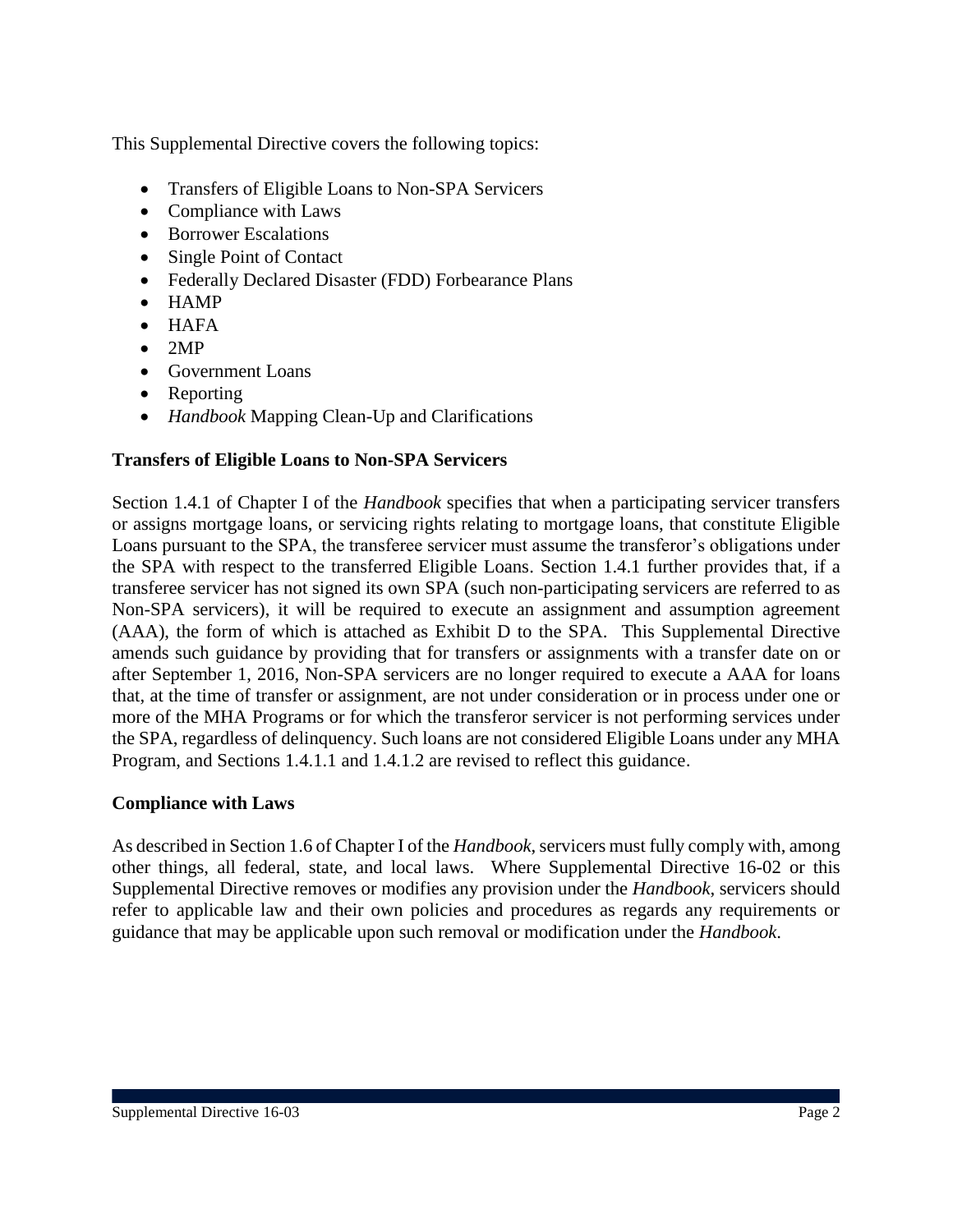#### **Borrower Escalations**

As described in Section 3 of Chapter I of the *Handbook*, specially trained personnel at MHA Help and the HAMP Solution Center (HSC) handle Escalated Cases (as defined in Section 3.2), evaluating the circumstances and status of a borrower's request for assistance under an MHA Program and working with the servicer to identify and resolve the case in a manner consistent with MHA program guidelines.

This Supplemental Directive provides that, effective December 1, 2017, MHA Help and HSC will no longer accept new cases nor escalate new cases to servicers. Any cases that have been escalated to servicers via MHA Help or HSC as of that date must be resolved in accordance with Section 3 of Chapter I by May 1, 2018. If there is a determination that the borrower was eligible for assistance under an MHA Program, but the servicer is unable to convert the borrower to a permanent modification, or complete a deed-in-lieu of foreclosure (DIL) or short sale, as applicable, by December 1, 2017, the servicer must consider such borrower for all other available loss mitigation options, and offer such borrower a comparable loss mitigation solution.

Effective December 1, 2017, Section 3 of Chapter I shall only apply with respect to cases accepted by MHA Help or HSC on or before such date or cases escalated to the servicer before May 1, 2018. Effective May 1, 2018, servicers will no longer be subject to Section 3 of Chapter I, but servicers are encouraged to continue the best practices established by MHA regarding resolution of a borrower's escalation or dispute.

#### **Single Point of Contact**

Section 4 of Chapter I of the *Handbook* requires certain servicers in certain circumstances to assign a relationship manager to manage the borrower's relationship throughout the entire delinquency or imminent default resolution process. This Supplemental Directive clarifies that, in instances in which a relationship manager is no longer actively managing a borrower's account, and such borrower renews contact following a period of inactivity, a servicer may assign a new relationship manager in cases where the original manager is unavailable, provided such action is in accordance with the servicer's caseload management. This Supplemental Directive also amends Section 4 such that (i) after December 30, 2016, servicers are no longer required to assign relationship managers to borrowers and (ii) servicers should require that any relationship manager who is assigned to a borrower on or before December 30, 2016 must fulfill all obligations and duties described herein until the later of (a) resolution of all applicable escalations, and (b) December 1, 2017.

#### **Federally Declared Disaster (FDD) Forbearance Plans**

Section 5.3 of Chapter I of the *Handbook* provides that certain HAMP and 2MP eligible borrowers who are not able to make monthly mortgage payments due to a FDD and request a forbearance as a result of an FDD should be offered a FDD forbearance plan for a minimum of three months. In addition, Section 5.3.1.2 requires servicers to provide written notice to borrowers in a HAMP trial period plan or 2MP trial period who accept an FDD forbearance plan that at the end of the forbearance period they may be required to submit updated documentation in order to be re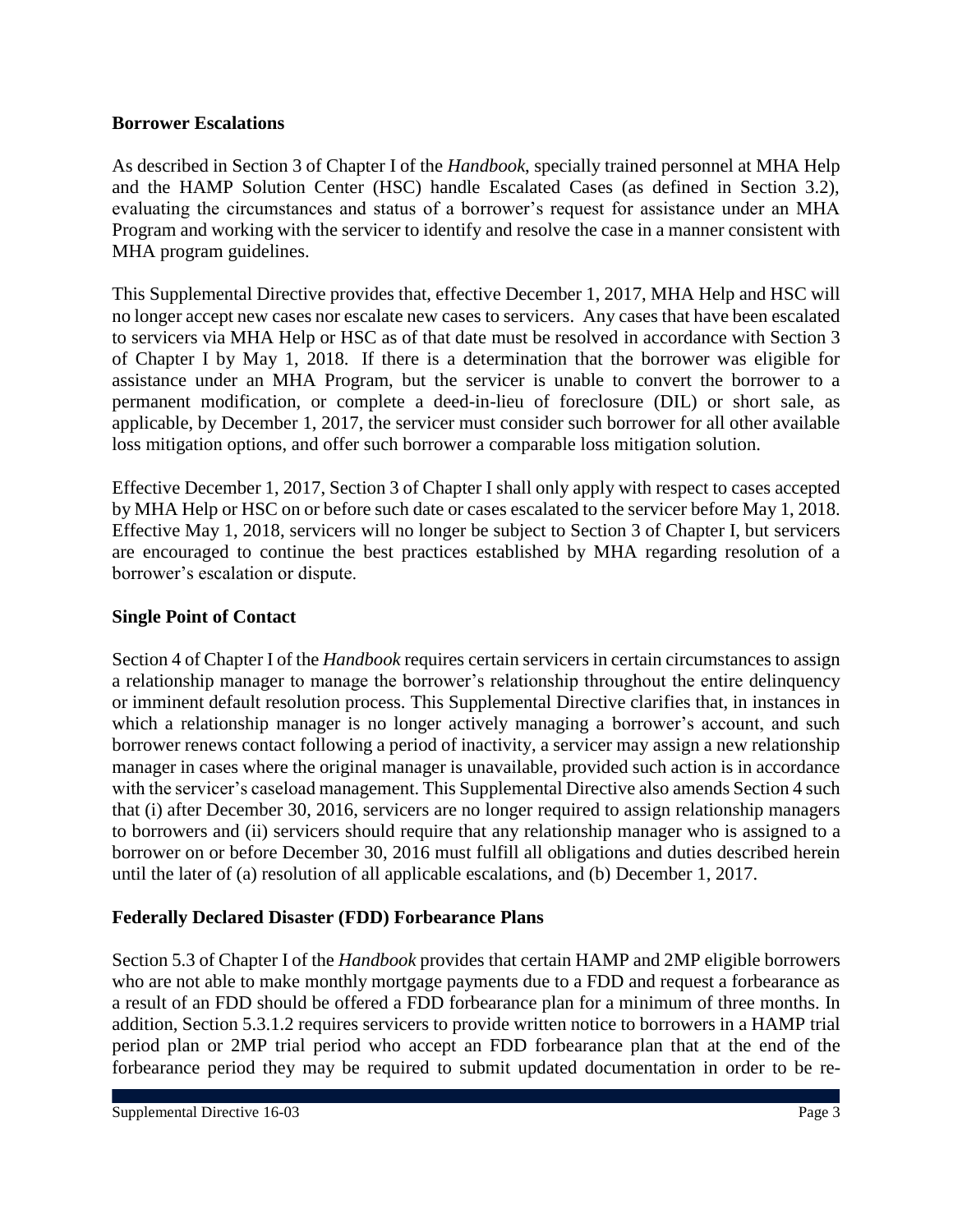evaluated and may not qualify for HAMP or 2MP, as applicable, at the time of reconsideration. This Supplemental Directive amends the current guidance such that, in order to receive forbearance as a result of an FDD, a borrower must request consideration on or before December 30, 2016 and the servicer must also offer the borrower an FDD forbearance plan on or before such date. This Supplemental Directive also amends the current guidance to require that the servicer provide verbal or written notification to such borrowers to indicate that HAMP and/or 2MP may no longer be available at the end of an FDD forbearance period that begins on or after September 1, 2016.

### **HAMP**

### *Reasonable Efforts*

Supplemental Directive 16-02 provides that, effective September 1, 2016, servicers are no longer required to proactively solicit nor satisfy the Reasonable Effort standard with respect to any borrower who becomes eligible for HAMP after such date. Nonetheless, a borrower who submits an Initial Package on or before December 30, 2016 must be evaluated for HAMP, provided such borrower meets the eligibility criteria set forth in Section 1 of Chapter II. This Supplemental Directive expands this guidance to Section 2.2.1 of Chapter II of the *Handbook* such that, effective September 1, 2016, servicers are not required to satisfy the Reasonable Effort standard a second time or proactively solicit for HAMP if a borrower who has never had a trial period plan or permanent modification under HAMP, cures a delinquency and later misses two or more payments. However, if a borrower loses good standing on a HAMP Tier 1 permanent modification on or after September 1, 2016, a servicer must proactively solicit such borrower for all loss mitigation options.

### *Borrower Notices*

Section 2.3 of Chapter II of the *Handbook* requires that a servicer who has had contact with a borrower in connection with HAMP but is not in receipt of the Initial Package by December 31, 2016 or has determined it will be unable to complete a permanent modification such that the Modification Effective Date is on or before September 30, 2017 must send a Borrower Notice informing the borrower that he or she cannot be considered for HAMP and provide information about other loss mitigation options. This Supplemental Directive eliminates the aforementioned notice requirement to a borrower with whom the servicer has had contact regarding HAMP but is not in receipt of Initial Package on or before December 30, 2016. However, a servicer must send such Borrower Notice if the servicer is in receipt of an Initial Package on or before December 30, 2016 but has determined that it will be unable to complete a permanent modification with a Modification Effective Date on or before December 1, 2017. This need not be a separate notice, and may be included with or incorporated into another notice sent to the borrower.

### *Non-Approval Notices*

Section 2.3 of Chapter II of the *Handbook* requires a servicer using the NPV model after February 2011 to list the NPV Data Input Fields and Values used in the NPV evaluation on the Non-Approval Notice, regardless of whether a negative NPV result was the actual reason for the non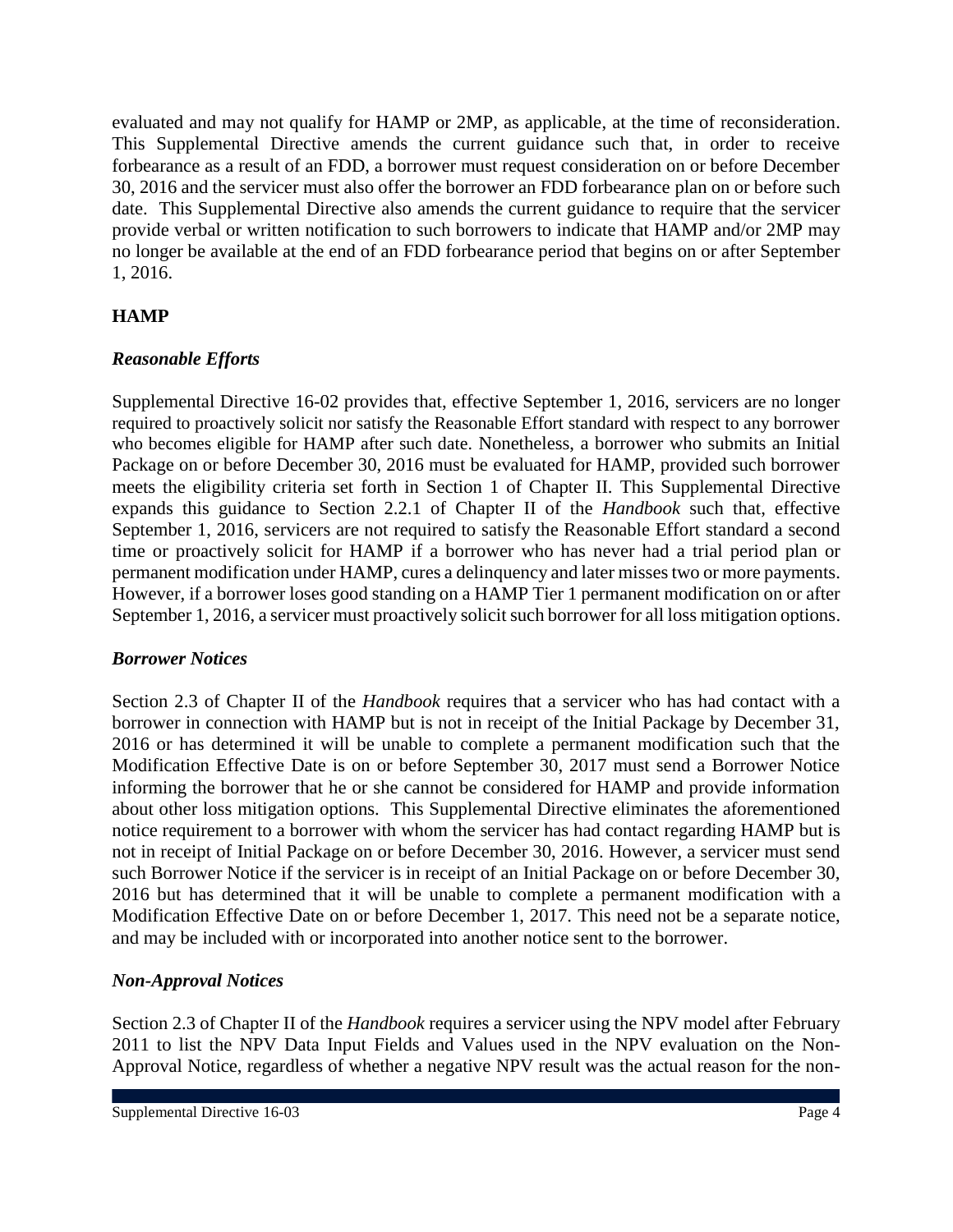approval of the borrower. Effective immediately, this Supplemental Directive amends the previous guidance to provide that, in instances where a negative NPV result was not the reason for the denial of the borrower, the Non-Approval Notice may, but is not required to, list the NPV Data Input Fields and Values used in the NPV evaluation. If the NPV Data Input Fields and Values are not listed in the Non-Approval Notice, the Non-Approval Notice must state that such information is available upon request.

### *Streamline HAMP Offers*

Section 2.4.2 of Chapter II of the *Handbook* states that the Streamline HAMP Offer must include sufficient information to enable the borrower to submit an Initial Package if the borrower is potentially eligible for HAMP (Tier 1 or Tier 2), and must include a date, no less than 30 days from the date of the Streamline HAMP Offer, by which the borrower must return an Initial Package in order to be evaluated for such options. This Supplemental Directive amends the current guidance to provide that, effective September 1, 2016, servicers are no longer required to specify a date by which a borrower must submit an Initial Package. In addition, this Supplemental Directive provides that, with respect to the content of Streamline HAMP Offers, servicers may include information enabling a borrower to submit a Loss Mitigation Application rather than an Initial Package for all offers sent on or after such date.

### *Suspension of Foreclosure*

Section 3.3 of Chapter II of the *Handbook* provides that, when a borrower submits a request for HAMP consideration after a foreclosure sale date has been scheduled and the request is received no later than midnight of the seventh business day prior to the foreclosure sale date (Deadline), the servicer must suspend the sale as necessary to evaluate the borrower for HAMP. This Supplemental Directive clarifies the current guidance to provide that such a request for HAMP consideration must be in the form of an Initial Package or, if a Loss Mitigation Application is submitted, must include those items included in an Initial Package (as defined in Section 4 of Chapter II). In addition, this Supplemental Directive provides that a servicer is not required to suspend a scheduled foreclosure sale in order to evaluate a borrower for HAMP if the borrower submits an Initial Package after December 30, 2016.

### *Certification Prior to Foreclosure Sale*

Section 4.1 of Chapter I of the Handbook requires that if a foreclosure sale is scheduled, the servicer must, prior to completion of the written pre-foreclosure certification required under Section 3.4.3 of Chapter II, obtain from the relationship manager an affirmation via email or other writing that, to the best of the relationship manager's knowledge, all available loss mitigation alternatives have been exhausted and a non-foreclosure outcome could not be reached. This Supplemental Directive amends the guidance in these sections such that neither the written preforeclosure certification, nor the relationship manager affirmation, is required for foreclosure sales scheduled to take place after December 30, 2016, unless a relationship manager has already been assigned prior to such date.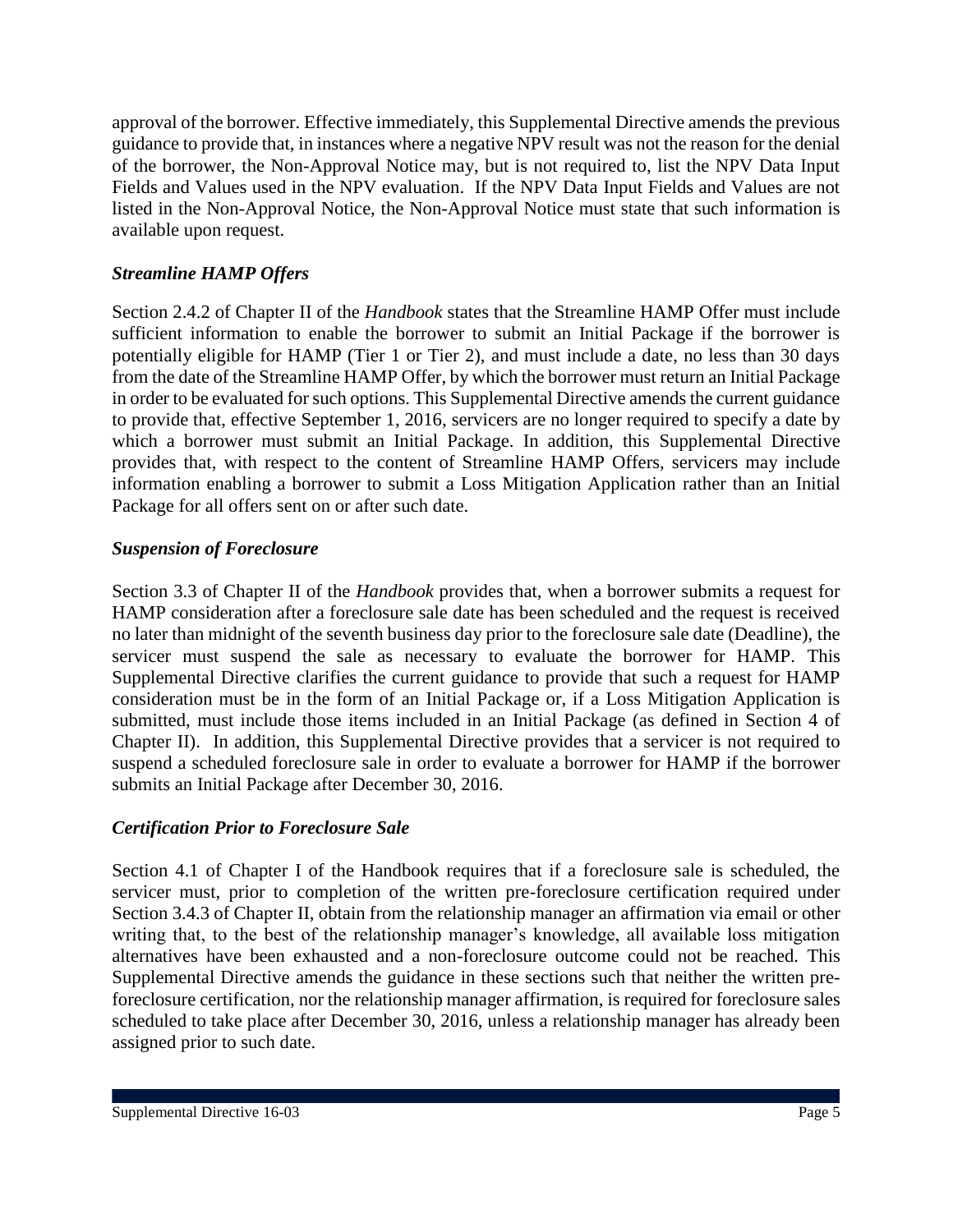### *Post-Modification Counseling*

Section 6.7.1.2 of Chapter II of the *Handbook* states that servicers subject to the counseling requirement must identify the Risk of Default Borrowers in their portfolios on a monthly basis and such borrowers must be offered financial counseling as set forth in Section 6.7. This Supplemental Directive establishes that a servicer must continue to offer financial counseling to Risk of Default Borrowers who meet eligibility criteria until the later of (i) the sixth anniversary of the month in which the borrower's HAMP TPP Effective Date occurred and (ii) the final interest rate step-up (for a modification under HAMP Tier 1).

### *NPV*

#### *Borrower NPV Calculator*

Section 2.3.5 of Chapter II of the *Handbook* describes the Borrower NPV Calculator, accessible at CheckMyNPV.com, which allows borrowers to evaluate their potential eligibility for HAMP as well as enter the NPV input values used by the servicer and provided in the Non-Approval Notice to review the servicer's NPV evaluation. This Supplemental Directive provides that access to the Borrower NPV Calculator will cease on May 1, 2018.

#### *Base NPV Model*

Section 7.1.1 of Chapter II of the *Handbook* states that servicers can access the MHA Base NPV Model (Base NPV Model) software tool on [www.HMPadmin.com.](http://www.hmpadmin.com/) This Supplemental Directive provides that such access will end on May 1, 2018.

Section 7.2 of Chapter II states that, from time to time, Treasury releases updates to the Base NPV Model and requires all servicers to use the most recent version. This Supplemental Directive specifies that the final update to the Base NPV Model will be released in March 2017, except that the PMMS rate will continue to be updated through September 30, 2017. Re-coded versions of the NPV model must remain compliant with any updates made to the Base NPV Model through such date.

#### *Streamline HAMP NPV Tool*

Section 7.9 of Chapter II of the *Handbook* states that, from time to time, Treasury releases updates to the Streamline HAMP NPV Tool and requires that all servicers use the most recent version of the tool when evaluating all or part of their portfolio for Streamline HAMP. This Supplemental Directive specifies that the last update to the Streamline HAMP NPV Tool will be made available in January 2017.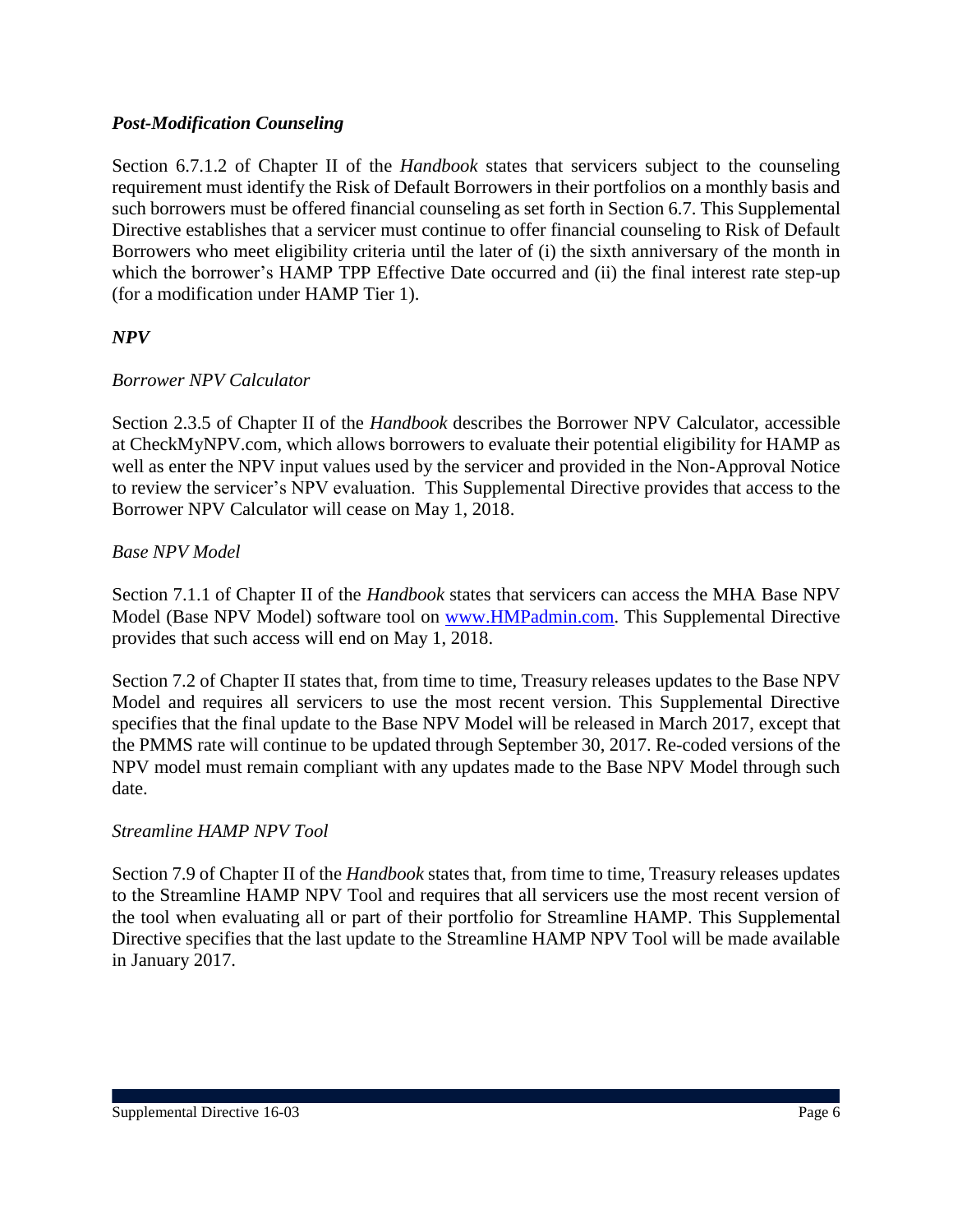#### *Consideration of Non-Borrowers*

Section 8.8 of Chapter II of the *Handbook* provides that non-borrowers who inherit or are awarded sole title to a property may be considered for HAMP if they meet all applicable eligibility criteria. This Supplemental Directive clarifies that such eligibility criteria would include submission by a non-borrower, on or before December 30, 2016, of an Initial Package (with respect to HAMP Tier 1 or Tier 2) or at least one component of a Loss Mitigation Application (with respect to Streamline HAMP Offers after December 30, 2016).

### **HAFA**

### *Pre-Determined Hardship*

Section 3.3 of Chapter IV of the *Handbook* specifies that a borrower has a "Pre-Determined Hardship" if the borrower is delinquent on his or her mortgage by 90 days or more and has a FICO score below 620. This Supplemental Directive updates this guidance such that, effective immediately, a servicer is not required to obtain or assess the borrower's FICO score, provided this exclusion of the FICO requirement is included in the servicer's HAFA Policy.

#### *Borrowers in Bankruptcy*

Section 3.3 of Chapter IV of the *Handbook* requires that in the case of borrowers in active Chapter 7 or Chapter 13 bankruptcy, servicers must work with the borrower or borrower's counsel to obtain any court and/or trustee approvals required in accordance with local court rules and procedures and extend HAFA timeframes as necessary to accommodate delays. This Supplemental Directive supplements this guidance to require that, pursuant to any such extension, the short sale notice (SSN), offer of a DIL transaction or approval of an executed sales contract for a short sale must be sent on or before December 30, 2016, and the closing date for the transaction under HAFA must be on or before December 1, 2017.

### *Consideration of Non-Borrowers Following Death and Divorce*

Section 3.4 of Chapter IV of the *Handbook* allows a non-borrower to request evaluation for HAFA in certain circumstances. This Supplemental Directive requires such non-borrower to make such request on or before the date established in the servicer's HAFA Policy (which shall be no earlier than September 1, 2016).

### *Short Sale Notice*

Section 7.4 of Chapter IV of the *Handbook* requires that a servicer's SSN must include a number of matters, including a fixed termination date not less than 120 calendar days from the effective date of the SSN and, in addition, Section 7.4 permits the term of an SSN to be extended at the discretion of the servicer up to a total of twelve months. This Supplemental Directive adds a requirement that the fixed termination date of an SSN and any extension of its term must be no later than December 1, 2017.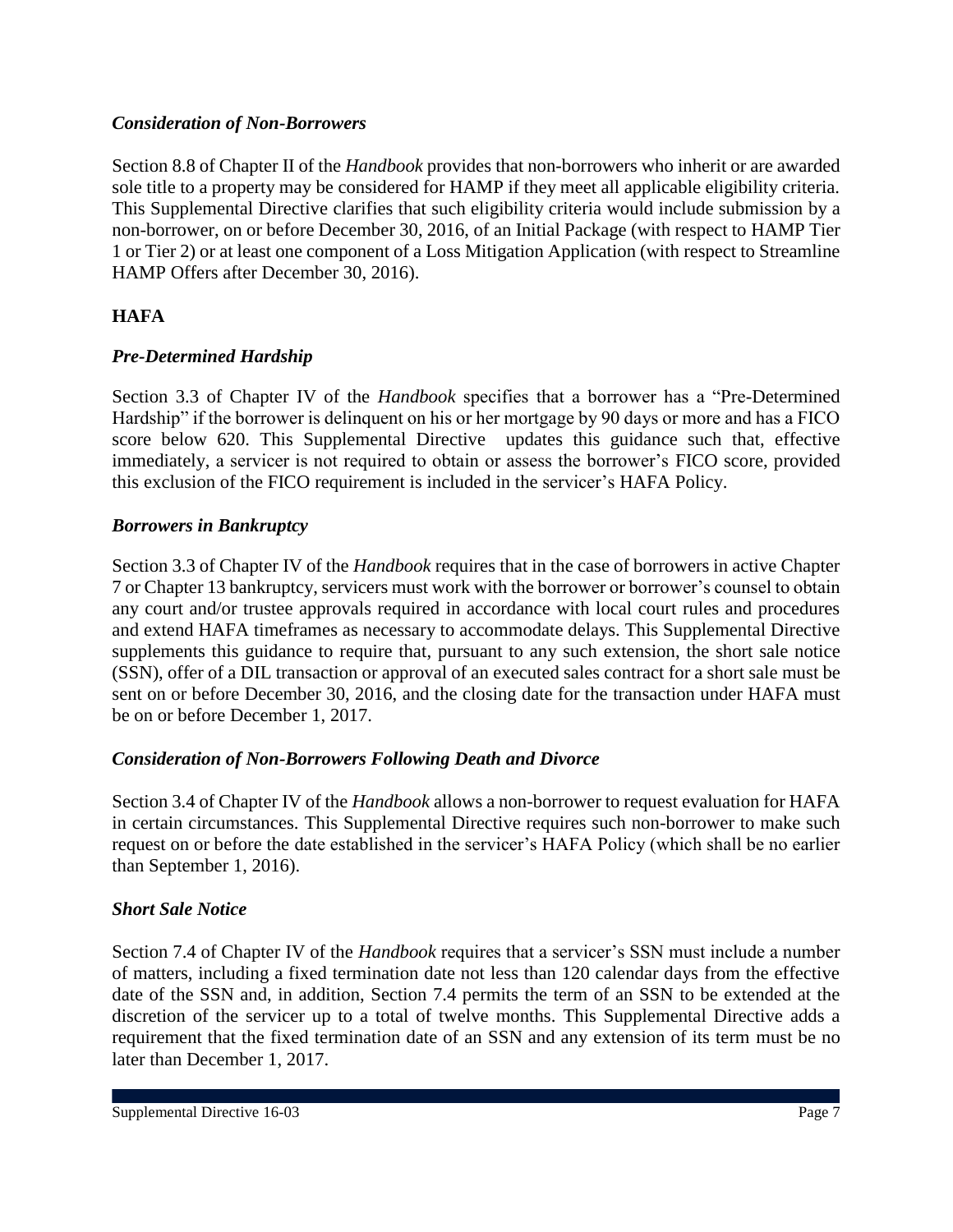#### **2MP**

#### *Program Cut-off Date for 2MP offers based on GSE Standard Modifications*

Supplemental Directive 16-02 amended the eligibility for 2MP based on GSE Standard Modifications by requiring that in order for a 2MP modification or extinguishment to be based on a match with a GSE Standard Modification, the servicer must have offered the borrower the 2MP trial period plan, a 2MP permanent modification or a 2MP partial or full extinguishment of the second lien on or before December 30, 2016. This Supplemental Directive adds an additional requirement for such an offer, namely, that the related GSE Standard Modification has a permanent modification date on or before December 1, 2016.

#### *Black Knight Matching Process*

Section 4 of Chapter V of the *Handbook* (as amended by Supplemental Directive 16-02) requires 2MP servicers to make 2MP offers on or before December 30, 2016 to eligible second lien borrowers whose first liens are reported as permanently modified under a GSE Standard Modification. This Supplemental Directive supplements this guidance by providing that the Black Knight Financial Technology Solutions, LLC (Black Knight) match process will cease to include GSE Standard Modifications reported after September 30, 2016 for purposes of new second lien matches. Additionally, after March 31, 2017, the Black Knight match process will only include HAMP, GSE HAMP and GSE Standard Modifications that were previously matched successfully to a second lien.

Section 4 of Chapter V of the Handbook (as amended by Supplemental Directive 16-02) also requires 2MP servicers to make 2MP offers to eligible second lien borrowers whose first liens are reported as having been permanently modified under HAMP in a match file issued by Black Knight on or before March 31, 2017. In addition, Section 4.1.1 of Chapter V requires a 2MP servicer to provide certain categories of information on all eligible second lien loans that it services to Black Knight for matching. This Supplemental Directive supplements this guidance by adding that after March 31, 2017, 2MP servicers may discontinue providing Black Knight with this information, insofar as it relates to unmatched second lien loans, but should continue to provide such information through December 2017 relating to matched second lien loans which have been identified in a Black Knight match file issued on or before that date. Black Knight will issue the last match file in December 2017.

#### *Dismissal of Foreclosure Actions*

Section 4 of Chapter V of the *Handbook* requires a 2MP servicer to dismiss any outstanding foreclosure action on the borrower's second lien if the borrower's corresponding first lien is permanently modified under HAMP or a qualifying GSE Standard Modification. This Supplemental Directive provides that, after March 31, 2017, servicers are no longer required to dismiss any outstanding foreclosure action on the borrower's second lien, except where the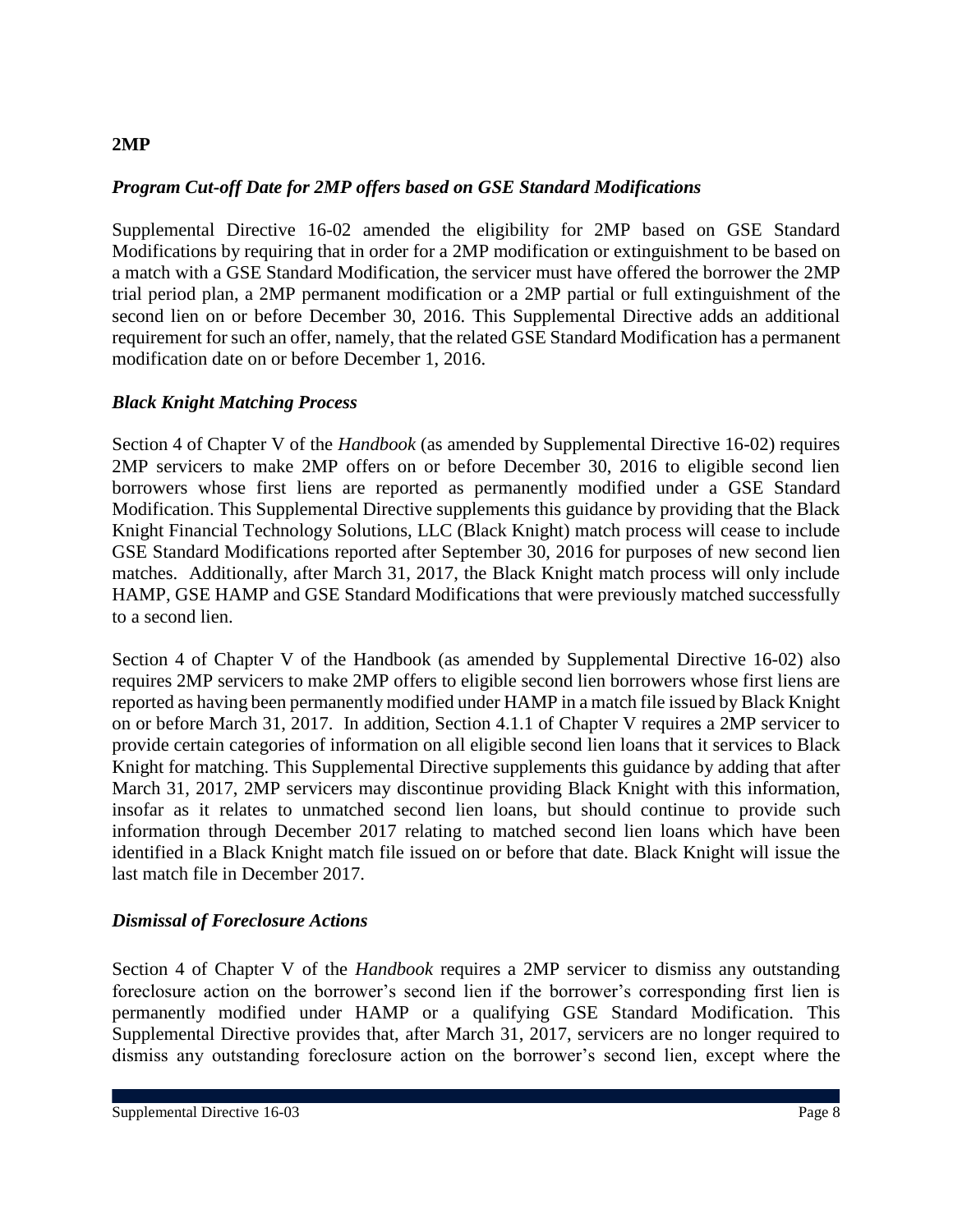corresponding first lien has been reported as permanently modified in a Black Knight match file issued on or before such date.

### *Enhanced Matching Capabilities*

Section 4.1.2 of Chapter V of the *Handbook* allows 2MP servicers to offer and report a 2MP modification when the servicer identifies the match, even if the match is not reflected in the Black Knight system, provided the servicer either possesses sufficient documentation that the borrower is entitled to the 2MP modification being offered or, where the 2MP servicer does not service the first lien, the 2MP servicer is relying on certain documents and verification obtained from the first lien servicer. This Supplemental Directive adds a requirement that, where the first lien modification is under HAMP, such documentation must include evidence that the borrower submitted on or before December 30, 2016 either the Initial Package (as defined in Section 4 of Chapter II) under HAMP Tier 1 and Tier 2, or the loan modification application under GSE HAMP, as applicable.

Section 4.1.2 provides that in instances where the Black Knight database may not identify a match between a first lien modification and the corresponding eligible second lien, the 2MP servicer may direct Black Knight to match a second lien because the 2MP servicer obtains sufficient documentation of the modification from, among other things, the probable lien matches that Black Knight provided. Servicers should be aware that Black Knight will not be able to make these matches, nor will they continue to provide probable matches through the Black Knight process, after March 31, 2017. Further, for the sake of clarity, servicers should note that a "probable match" in a Black Knight file received by servicer on or before March 31, 2017 will not be considered as successfully matched to a second lien.

### *2MP Offers Following Remodification of First Liens*

Section 4.2 of Chapter V of the *Handbook* specifies that if a modified first lien loses good standing prior to the 2MP modification becoming effective, the second lien is not eligible for 2MP but if the same first lien loan is subsequently modified under HAMP Tier 2 or the GSE Standard Modification, as applicable, the servicer is required to offer a 2MP that corresponds to the terms of the subsequent modification. This Supplemental Directive adds a requirement that any such offer is subject to the eligibility criteria for 2MP set forth in Section 3.1, as amended by Supplemental Directive 16-02.

### *Timing of 2MP Offers*

Section 4.2.1 of Chapter V of the *Handbook* directs 2MP servicers to work with the borrower or borrower's counsel where the borrower is in bankruptcy and that servicers should extend time frames as may be necessary to obtain any court and/or trustee approvals. This Supplemental Directive clarifies that servicers may extend timeframes so long as the 2MP modification effective date or extinguishment is on or before December 1, 2017.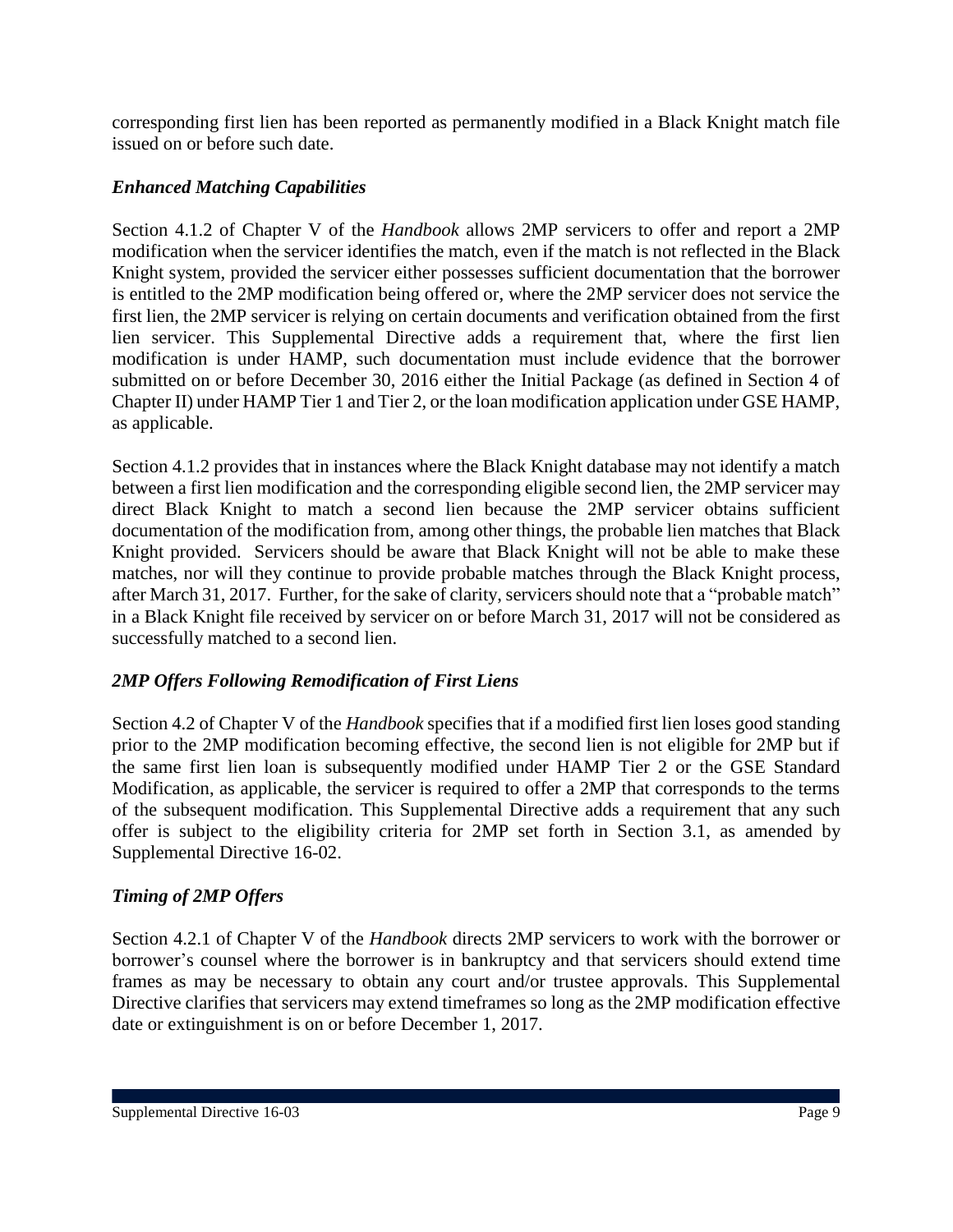In addition, Section 4.2.1 of Chapter V requires a 2MP servicer to offer 2MP no later than 60 calendar days from "The Date of First Match" in the match file provided by Black Knight for the related GSE Standard Modification. This Supplemental Directive amends such guidance to provide that a 2MP servicer must offer 2MP on or before the earlier of (a) 60 calendar days from "The Date of First Match" in the file for the related GSE Standard Modification and (b) December 30, 2016, provided that, in the 60 calendar days preceding December 30, 2016, a 2MP servicer is not required to offer 2MP based on a GSE Standard Modification if in its good business judgment there is insufficient time to do so on or before such date.

### *Reinstatement of 2MP following Remodification*

Section 5.5 of Chapter V of the *Handbook* states that a 2MP modification that is no longer receiving incentives because the borrower lost good standing on a HAMP modification may be reinstated if the first mortgage lien is subsequently modified under HAMP Tier 2 or the GSE Standard Modification, as applicable. This Supplemental Directive amends this guidance to require that in order for a 2MP modification to be reinstated based on a subsequent GSE Standard Modification, the permanent modification date of the GSE Standard Modification must be on or before December 1, 2016.

### **Government Loans**

Section 3.2 of Chapter VI of the *Handbook* prohibits the payment of incentives on RD-HAMP modifications if the modified monthly mortgage payment does not achieve the target monthly mortgage payment ratio of 31 percent. Effective September 1, 2015, RHS updated its guidance concerning the target monthly income ratio for Special Loan Servicing. Accordingly, this Supplemental Directive updates Section 3.2 to specify that no incentives will be paid on RD-HAMP modifications if the modified monthly mortgage payment does not achieve a target monthly mortgage payment ratio of not less than 31 percent with a maximum ratio of 36 percent.

### **Reporting**

Under HAMP, HAFA, 2MP, Treasury FHA-HAMP and RD-HAMP, borrowers, servicers and investors are eligible to receive incentive compensation for permanent modifications, partial extinguishments, full extinguishments, short sales and DILs that are reported in the HAMP Reporting Tool in accordance with the *Handbook*. This Supplemental Directive requires that all such transactions be reported in the HAMP Reporting Tool before May 1, 2018 following the April 2018 reporting cycle. This Supplemental Directive further requires that incentives will only be paid under the SPA or GSE Amended SPA (as defined in Section 1.1 of Chapter I) with regard to permanent modifications (including those paid with respect to GSE Loans permanently modified under HAMP), partial extinguishments, full extinguishments, short sales and DILs reported before such date. In the event that any such permanent modification, partial or full extinguishment, short sale or DIL is completed by December 1, 2017 but not reported before May 1, 2018 (1) no incentives will be paid under the SPA or GSE Amended SPA and (ii) in the case of non-GSE loans,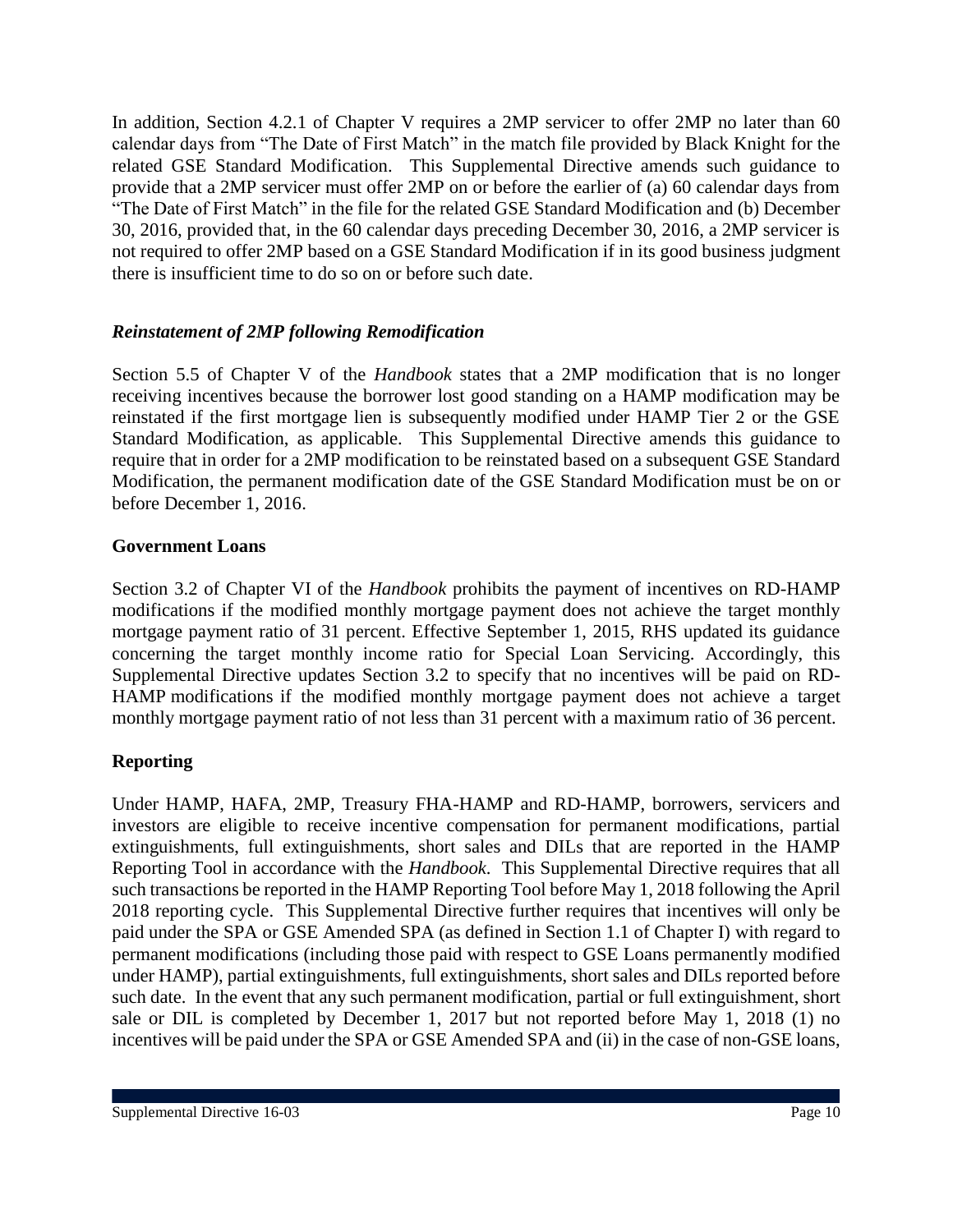the servicer must nonetheless honor all terms associated with the transaction, including payment of incentives to the respective borrower, servicer or investor.

### *Credit Bureau Reporting*

Section 12.2 of Chapter II, Section 6.2 of Chapter III, Section 11.2 of Chapter IV and Section 10.I of Chapter V of the *Handbook* require servicers to report a "full file" status report to the credit reporting agencies for each loan under the respective programs, in accordance with the Fair Credit Reporting Act and other applicable laws and credit bureau requirements provided by the Consumer Data Industry Association (CDIA). In addition, Sections 12.2.1 to 12.2.3 of Chapter II, Section 11.2 of Chapter IV and Sections 10.1.1 to 10.1.3 of Chapter V of the *Handbook* include certain detailed reporting requirements contained in CDIA guidelines. This Supplemental Directive simplifies these sections of the Handbook by removing the detailed reporting requirements contained in the CDIA guidelines. Notwithstanding such removal, servicers are still required to comply with such detailed reporting requirements, as they may be modified by CDIA from time to time.

### *Handbook* **Mapping Clean-up and Clarifications**

The mapping attached hereto as Exhibit A includes the following clean-up and clarification items to the *Handbook*:

- Section 11.8 of Chapter II of the *Handbook* requires servicers to provide summary-level data to the Program Administrator on several aspects of HAMP that are not captured in the HAMP Reporting Tool. Some servicers also provide data at loan level and summary level and, consequently, this Supplemental Directive adds a reference to "loan-level" after the reference to "summary-level" in such Section.
- Section 6.1.1 of Chapter IV of the *Handbook* states that the servicer is not required to conduct any further validation of hardship if a borrower meets the Pre-Determined Hardship criteria described in Section 4.1. This Supplemental Directive corrects this section reference to Section 3.3 of Chapter IV.
- Section 6.2.5 of Chapter IV of the *Handbook* requires that in the case of a rental property occupied by a tenant or other non-borrower occupant, the HAFA relocation assistance must be paid to the tenant or other non-borrower occupant and reflected on the HUD-1. This Supplemental Directive adds references to the Closing Disclosure after the reference to the HUD-1 in the first paragraph.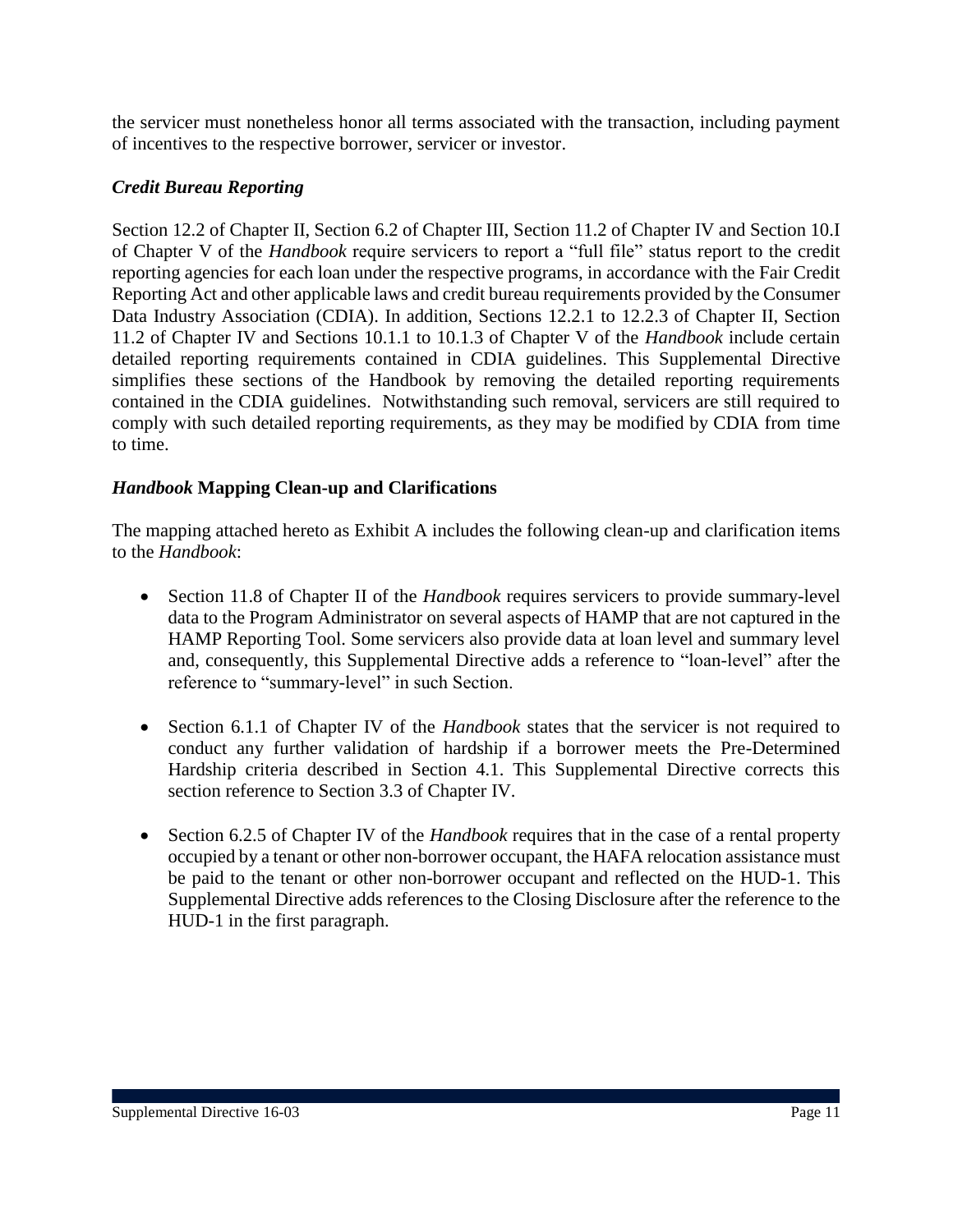### **EXHIBIT A MHA HANDBOOK MAPPING**

### **CONFORMING HANDBOOK SECTIONS**

The following guidance amends and supersedes the notated portions of the *Handbook.* Changed or new text is indicated in italics. Text that has been lined out has been deleted.

### **A. Section 1.4.1 of Chapter I is amended to insert the following as a new paragraph after the second paragraph:**

*For transfers or assignments with a transfer date on or after September 1, 2016, transferee servicers who have not signed their own SPA (such non-participating servicers are referred to as Non-SPA servicers) are no longer required to execute a AAA for loans that, at the time of transfer or assignment, are not under consideration or in process under one or more of the MHA Programs or for which the transferor servicer is not performing services under the SPA, regardless of delinquency. Such loans are not considered Eligible Loans under any MHA Program.*

### **B. Section 1.4.1.1 of Chapter I is amended to insert the following paragraph at the end of the Section:**

*For transfers or assignments with a transfer date on or after September 1, 2016, if at the time of transfer or assignment to a Non-SPA servicer, the loan is not under consideration or in process under HAMP or for which the transferor servicer is not performing services under the SPA, the loan is not an Eligible Loan.*

### **C. The last paragraph of Section 1.4.1.2 is amended as follows:**

2MP Eligible Loans do not include probable lien matches where the transferor servicer has not confirmed the probable lien match with Black Knight. With respect to conditions (ii), (iii), and (iv) above, if subsequent to this action: (a) the transferor servicer determines that the borrower does not meet the eligibility criteria for 2MP; (b) the borrower is offered a 2MP trial period, but fails to return the Dodd-Frank Certification prior to the trial period effective date as set forth in Section 1.7, or to make current trial period payments as set forth in Section 6.2 of Chapter V; or (c) the borrower fails to accept the 2MP modification offer as set forth in Section 7.1 of Chapter V, the loan will no longer be considered an Eligible Loan. *With respect to conditions (iii) and (iv) above, for transfers or assignments with a transfer date on or after September 1, 2016, if at the time of transfer or assignment to a Non-SPA servicer, the loan is not under consideration or in process under 2MP or for which the transferor servicer is not performing services under the SPA, the loan*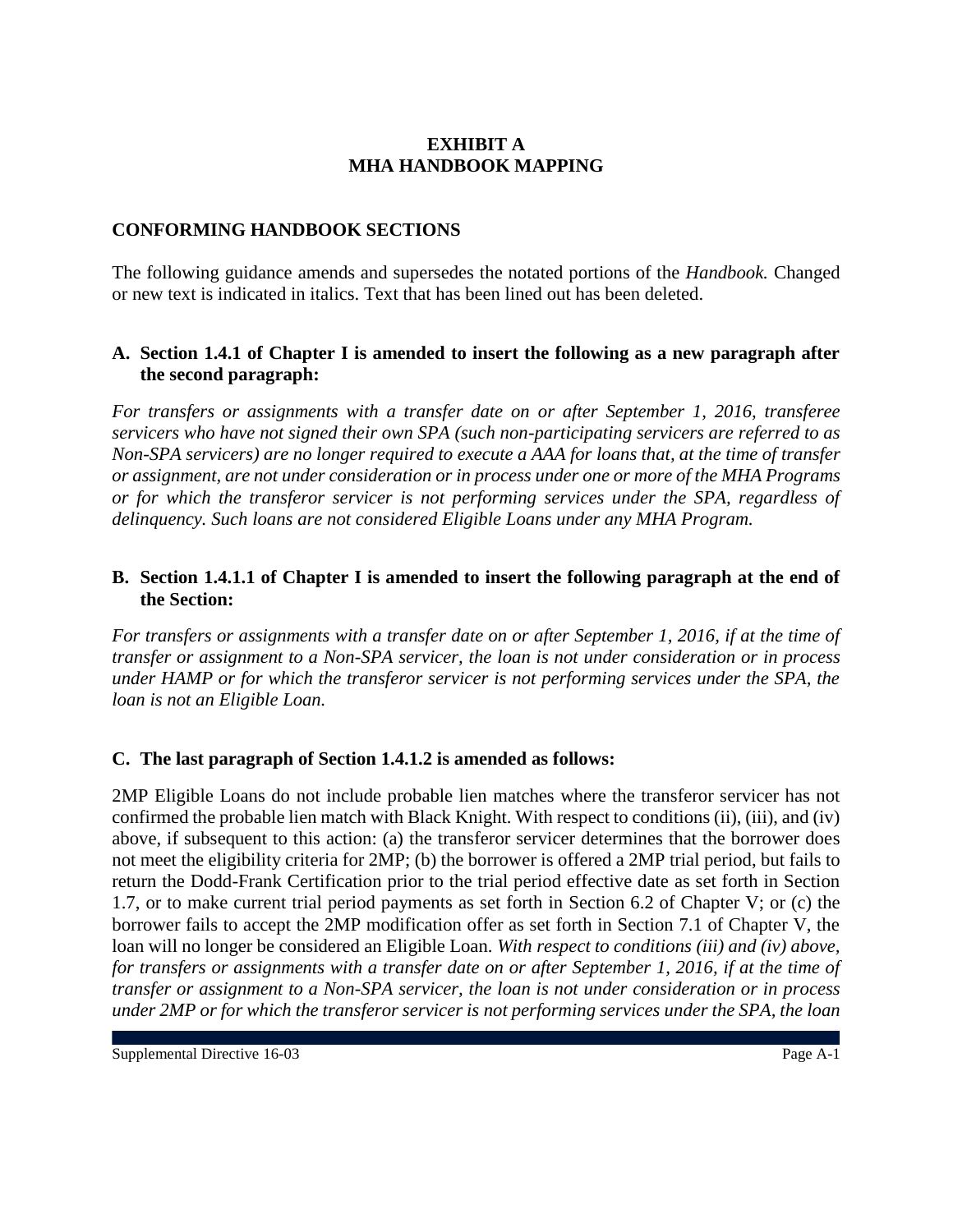*is not an Eligible Loan.* Additionally, if in resolution of an Escalated Case related to 2MP, in accordance with Section 3.3, the servicer determines that the loan is not eligible for 2MP, the loan will no longer be considered an Eligible Loan.

### **D. The following sentence is inserted at the end of Section 1.6 of Chapter I:**

*For the sake of clarity, where a provision under the Handbook is removed or modified with effect from a date or in particular circumstances, servicers should refer to applicable law and their own policies and procedures as regards any requirements or guidance that may be applicable upon such removal or modification under the Handbook.*

### **E. The following bullets are inserted after the first bullet in Section 2.2.2 of Chapter I:**

- o *The date on or before which the borrower must submit a request for UP in accordance with Section 2.1 of Chapter III;*
- o *The date on and after which a servicer may consider borrowers for a proprietary forbearance plan in lieu of UP in accordance with Section 2.1 of Chapter III;*

#### **F. The first bullet in Section 2.2.3 of Chapter I is amended by adding a sub-bullet at the end as follows:**

- Written policies and procedures relating to HAFA, including:
	- o Determining eligibility for the program including determining fair market value, recommended list price, approved sale proceeds and approved minimum net proceeds, as applicable;
	- o Establishing guidelines for allowable payoffs to junior lien holders;
	- o Determining when a monthly mortgage payment will be required during a short sale;
	- o Determining, if applicable, when a borrower will be considered for a deed-for-lease or an opportunity to repurchase the property at some future time; and
	- o Determining if and when a borrower that was determined to be ineligible for HAFA prior to February 1, 2011 will be re-evaluated*; and*.
	- o *The date or dates on or before which the borrower must submit a request for HAFA in accordance with Section 2 of Chapter IV.*

### **G. The last bullet of Section 2.2.4 of Chapter I is amended as follows:**

• Notification from the Black Knight match file that a first lien lost good standing under HAMP Tier 1 and subsequently received a permanent modification under HAMP Tier 2 *or a GSE Standard Modification, as applicable*.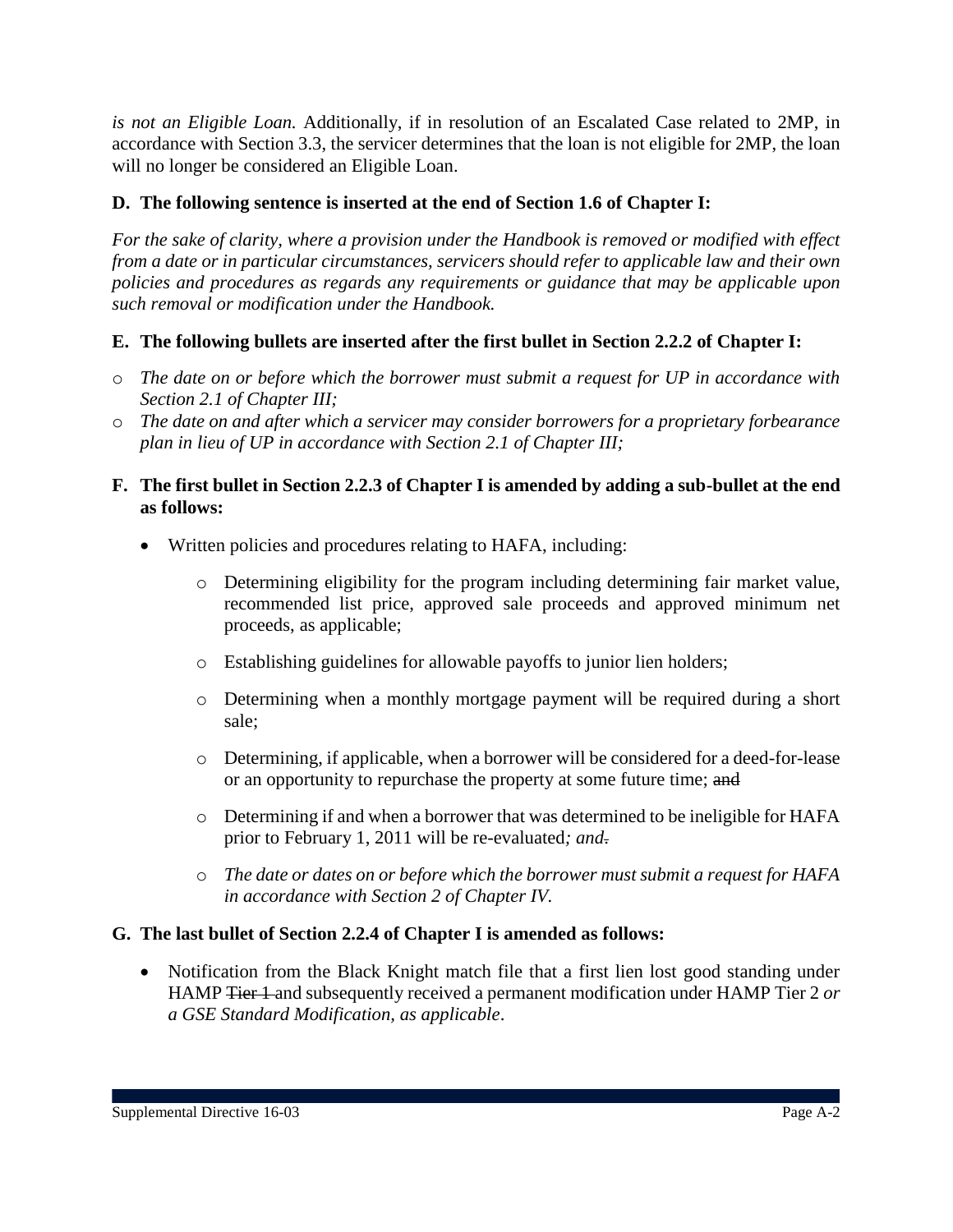### **H. The following paragraphs are inserted at the end of Section 3.1 of Chapter I:**

*Effective December 1, 2017, MHA Help and HSC will no longer accept new cases nor escalate new cases to servicers. Any cases that have been escalated to servicers via MHA Help or HSC as of that date must be resolved in accordance with this Section 3 by May 1, 2018. If there is a determination that the borrower was eligible for assistance under an MHA Program, but the servicer is unable to convert the borrower to a permanent modification, or complete a deed-inlieu of foreclosure (DIL) or a short sale, as applicable, by December 1, 2017, the servicer must consider such borrower for all other available loss mitigation options, and offer such borrower a comparable loss mitigation solution.*

*Effective December 1, 2017, this Section 3 shall only apply with respect to cases accepted by MHA Help or HSC on or before such date or cases escalated to the servicer before May 1, 2018. Effective May 1, 2018, servicers will no longer be subject to this Section 3, but servicers are encouraged to continue the best practices established by MHA regarding resolution of a borrower's escalation or dispute.*

#### **I. The last paragraph of Section 4 of Chapter I is amended as follows:**

In the event that it is necessary to change the relationship manager (e.g., relationship manager no longer employed, work responsibilities change, on extended leave) before loss mitigation options have been exhausted, the servicer must provide written notification of the changed contact information to the borrower within five business days of assignment of the new relationship manager. Servicers are not required to provide such written notification within five business days of the assignment of a new relationship manager to borrowers for whom loss mitigation options have been exhausted as long as the relationship manager is no longer actively engaged in managing the borrower. However, servicers must provide the borrower written notification of any such assignment of a new relationship manager upon renewed oral or written contact from the borrower and determination by the servicer of the borrower's potential eligibility for a loss mitigation solution. In addition, any borrower who accepts an offer of a Streamline HAMP TPP (as described in Section 2.4.2 of Chapter II) must be assigned a relationship manager promptly following acceptance of the TPP, if he or she did not have an assigned relationship manager at that time. If the borrower was previously assigned a relationship manager, the servicer should, to the extent possible, ensure that the borrower's original relationship manager is maintained. *In instances in which a relationship manager is no longer actively managing a borrower's account, and such borrower renews contact following a period of inactivity, a servicer may assign a new relationship manager in cases where the original manager is unavailable, provided such action is in accordance with the servicer's caseload management.*

*Effective December 31, 2016, servicers are no longer required to assign relationship managers to borrowers. Nonetheless, any relationship manager who is assigned to a borrower on or before December 30, 2016 must fulfill all obligations and duties described herein until the later of (i) resolution of all applicable escalations, and (ii) December 1, 2017.*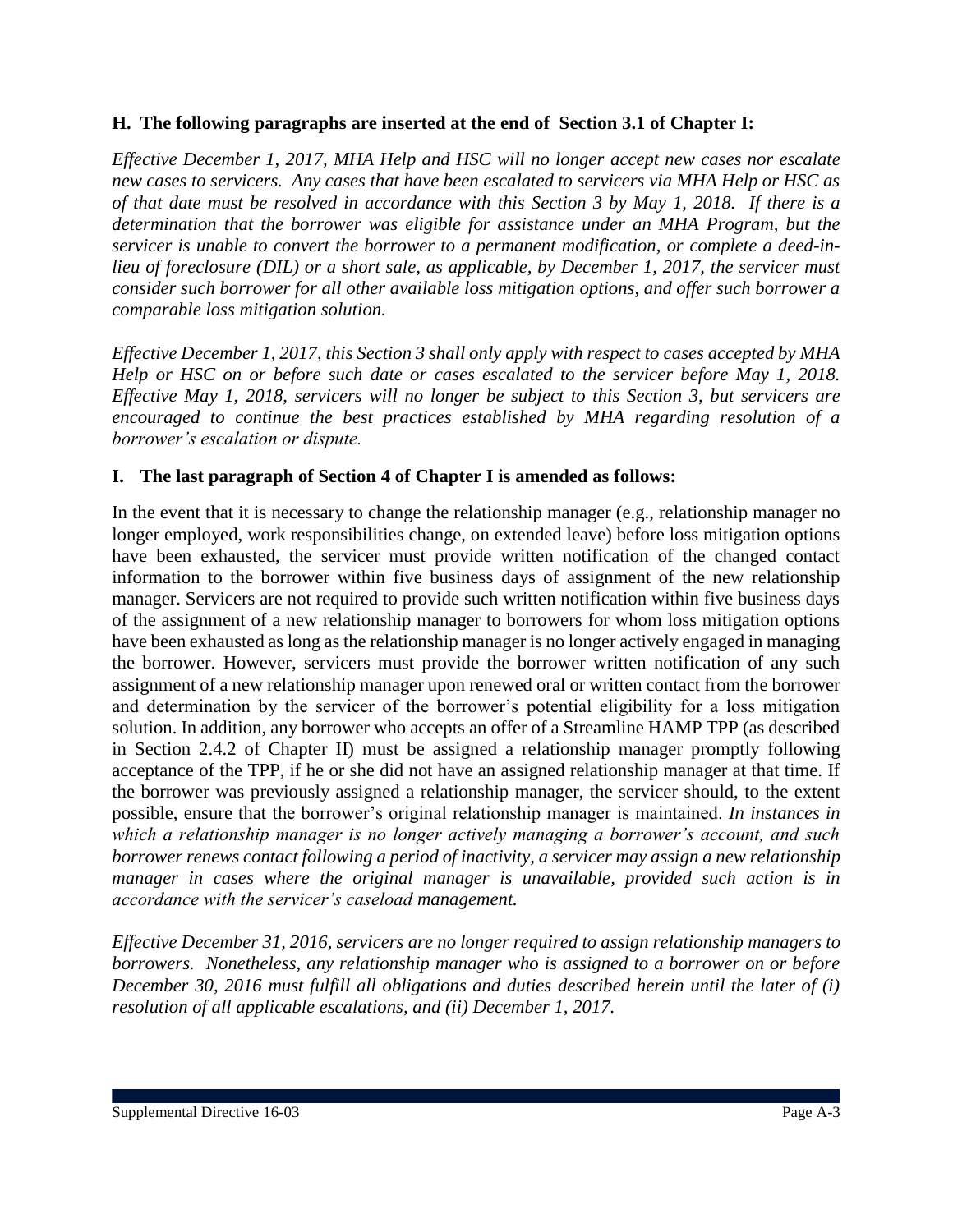#### **J. The following sentence is added to the end of the third paragraph in Section 4.1 of Chapter I:**

If a foreclosure sale is scheduled, the servicer must, prior to completion of the written preforeclosure certification required under Section 3.4.3 of Chapter II, obtain from the relationship manager affirmation via email or other writing that, to the best of the relationship manager's knowledge, all available loss mitigation alternatives have been exhausted and a non-foreclosure outcome could not be reached. *For foreclosure sales scheduled to take place after December 30, 2016, the relationship manager affirmation is not required, unless a relationship manager has already been assigned prior to such date, in which event such affirmation will continue to be required until the later of (i) resolution of all applicable escalations and (ii) December 1, 2017.*

### **K. The last paragraph of Section 5.3 of Chapter I is amended as follows:**

*In order to receive forbearance as a result of an FDD, a borrower must request consideration on or before December 30, 2016 and the servicer must also offer the borrower an FDD forbearance plan on or before such date. In addition, the servicer must provide verbal or written notification to borrowers to indicate that HAMP and/or 2MP may no longer be available at the end of an FDD forbearance period that begins on or after September 1, 2016.* Servicers should follow their standard practices with respect to the evaluation of borrowers and documentation of FDD forbearance plans.

| Program cut-off | The borrower has submitted an Initial Package (as defined in Section |
|-----------------|----------------------------------------------------------------------|
| date            | 4) on or before December 3130, 2016 and the Modification Effective   |
|                 | Date is on or before September 30December 1, 2017.                   |
|                 |                                                                      |
|                 | With respect to Streamline HAMP, the borrower is not required to     |
|                 | submit an Initial Package, however the Modification Effective Date   |
|                 | of the loan must be on or before September 30December 1, 2017.       |
|                 | Notwithstanding the foregoing, to be considered for a Streamline     |
|                 | HAMP Offer after December 30, 2016, the borrower must have           |
|                 | submitted at least one component of a Loss Mitigation Application    |
|                 | (as defined in Section 4) on or before December 30, 2016 for which   |
|                 | the servicer has not sent a Non-Approval Notice (as described in     |
|                 | Section 2.3.2) and the Modification Effective Date of the loan must  |
|                 | be on or before December 1, 2017.                                    |
|                 |                                                                      |
|                 | Evidence of borrower submission must be provided by postmark or      |
|                 | other independent indicator such as date and time stamp (electronic  |
|                 | or otherwise).                                                       |

#### **L. The seventh row of the table in Section 1.1.1 of Chapter II is amended as follows:**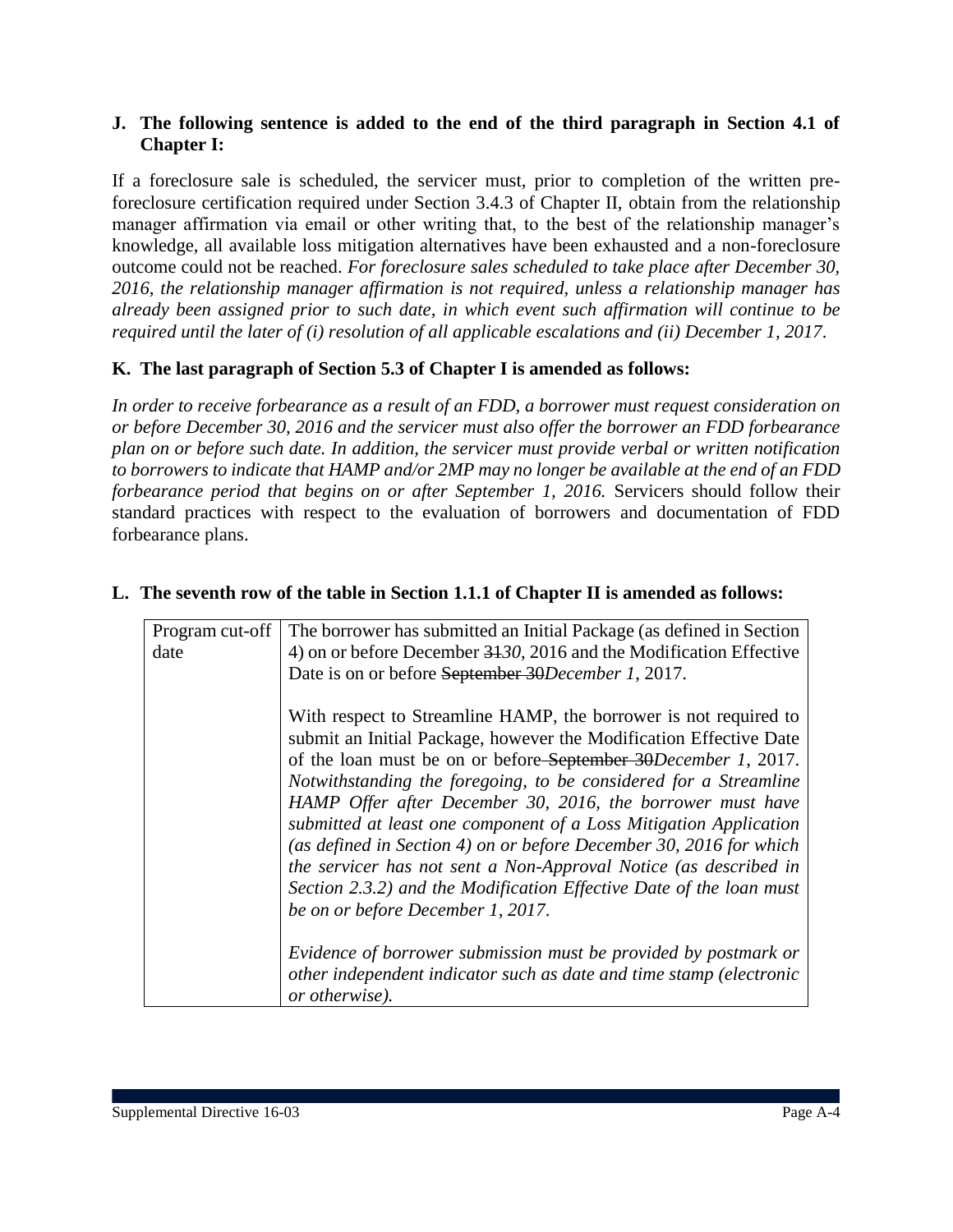### **M. The following paragraph is inserted after the fourth paragraph of Section 2.2 of Chapter II:**

*Effective September 1, 2016, servicers are no longer required to proactively solicit with respect to any borrower who becomes eligible for HAMP after such date. Nonetheless, a borrower who submits an Initial Package on or before December 30, 2016 must be evaluated for HAMP, provided that such borrower meets all applicable eligibility criteria set forth in Section 1.*

### **N. The following paragraph is inserted after the fifth paragraph of Section 2.2 of Chapter II:**

*Effective September 1, 2016, servicers are no longer required to include references specific to MHA or MHA related programs, pay for performance incentives, or MHA logos or branding, in written solicitation materials sent to borrowers. However, servicers must retain references to the HOPE™ Hotline number and, if requested by a borrower, provide the RMA (or other proprietary financial information form substantially similar in content to the RMA and, if not included, a Hardship Affidavit and Dodd-Frank Certification).* 

### **O. The following paragraph is inserted after the eighth paragraph of Section 2.2 of Chapter II:**

*With respect to borrowers who default on a HAMP Tier 1 trial period plan on or after December 31, 2016, servicers may, but are not required to, automatically evaluate such borrowers for HAMP Tier 2 within 30 calendar days of the default and prior to sending a Non-Approval Notice, unless the servicer has reason to believe that the income documentation or property valuation used to decision the borrower for HAMP Tier 1 is no longer accurate. If the servicer has reason to believe that such information is no longer accurate, the servicer may not evaluate the borrower for HAMP Tier 2 and must note such reason in the mortgage file and or servicing system.*

### **P. The first two paragraphs of Section 2.2.1 of Chapter II are amended as follows:**

A servicer is deemed to have made a "Reasonable Effort" to solicit a borrower if over a period of at least 30 calendar days:

- The servicer made a minimum of four telephone calls to the last known phone numbers of record, at different times of the day; and
- The servicer sent two written notices to the last address of record by sending one letter via certified/express mail or via overnight delivery service (such as Federal Express or UPS) with return receipt/delivery confirmation and one letter via regular mail.

*Effective September 1, 2016, servicers are no longer required to satisfy the Reasonable Effort standard with respect to any borrower who becomes eligible for HAMP after such date. Nonetheless, a borrower who submits an Initial Package on or before December 30, 2016 must be*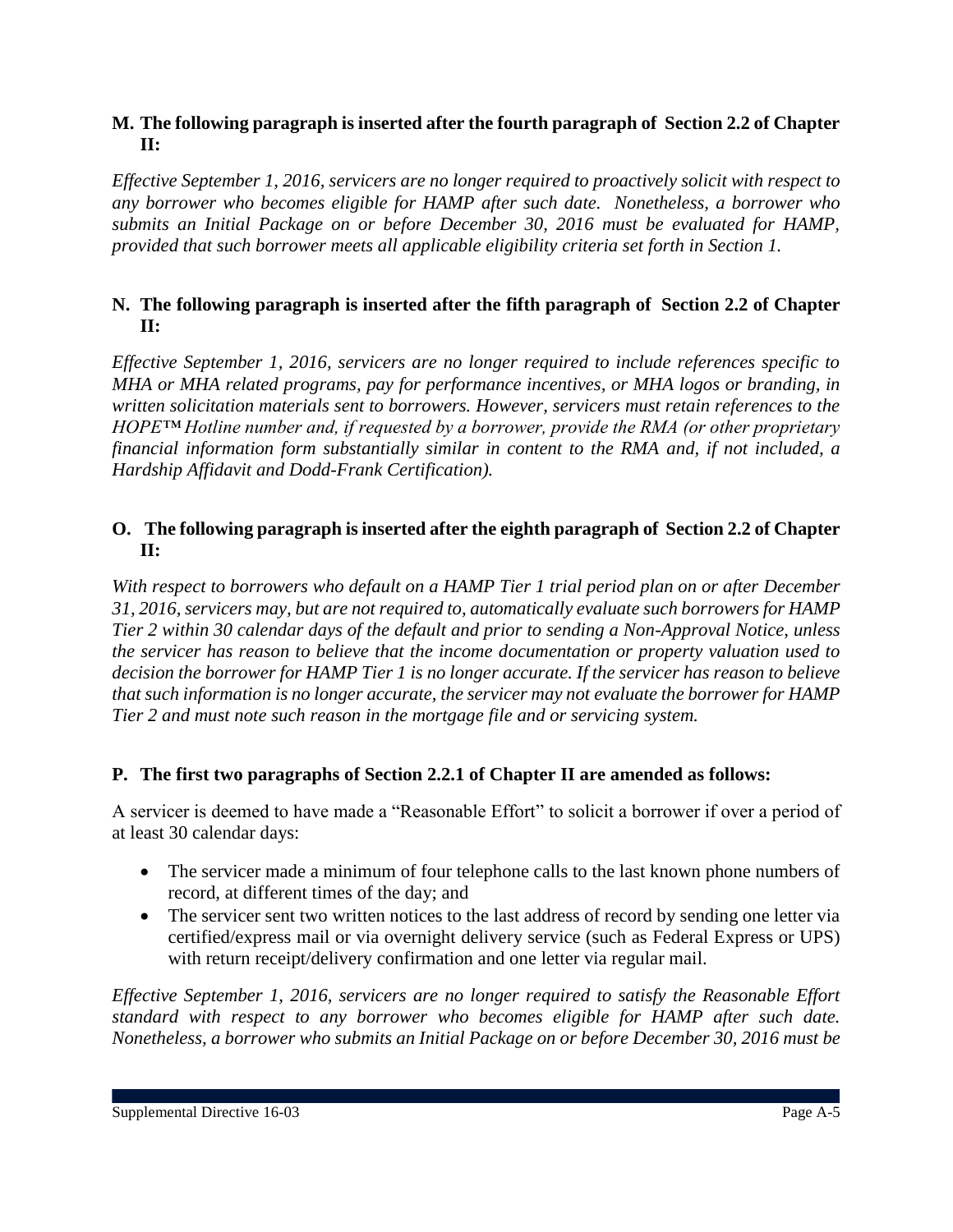*evaluated for HAMP, provided that such borrower meets all applicable eligibility criteria set forth in Section 1.*

When a borrower who has never had a TPP or permanent modification cures a delinquency but later re-defaults by missing two or more payments, this is considered a new delinquency and the servicer must re-screen the borrower for HAMP eligibility and satisfy the Reasonable Effort requirement again *if such re-default occurs before September 1, 2016*. In addition, when a borrower has lost good standing under a HAMP Tier 1 permanent modification, the servicer must proactively solicit the borrower for HAMP Tier 2 and satisfy the Reasonable Effort requirement*; provided, however, on or after September 1, 2016, a servicer must instead solicit such borrower for all loss mitigation options*. The Reasonable Effort requirement may be waived for borrowers who exhibit a pattern of repetitive delinquency and reinstatement if the servicer has established a written policy to identify such borrowers and applies that policy consistently for all similarly situated borrowers. Evidence of such pattern must be documented in the mortgage file and/or servicing system.

## **Q. The fourth paragraph of Section 2.2.2 of Chapter II is amended as follows:**

If Right Party Contact is established but the borrower does not submit any documents in response to the Initial Package communication, the servicer must resend the Initial Package communication. In lieu of resending such communication, a servicer may instead send a written notice to the borrower which references the Initial Package communication and provides instructions for obtaining a replacement set of Initial Package documentation, if necessary. In all cases, the servicer must include a specific date by which the Initial Package should be returned, which must be no less than 15 calendar days from the date of such notice or second Initial Package communication. If the borrower does not respond by providing any component of an Initial Package within the required time period set forth in the second communication, the servicer may determine the borrower to be currently ineligible for HAMP. *Notwithstanding the foregoing, effective September 1, 2016, servicers may, but are not required, to send a second Initial Package communication (or written notice in lieu thereof) to a borrower with whom Right Party Contact is established but who does not submit any documents in response to the Initial Package communication.*

### **R. The third paragraph in section 2.3 of Chapter II is amended as follows:**

When a servicer has had contact with a borrower in connection with HAMP but is not in receipt of the Initial Package by *on or before* December 3*0*1, 2016 or has determined it will be unable to complete a permanent modification such that the Modification Effective Date is on or before September 30, 2017, the servicer must send *is not required to send* a Borrower Notice informing the borrower that he or she cannot be considered for HAMP and provide information about other loss mitigation options. *However, a servicer must send such Borrower Notice, providing information about other loss mitigation options, if the servicer is in receipt of an Initial Package on or before December 30, 2016 but has determined that it will be unable to complete a permanent modification such that the Modification Effective Date is on or before December 1, 2017. This need not be a separate notice, and may be included with or incorporated into another notice sent to the borrower.*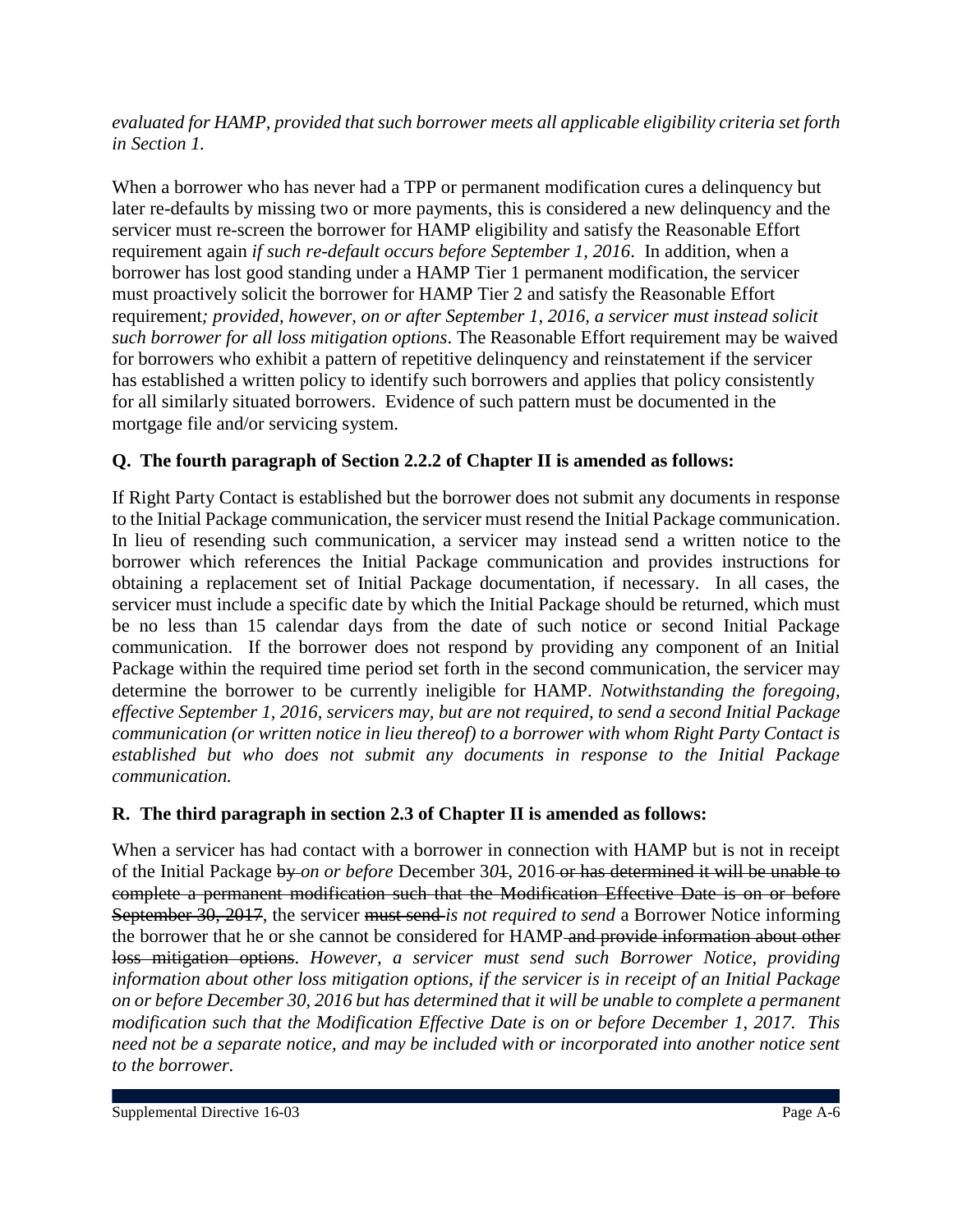### **S. The fifth paragraph in Section 2.3.2 of Chapter II is amended as follows:**

In addition, effective February 1, 2011 if the servicer has performed an NPV evaluation using the NPV model, regardless of whether *and* a negative NPV result was *not* the actual reason for the non-approval of the borrower, the Non-Approval Notice must *may, but is not required to,* list the NPV Data Input Fields and Values used in the NPV evaluation as listed in Exhibit A*. The NPV Data Input Fields and Values must, however, be listed in the Non-Approval Notice if a negative NPV result was the actual reason for the non-approval of the borrower. For all other Non-Approval Notices, if the servicer has performed an NPV evaluation using the NPV model and such Fields and Values are not included in the Notice, such Notice must state that the NPV Data Input Fields and Values are available upon request.* The purpose of providing this information is to allow a borrower who is ineligible because the transaction is NPV negative the opportunity to correct values that may impact the analysis of the borrower's eligibility. Because the NPV Data Input Fields and Values must be disclosed to a borrower declined for HAMP whenever an NPV evaluation is performed, regardless of whether a negative NPV result was the reason for nonapproval, s*S*ervicers are encouraged to assess all other borrower eligibility criteria before performing an NPV evaluation*.* in order to reduce instances in which NPV Data Input Fields and Values must be disclosed when a negative NPV result is not the reason for non-approval. In fact, i*I*f NPV Data Input Fields and Values are included in a Non-Approval Notice but the reason for the non-approval was not a negative NPV result, the Non-Approval Notice must include a statement that the borrower is not entitled to dispute the NPV Data Input Fields and Values.

### **T. Section 2.3.5 of Chapter II is amended to insert the following as the last paragraph:**

*Access to the Borrower NPV Calculator will cease on May 1, 2018.*

### **U. The second paragraph of Section 2.4.2 is amended as follows:**

The Streamline HAMP Offer must include sufficient information to enable the borrower to submit an Initial Package if the borrower is potentially eligible for HAMP (Tier 1 or Tier 2), and must include a date by which the borrower must return an Initial Package in order to be evaluated for such options. This date must be no less than 30 days from the date of the Streamline HAMP Offer, and prior to the date the servicer will send the borrower the Streamline HAMP Documents for the borrower's signature. *Effective September 1, 2016, however, servicers are no longer required to specify a date in the Streamline HAMP Offer by which a borrower must submit an Initial Package. In addition, servicers may include information enabling a borrower to submit a Loss Mitigation Application rather than an Initial Package for all offers sent on or after such date.*

### **V. Section 2.4.2 of Chapter II is further amended to insert the following after the fifth paragraph:**

*Servicers may also extend Streamline HAMP Offers to borrowers who default on a HAMP Tier 1 or HAMP Tier 2 trial period plan on or after December 31, 2016, provided that the servicer's decision to offer Streamline HAMP to such borrowers is specified in the servicer's Streamline HAMP Policy (as described in Section 2.4.1) and that the permanent modification has a Modification Effective Date on or before December 1, 2017.*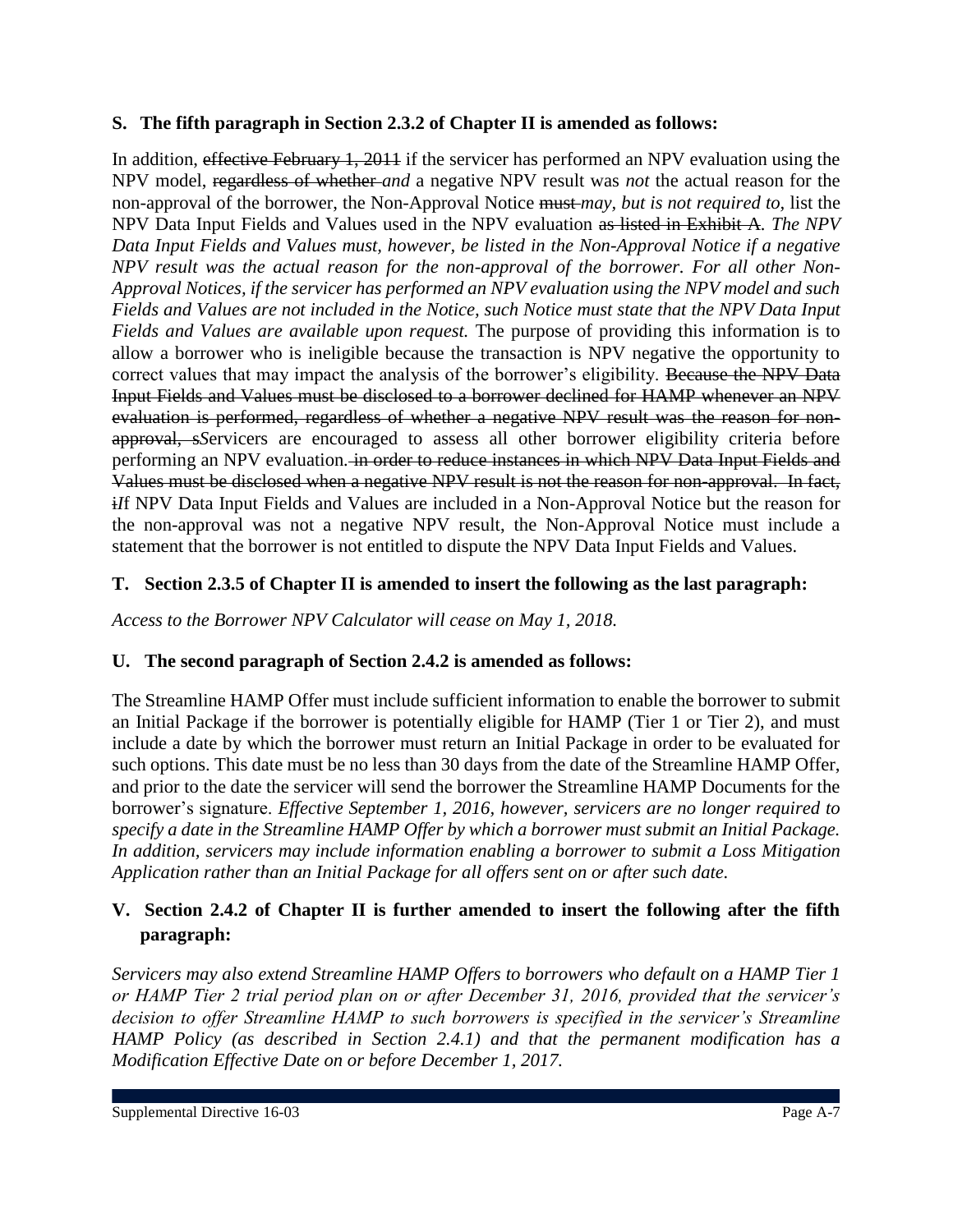#### **W. The first paragraph of Section 3.3 of Chapter II is amended as follows:**

When a borrower submits a request *(which, for purposes of Sections 3.2 and 3.3, means an Initial Package or, if a Loss Mitigation Application is submitted, those items included in an Initial Package (as defined in Section 4))* for HAMP consideration after a foreclosure sale date has been scheduled and the request is received no later than midnight of the seventh business day prior to the foreclosure sale date (Deadline), the servicer must suspend the sale as necessary to evaluate the borrower for HAMP. Servicers are not required to suspend a foreclosure sale when: (1) a request for HAMP consideration is received after the Deadline; (2) a borrower received a permanent modification and lost good standing (as described in Section 9.4); (3) a borrower received a TPP offer and failed to make one or more payments under the TPP by the last day of the month in which it was due;  $\Theta$  (4) a borrower was evaluated based upon an Initial Package and determined to be ineligible under HAMP requirements*; or (5) a borrower submits a request after December 30, 2016*.

### **X. Section 3.4.3 of Chapter II is amended as follows:**

Servicers must develop and implement written procedures applicable to all loans that are potentially eligible for HAMP (and are subject to Section 2.2) that require the servicer to provide to the foreclosure attorney/trustee a written certification that (i) one of the circumstances under Section 3.1 exists, and (ii) all other available loss mitigation alternatives have been exhausted and a non-foreclosure outcome could not be reached. This certification must be provided no sooner than seven business days prior to the scheduled foreclosure sale date (the Deadline) or any extension thereof. In addition, if the servicer is subject to Section 4 of Chapter I, the servicer must consult the relationship manager and obtain affirmation via email or other writing that, to the best of the relationship manager's knowledge, all available loss mitigation alternatives have been exhausted and a non-foreclosure outcome could not be reached. *For foreclosure sales scheduled to take place after December 30, 2016, neither the written pre-foreclosure certification described in Section 4.1 of Chapter I, nor the relationship manager affirmation, are required, unless a relationship manager has already been assigned prior to such date, in which event such certification and affirmation will continue to be required until the later of (i) resolution of all applicable escalations and (ii) December 1, 2017.*

### **Y. Section 4.6.2 of Chapter II is amended as follows:**

A borrower who has been determined to be eligible for Streamline HAMP who submits an Initial Package must be evaluated by the servicer based on the timing of the submission of the Initial Package relative to the Streamline HAMP Offer in accordance with the guidance below. *On and after December 31, 2016, however, servicers may, but are not required to, consider a borrower for HAMP Tier 1 and Tier 2 who submits an Initial Package on or before December 30, 2016 and has either (i) already accepted a Streamline HAMP Offer, or (ii) is in receipt of a Streamline HAMP Offer that has not yet been accepted and for which the acceptance period has not yet expired.*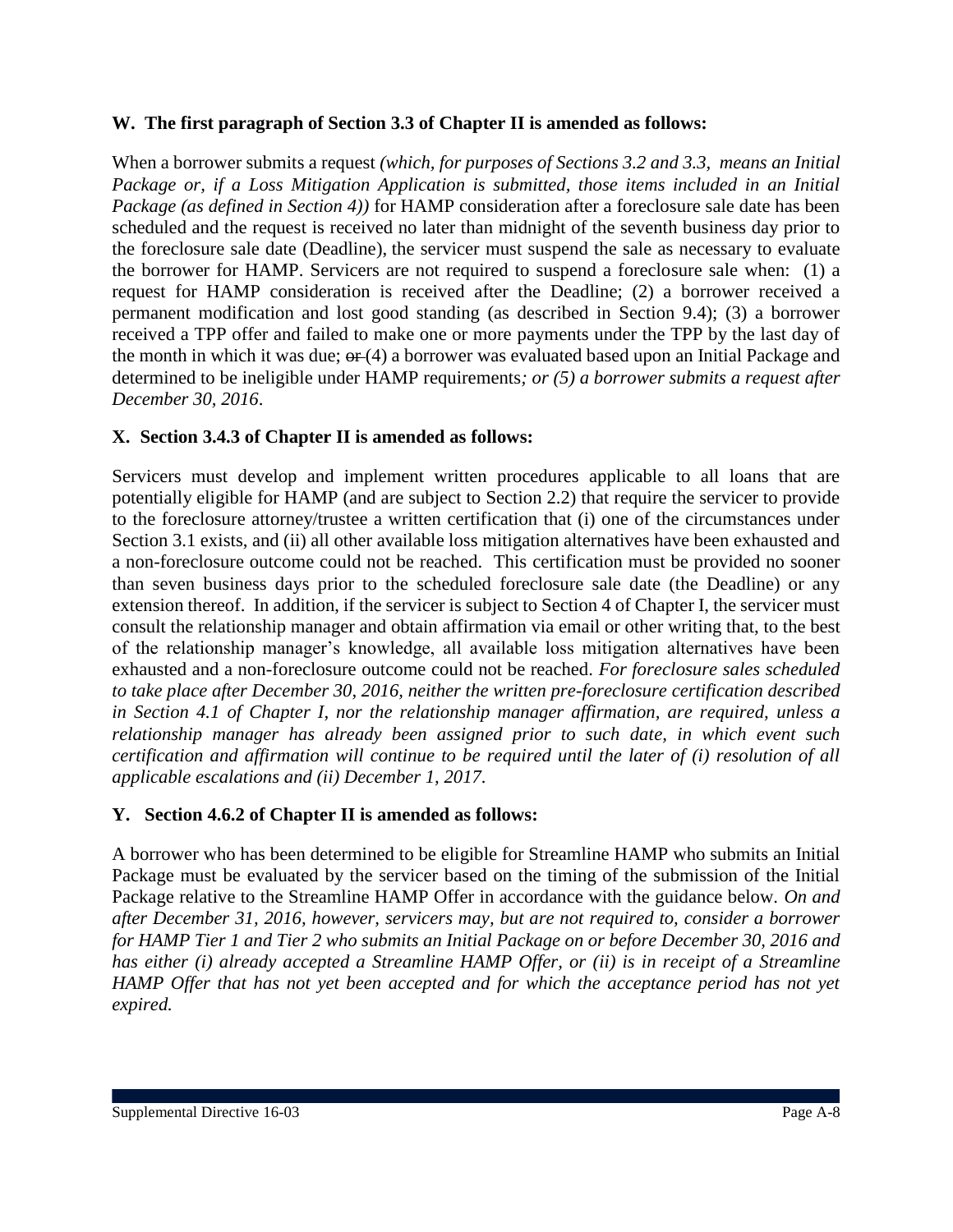### **Z. The second paragraph of Section 6.7.1.2 of Chapter II is amended as follows:**

Commencing on March 1, 2014 and each month thereafter, each servicer must identify the Risk of Default Borrowers in its portfolio and each Risk of Default Borrower must be offered financial counseling as set forth in Section 6.7 *until the later of (i) the sixth anniversary of the month in which the borrower's HAMP TPP Effective Date occurred and (ii) the final interest rate step-up (for a modification under HAMP Tier 1)*. Servicers also must offer the financial counseling described above to any borrower whose mortgage loan is in a HAMP permanent modification in good standing who contacts the servicer with concerns about their ability to make the modified mortgage payment.

### **AA. Section 7.1.1 of Chapter II is amended to insert the following as the last paragraph:**

*Access to the Base NPV Model will end on May 1, 2018.*

### **BB. Section 7.2 of Chapter II is amended as follows:**

From time to time Treasury releases updates to the Base NPV Model. All servicers are required to use the most recent version and loans being evaluated for HAMP for the first time will be tested using the latest available Base NPV Model version. Loans subject to a re-evaluation must be tested using the same NPV version and inputs used for the initial NPV test in accordance with Section 7.6.1 and 7.7. *The final update to the Base NPV Model will be released in March 2017, except that the PMMS rate will continue to be updated through September 30, 2017. Re-coded versions of the NPV model must remain compliant with any updates made to the Base NPV Model through such date.*

### **CC. The last paragraph of Section 7.9 of Chapter II is amended as follows:**

From time to time, Treasury will release updates to the Streamline HAMP NPV Tool*, the last of which will be made available in January 2017*. All servicers are required to use the most recent version of the Streamline HAMP NPV Tool when evaluating all or part of their portfolio for Streamline HAMP.

### **DD. The first paragraph of Section 8 of Chapter II is amended as follows:**

Following underwriting, NPV evaluation and a determination, based on verified income, that a borrower qualifies for HAMP Tier 1 or HAMP Tier 2, or following a determination that a borrower meets eligibility criteria under Streamline HAMP, servicers will place the borrower in a TPP. *Servicers should design their policies and procedures to reasonably ensure that borrowers placed in TPPs can be converted to permanent modifications on or before December 1, 2017.*

### **EE. Section 8.8 of Chapter II is amended as follows:**

Non-borrowers who inherit or are awarded sole title to a property may be considered for HAMP even if the borrower who previously owned the property was not already in a TPP. Such titleholders may be considered for HAMP if they meet all applicable eligibility criteria*, including submission, on or before December 30, 2016, of an Initial Package (with respect to HAMP Tier 1*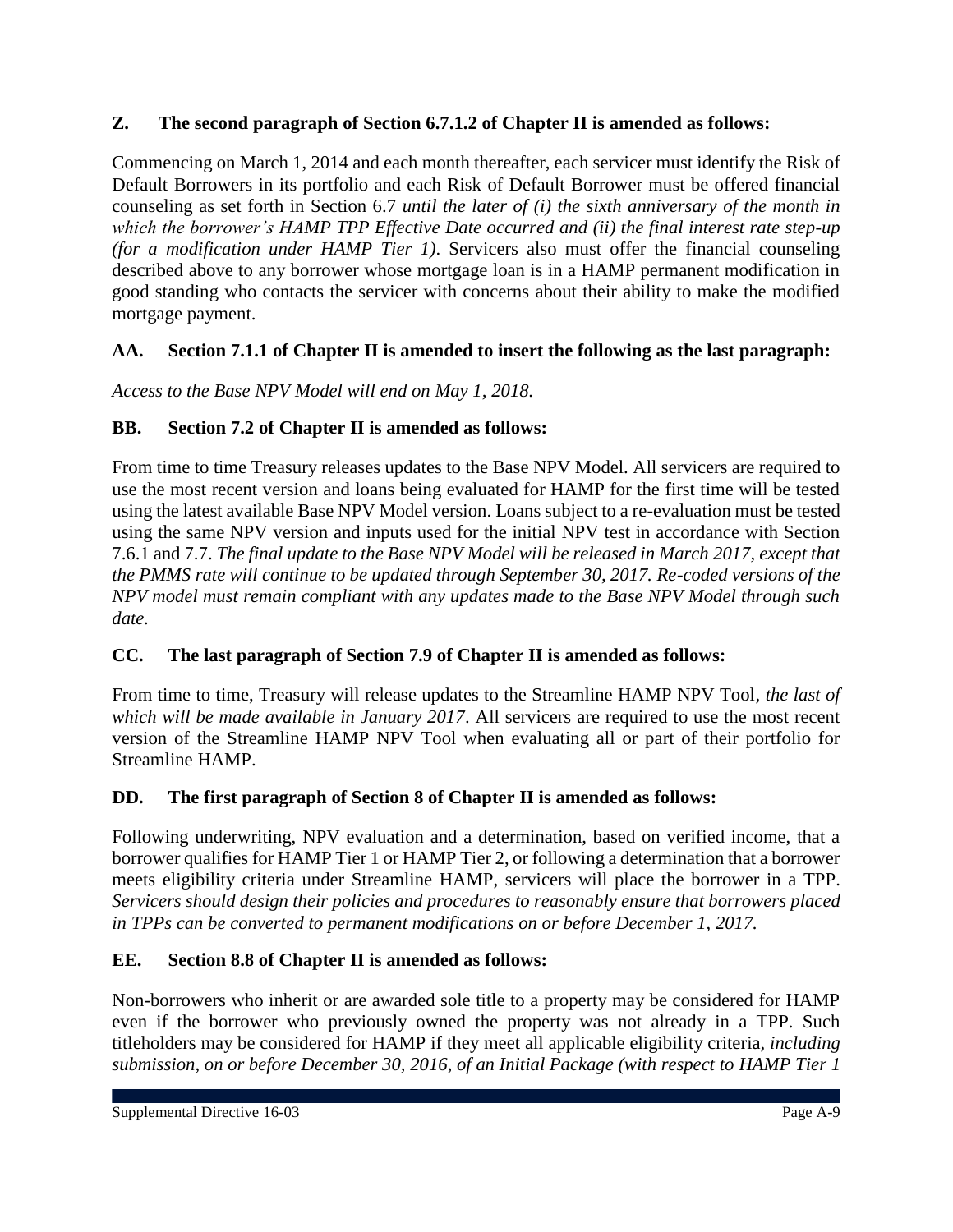*or Tier 2) or at least one component of a Loss Mitigation Application (with respect to Streamline HAMP Offers after December 30, 2016)*. In this case, servicers should collect an Initial Package from the non-borrower who now owns the property and evaluate the request as if he or she was the borrower. The servicer should process the assumption and loan modification contemporaneously if the titleholder is eligible for HAMP and investor guidelines and applicable law permit an assumption of the loan. In connection with this assumption and loan modification, servicers are reminded that they must comply with disclosure obligations under applicable law, including, without limitation, the Truth in Lending Act.

## **FF. The second paragraph of Section 11.2 of Chapter II is amended as follows:**

Servicers are required to input loan set up attributes no later than the fourth business day of the month in which the modification is effective. For example, if a modification is effective as of September 1st, the servicer must enter loan set up attributes in the HAMP Reporting Tool no later than the fourth business day of September. Modifications reported outside of this specified timeframe will be accepted. However, late reporting may adversely impact monthly cumulative modification totals *and all permanent modifications must be reported in the HAMP Reporting Tool before May 1, 2018 following the April 2018 reporting cycle, after which date late reporting will no longer be accepted*.

The HAMP Reporting Tool validates that permanent modification terms are consistent with program requirements and uses the data to calculate the borrower, servicer and investor incentives. The set up file will reflect the status of the loan after the final trial period payment is applied. The set up file will contain data for the current reporting period, including the prior month balances.

## **GG. The first sentence of Section 11.8 of Chapter II is amended as follows:**

Select servicers are required to provide summary *and/or loan* level data to the Program Administrator on several aspects of HAMP that are not captured in the HAMP Reporting Tool, including, but not limited to, borrower eligibility, mortgage modification requests, debt-to-income evaluations, forecasts and current disposition of homeowners who did not receive or defaulted on a HAMP modification.

## **HH. Section 12.2 of Chapter II is amended as follows:**

Servicers should report a "full file" status report to the credit reporting agencies for each loan under HAMP in accordance with the Fair Credit Reporting Act as well as other applicable laws and credit bureau requirements as provided by the Consumer Data Industry Association (CDIA) *from time to time*. "Full-file" reporting means that the servicer must describe the exact status of each mortgage it is servicing as of the last business day of each month.

## **II. Section 12.2.2 is amended as follows:**

Following modification of a loan under HAMP, servicers should use Special Comment Code 'CN' (Loan modified under a federal government plan) to identify loans being paid under a modified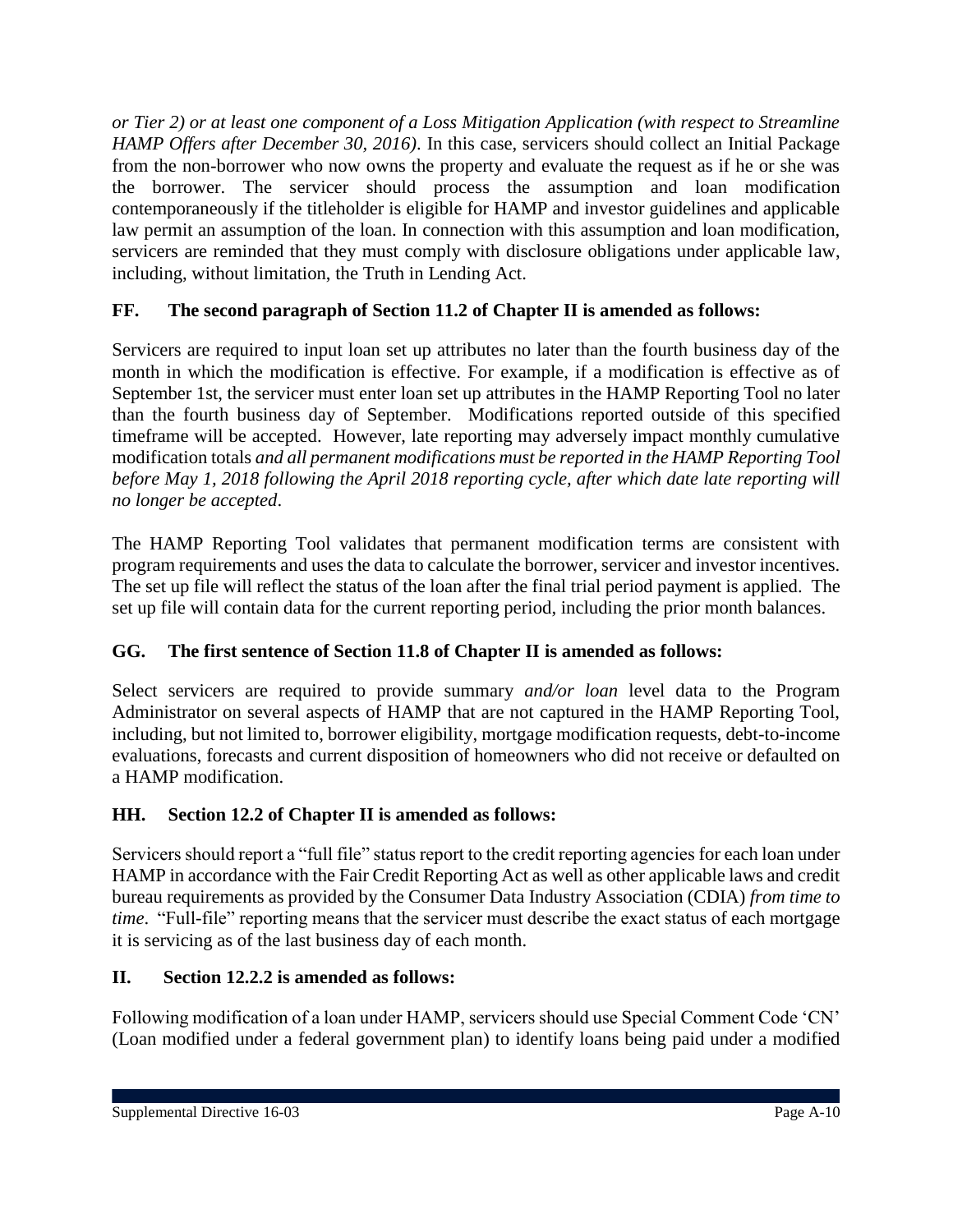payment agreement *and should follow the applicable detailed* as described in the guidance below *as* provided by CDIA *from time to time*.

Servicers should continue to report one trade line under the original Account Number.

Date Opened = the date the account was originally opened

Original Loan Amount = the original amount of the loan, including the Balloon Payment Amount, if applicable.

 $Terms$  Duration  $=$  the modified terms

Scheduled Monthly Payment Amount = the new amount as per the modified agreement

Current Balance = the principal balance (including the Balloon Payment Amount, if applicable), plus the interest and escrow due during the current reporting period

Account Status Code = the appropriate code based on the new terms of the loan

Special Comment Code = CN

 $K4$  Segment  $=$  used to report the Balloon Payment information, if applicable

Specialized Payment Indicator =  $01$  (Balloon Payment)

Payment Due Date  $=$  the date the balloon payment is due, which is equal to maturity of the amortizing portion of the loan. Note: The payoff date can be used in this field

#### Payment Amount = the Balloon Payment Amount in whole dollars only

Servicers should ensure that all borrowers who receive a permanent modification are reported using the 'CN' Special Comment Code and not the 'AC' Special Comment Code. If the Modification Effective Date has passed, the servicer is not required to make corrections to prior months if the AC code was previously reported. Special Comment Code AC is not "sticky", meaning that it does not persist on the credit file.

### **JJ. The first paragraph of Section 13 of Chapter II is amended as follows:**

Borrowers, servicers and investors are eligible for incentive compensation under HAMP. *Incentive compensation will only be paid under the SPA with respect to permanent modifications*  that *have been reported in the HAMP Reporting Tool before May 1, 2018 following the April 2018 reporting cycle. If such modification is completed by December 1, 2017 but not reported before May 1, 2018, (i) no incentives will be paid under the SPA and (ii) in the case of non-GSE loans, the servicer must honor all terms associated with the modification, including payment of incentives to the respective borrower, servicer or investor.*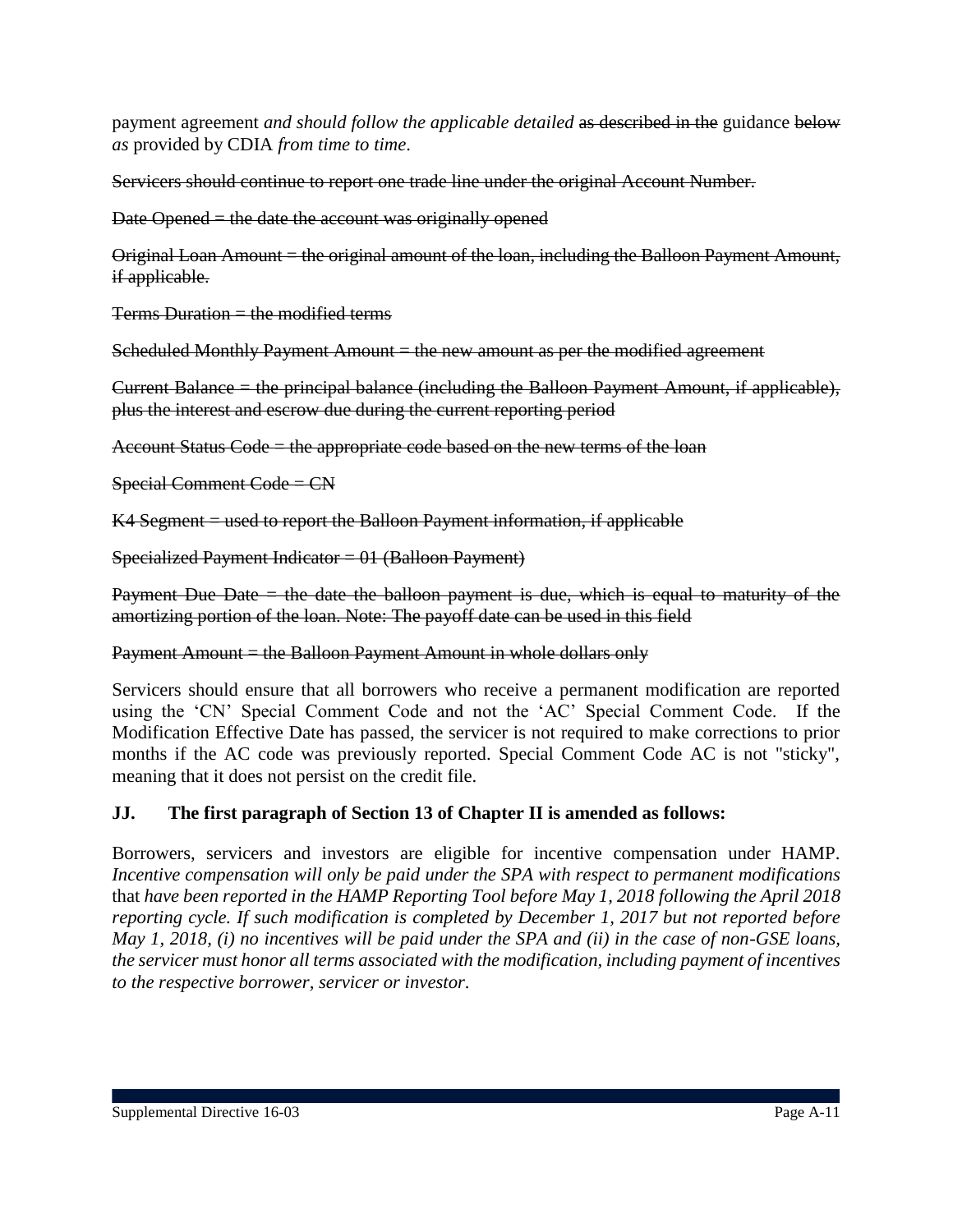#### **KK. The first paragraph of Section 13.2.4 of Chapter II shall be amended as follows:**

Borrowers with GSE Loans that have been permanently modified under GSE HAMP are also eligible to earn the \$5,000 pay for performance incentive with respect to the Sixth Anniversary Date, provided that the following requirements are met:

- (i) as of the Sixth Anniversary Date, the loan is in good standing (as defined in Section 9.4) and has not been paid in full;
- (ii) the servicer has obtained an executed Dodd-Frank Certification, as required by Section 1.7 of Chapter I on or before the later of (a) the Sixth Anniversary Date, or (b) January 1, 2016; and
- *(iii)* the servicer of record in the HAMP Reporting Tool at the time of payment is subject to a GSE Amended SPA;
- *(iv) the borrower has submitted a loan modification application with respect to a loan modification under GSE HAMP on or before December 30, 2016; and*
- *(v) the permanent modification under GSE HAMP is completed by December 1, 2017 and reported in the HAMP Reporting Tool before May 1, 2018.*

#### **LL. The first paragraph of Section 2.1 of Chapter III is amended as follows:**

A borrower or co-borrower who is unemployed and requests assistance under HAMP must be evaluated for and, if qualified, must receive an offer for an UP forbearance plan. *Beginning on May 1, 2016 (or such later date as the servicer may specify) a servicer may consider a borrower for a proprietary forbearance plan in lieu of an UP forbearance plan and shall document its decision to do so and the date from which it will offer such a plan in its policy relating to UP.* Servicers may evaluate unemployed borrowers for HAMP and can offer a HAMP TPP instead of an UP *or proprietary* forbearance plan if, in the servicer's business judgment, HAMP is the better loss mitigation option for the borrower. The servicer must document in the servicing system and/or mortgage file why the option selected was considered to be the best option for the borrower. If an unemployed borrower evaluated for HAMP is not offered a TPP, the servicer must consider the borrower for UP *or a proprietary forbearance plan, as applicable*.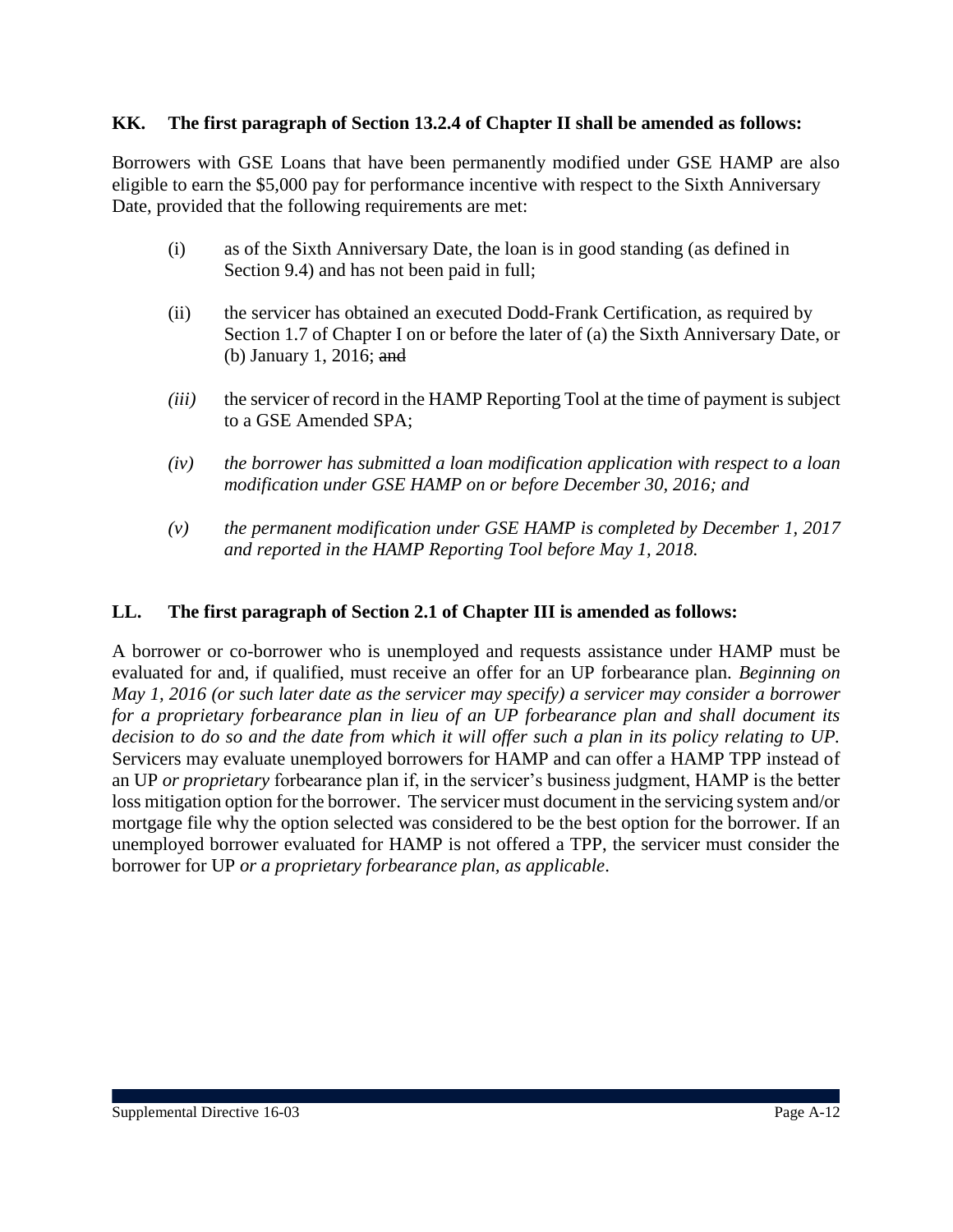### **MM. The seventh row in the table in Section 2.1 of Chapter III is amended as follows:**

| Program cut-<br>off date | The borrower has submitted a request (phone, mail, fax or e-mail) for<br>UP on or before a date determined by the servicer and specified in<br>servicer's policy relating to UP (which shall be no earlier than May 1,<br>2016) (UP Request Deadline Date) December 31, 2016. In addition the<br>servicer must have offered the borrower the forbearance plan under UP<br>on or before December 30, 2016. Written evidence of the borrower's<br>request must be documented by postmark or other independent<br>indicator, such as a date and time stamp (electronic or otherwise),<br>evidencing submission by the <i>applicable UP Request Deadline</i> program<br>eut-off-Date. |
|--------------------------|-----------------------------------------------------------------------------------------------------------------------------------------------------------------------------------------------------------------------------------------------------------------------------------------------------------------------------------------------------------------------------------------------------------------------------------------------------------------------------------------------------------------------------------------------------------------------------------------------------------------------------------------------------------------------------------|
|--------------------------|-----------------------------------------------------------------------------------------------------------------------------------------------------------------------------------------------------------------------------------------------------------------------------------------------------------------------------------------------------------------------------------------------------------------------------------------------------------------------------------------------------------------------------------------------------------------------------------------------------------------------------------------------------------------------------------|

### **NN. The first four bullets of Section 3.1 of Chapter III are amended as follows:**

- After a borrower makes a request for UP consideration *under UP or a proprietary forbearance plan in lieu of UP, as applicable* and while the borrower is being evaluated for UP *such forbearance*;
- After the servicer mails the Forbearance Plan Notice (FPN) as described in Section 4.3 *or the forbearance plan notice under a proprietary forbearance plan in lieu of UP, as applicable*;
- During the initial UP forbearance plan *or initial proprietary plan in lieu of UP, as applicable,* or any extension thereof;
- Following the UP forbearance plan *or proprietary forbearance plan in lieu of UP, as applicable,* while the borrower is being evaluated for or participating in HAMP or HAFA; or

### **OO. The first two paragraphs of Section 4.1 of Chapter III are amended as follows:**

A request for UP consideration may be made by phone, mail, fax or e-mail. Servicers must document the date of the UP request in the mortgage file and/or servicing system. Evidence of borrower submission must be provided by postmark or other independent indicator such as a date and time stamp (electronic or otherwise) evidencing submission by the borrower on or before December 31, 2016 *the applicable UP Request Deadline Date*. Once the borrower requests consideration for UP, the servicer must send the borrower a written notice within 5 business days confirming the receipt of the request and providing a list of the required documentation, including unemployment benefit information. The due date for the required documentation may not be less than 15 calendar days from the date of the servicer communication. The servicer must indicate in the mortgage file and/or servicing system when it determines all required documentation has been received.

After receiving the borrower's required documentation, the servicer must determine the borrower's eligibility for UP within 30 calendar days, including the determination that the borrower has met the hardship requirement in Section 2.1. The servicer must mail an FPN or, to the extent permitted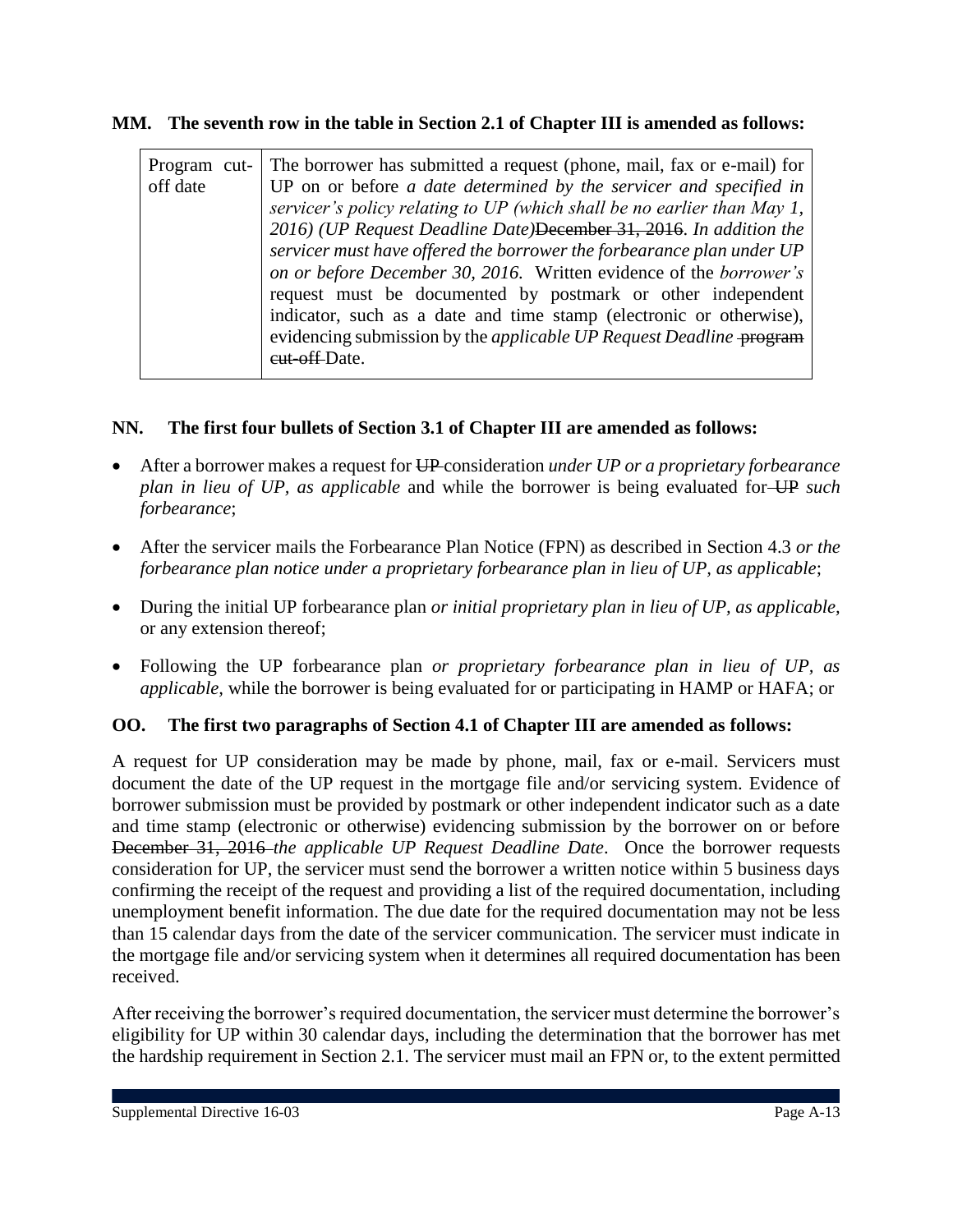by CFPB Regulations, a Non-Approval Notice to the borrower within 10 business days following the date of the servicer's determination *and, in the case of an FPN, no later than December 30, 2016.* 

### **PP. The fifth bullet of Section 4.3 of Chapter III is amended as follows:**

 Brief explanation regarding what will occur when the borrower is re-employed or when the forbearance plan expires*, including, in any FPN sent on or after May 1, 2016, notification of the loss mitigation solutions that may be available on termination of the forbearance plan, provided the servicer may provide the borrower with verbal notification of such solutions in lieu of written notice*;

### **QQ. The last paragraph of Section 5.2 of Chapter III is amended as follows:**

While servicers must consider borrowers for UP eligibility *under UP or proprietary plan in lieu thereof, as applicable,* through the December 31*0*, 2016 program cut-off date, borrowers in UP *or in a proprietary forbearance plan* who do not meet the HAMP, 2MP or HAFA program cut-off dates described in the respective Chapters II, IV and V of this Handbook will not be eligible for those programs *(except for borrowers who have submitted on or before December 30, 2016 either an Initial Package (in the case of HAMP Tier 1 or HAMP Tier 2) or at least one component of a Loss Mitigation Application (in the case of Streamline HAMP),* and, upon re-employment or the expiration of the UP *applicable* forbearance period, *such borrowers* must be considered for other available loss mitigation options.

### **RR. The seventh row in the table in Section 2 of Chapter IV is amended as follows:**

| Program<br>off dates | cut- | The borrower has submitted a request, <i>where applicable</i> , <i>(by phone, mail, mail, mail, mail, mail, mail, mail, mail, mail, mail, mail, mail, mail, mail, mail, mail, mail, mail, mail, mail, mail, mail, mail, mail, mail, ma</i><br>fax or e-mail) for consideration for a short sale or deed in lieu (DIL) or,<br>before pre-approval of a HAFA short sale, written request for approval<br>of an executed sales contract, in each case on or before by the applicable<br>HAFA Request Deadline Date (as defined in Section 3.1). December 31,<br>2016 and In addition, the servicer must have sent to the borrower on or<br>before December 30, 2016; |
|----------------------|------|-------------------------------------------------------------------------------------------------------------------------------------------------------------------------------------------------------------------------------------------------------------------------------------------------------------------------------------------------------------------------------------------------------------------------------------------------------------------------------------------------------------------------------------------------------------------------------------------------------------------------------------------------------------------|
|                      |      | the short sale notice containing the pre-approval of a HAFA short<br>sale of DIL of foreclosure;                                                                                                                                                                                                                                                                                                                                                                                                                                                                                                                                                                  |
|                      |      | • the offer of a DIL of foreclosure; or                                                                                                                                                                                                                                                                                                                                                                                                                                                                                                                                                                                                                           |
|                      |      | the approval of an executed sales contract for a short sale.                                                                                                                                                                                                                                                                                                                                                                                                                                                                                                                                                                                                      |
|                      |      | the transaction closing date is on or before September 30, 2017. The<br>transaction closing date must be on or before December 1, 2017.–Written<br>evidence of the request must be documented by postmark or other<br>independent indicator, such as a date and time stamp (electronic or<br>otherwise), evidencing submission by the program cut-off date<br>applicable HAFA Request Deadline Date.                                                                                                                                                                                                                                                              |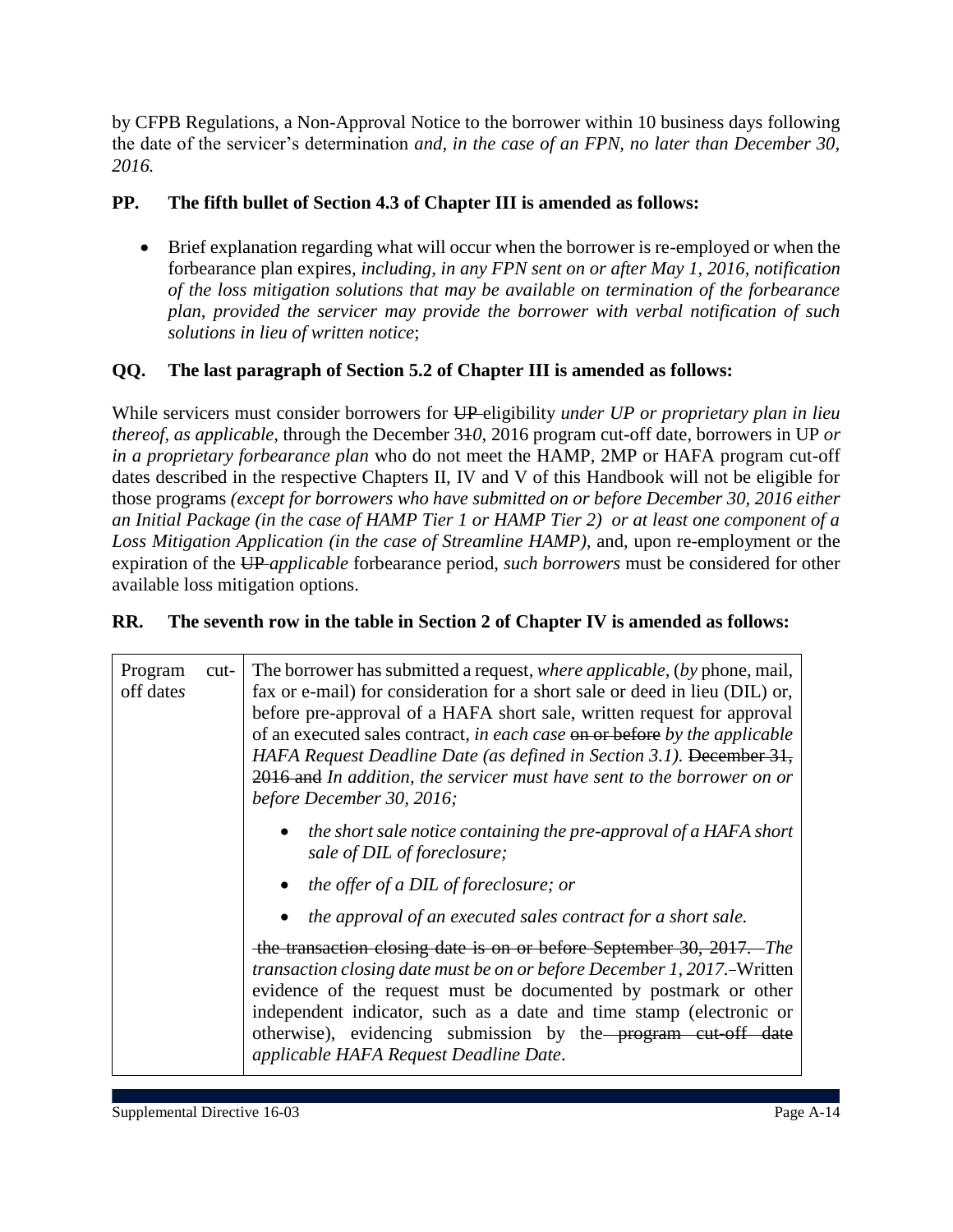#### **SS. Section 3.1 of Chapter IV is amended as follows:**

Each participating servicer must develop a written policy, consistent with investor guidelines, that describes the basis on which the servicer will offer HAFA to borrowers (HAFA Policy). A servicer's HAFA Policy must: (i) identify the circumstances under which the servicer will require monthly mortgage payments and how that payment will be determined, in accordance with applicable laws, rules and regulations; (ii) describe the basis on which the minimum acceptable net proceeds will be determined; (iii) describe how subordinate lien holders will be paid, whether by percentage of the UPB of their loan or some other determination; (iv) specify the aggregate cap with regard to the amount of gross sale proceeds paid to subordinate mortgage lien holders, if servicer has elected to establish a cap; (v) describe if and when the servicer will require income documentation; (vi) if servicer has a program with an option for deed-for-lease or an opportunity for the borrower to repurchase the property at some future time, describe such program and conditions; (vii) describe if and when a borrower that was determined to be ineligible for HAFA prior to February 1, 2011 will be re-evaluated; (viii) identify the procedures the servicer will follow to periodically re-evaluate property value and to reconcile discrepancies between the servicer's independent assessment of value and market value data provided by a borrower or the borrower's real estate broker; (ix) if relocation assistance will be requested in accordance with Sections 6.2.5 and 12.1, identify the evidentiary materials that the servicer will accept to validate that the property is occupied by the borrower, or in the case of a rental property (as defined in Section 1.1.3 of Chapter II), a tenant or other non-borrower occupant who will be required to vacate as a condition of the HAFA transaction; and (x) *identify the date(s) by which a borrower must submit a request (where a request is applicable) to be considered for HAFA (which shall be no earlier than September 1, 2016) (HAFA Request Deadline Date); and (xi)* may incorporate such factors as:

- The severity of the loss involved;
- Local market conditions.
- The timing of pending foreclosure actions;
- Borrower motivation and cooperation;
- Customary transactional costs of short sales and DILs; and
- The amounts that may be required to release any subordinate liens on the property.

The date and outcome of the HAFA consideration must be documented in the servicer's file.

*Each participating servicer should design its HAFA Policy and procedures to reasonably ensure that short sales and DIL transactions can be closed on or before December 1, 2017.*

### **TT. The third, fourth, fifth and sixth paragraphs of Section 3.3 of Chapter IV are amended as follows:**

For a borrower that requests (whether in response to a servicer's solicitation under the first paragraph of Section 4 or initiated by the borrower) a short sale or DIL but has not previously executed a Hardship Affidavit or RMA and has a "Pre-Determined Hardship" (i.e., is delinquent on his or her mortgage by 90 days or more and*, unless otherwise excluded in the servicer's HAFA Policy*, has a FICO score below 620), the servicer must within 30 calendar days of receiving the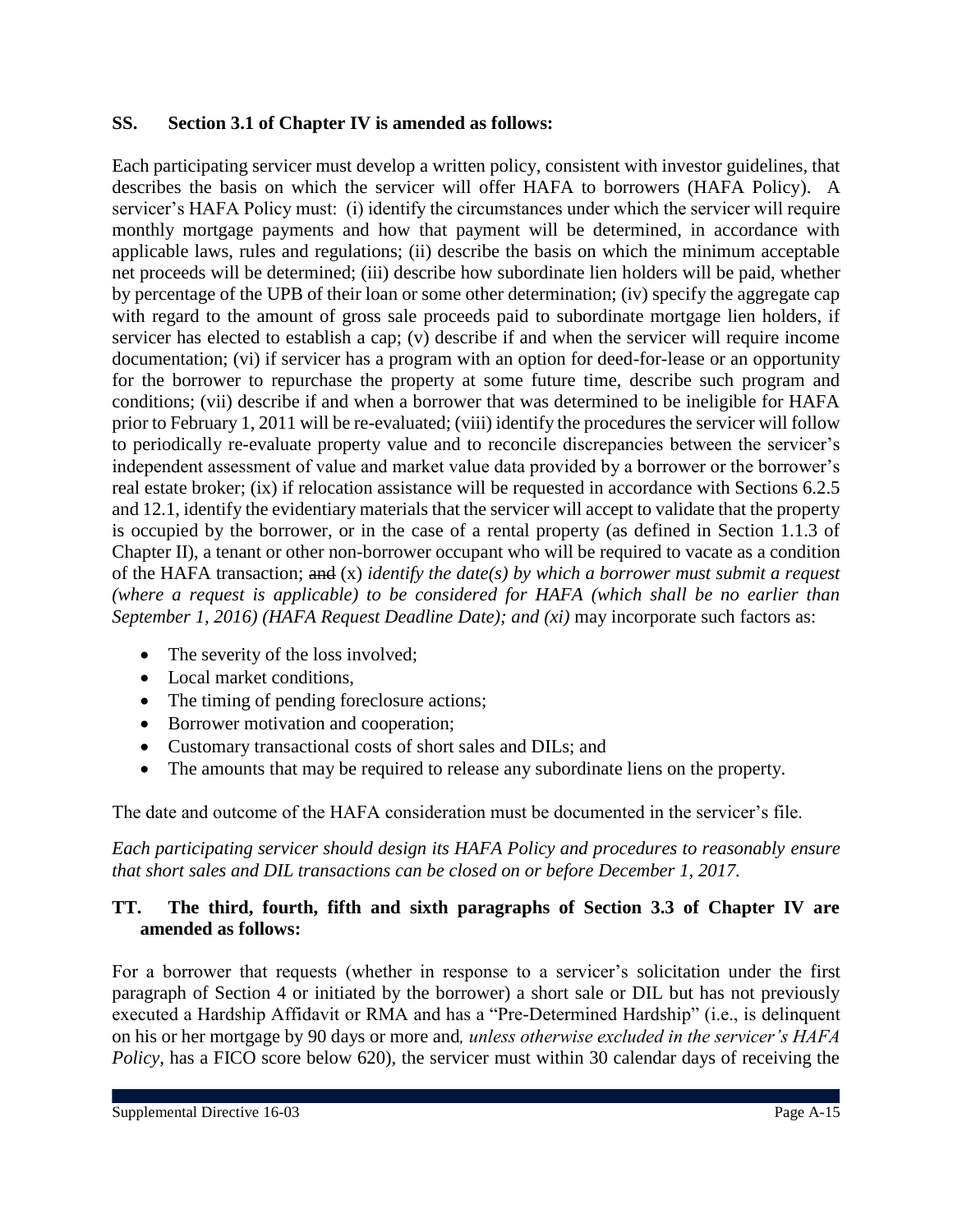request consider the borrower for HAFA and provide written (i) approval for HAFA, and the terms of a pre-approved HAFA short sale or DIL (ii) if the borrower is not eligible for a HAFA preapproved short sale or DIL, notification of other short sale or DIL options the borrower may be eligible for, if any, or (iii) non-approval of any short sale or DIL. If a borrower is approved for a HAFA short sale or DIL, a Hardship Affidavit must be delivered to the borrower with instructions that it must be executed prior to and as a condition of the closing of the HAFA short sale or DIL transaction. If the servicer is unable to respond within the 30-calendar day period, the servicer must send a written status notice to the borrower on or before the 30th calendar day, with written updates every 15 calendar days thereafter, until the servicer is able to provide either an SSN or DIL Agreement, as applicable, or written notification that the borrower is eligible for a proprietary short sale or deed in lieu (if the borrower is not eligible under HAFA) or will not be offered a short sale or DIL under HAFA.

If a borrower that requests (whether in response to a servicer's solicitation under the first paragraph of Section 4 or initiated by the borrower) a short sale or DIL and has not previously executed a Hardship Affidavit, and does not satisfy the Pre-Determined Hardship parameters, the servicer must acknowledge the request and respond to the borrower's request as set forth in Section 4.1.

In all cases, evidence of a borrower's request must be provided by postmark or other independent indicator such as a date and time stamp (electronic or otherwise) evidencing submission by the borrower by *the applicable HAFA Request Deadline Date* December 31, 2016.

Borrowers in active Chapter 7 or Chapter 13 bankruptcy cases must be considered for HAFA if the borrower, borrower's counsel or bankruptcy trustee submits a request to the servicer *by the applicable HAFA Request Deadline Date*. With the borrower's permission, a bankruptcy trustee may contact the servicer to request a short sale or DIL under HAFA. Servicers are not required to solicit these borrowers proactively for HAFA. The servicer and its counsel must work with the borrower or borrower's counsel to obtain any court and/or trustee approvals required in accordance with local court rules and procedures. Servicers should extend HAFA timeframes as necessary to accommodate delays in obtaining court approvals or receiving any periodic payment when they are made to a trustee *provided that the servicer may not extend the time for sending a short sale notice, offer of a DIL of foreclosure transaction or approval of an executed sales contract for a short sale beyond December 30, 2016, nor may the servicer extend the time for closing of a transaction under HAFA beyond December 1, 2017*.

### **UU. The first and second paragraphs of Section 4 of Chapter IV are amended as follows:**

If the servicer determines that a borrower is eligible for a HAFA offer based on its HAFA Policy and the guidance provided in this Chapter, and the borrower did not initiate the request for a short sale or DIL, the servicer must proactively notify the borrower in writing of the availability of HAFA and allow the borrower 14 calendar days from the date of the notification to contact the servicer by verbal or written communication and request consideration under HAFA. *Servicers have no further obligation to solicit a borrower for HAFA (a)* I*i*f the borrower fails to contact the servicer or at any time indicates that he or she is not interested in HAFA, *or (b) who becomes eligible for HAFA on or after September 1, 2016.* the servicer has no further obligation so solicit the borrower for HAFA.

Supplemental Directive 16-03 Page A-16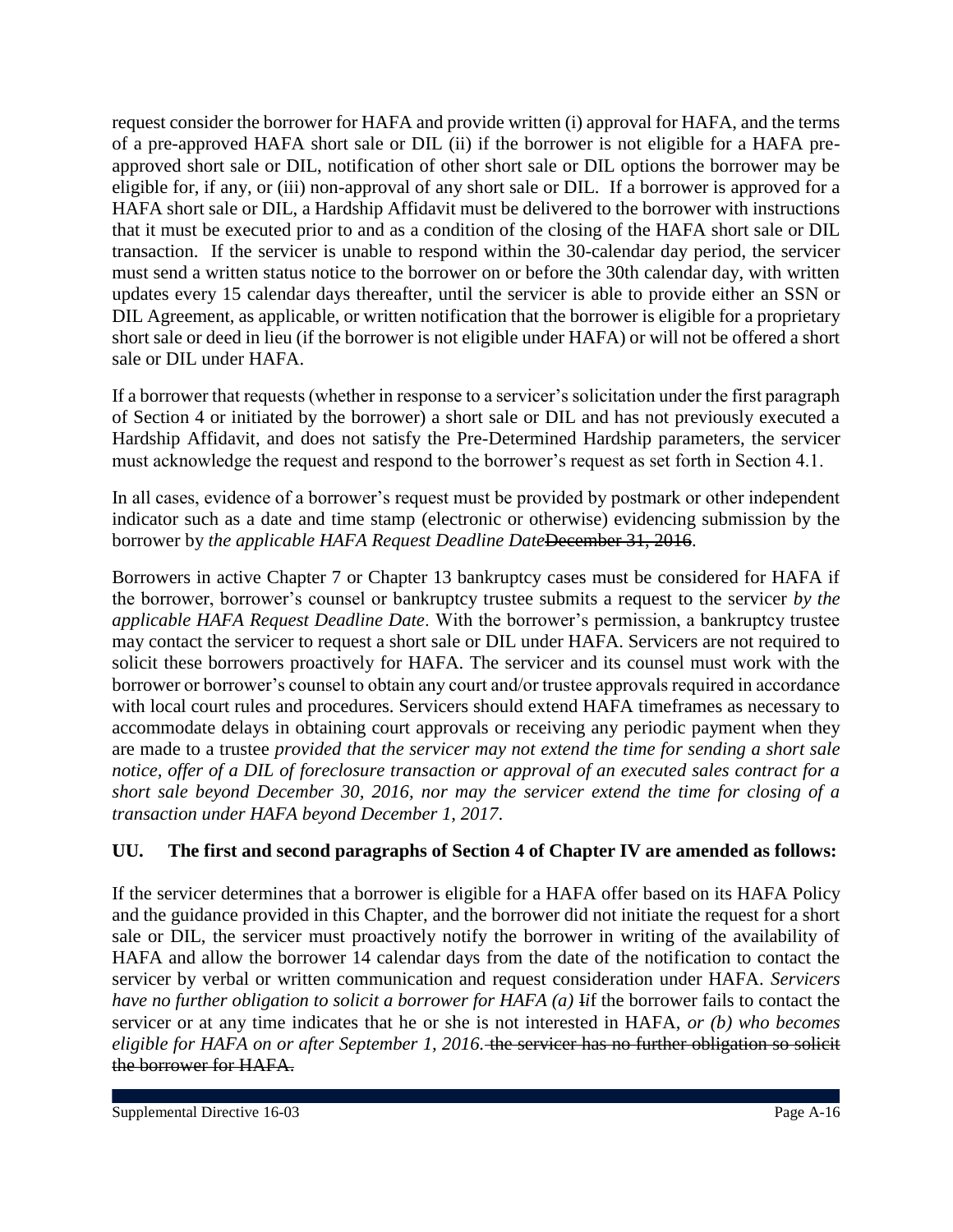When a borrower, who was not previously evaluated for HAMP, requests a short sale or DIL *by the applicable HAFA Request Deadline Date*, the servicer must evaluate the borrower for HAFA based on its HAFA Policy and the guidance provided in this Chapter. If, as part of this evaluation, the servicer determines that the borrower also meets the HAMP eligibility requirements, the servicer must notify the borrower verbally or in writing of the availability of HAMP and allow the borrower 14 calendar days from the date of the notification to contact the servicer by verbal or written communication and request consideration for HAMP. This notification may be given simultaneously with the servicer's consideration of the borrower for HAFA. If the borrower does not wish to be considered for HAMP, the servicer is not required to send the borrower a Non-Approval Notice under Section 2.3.2 of Chapter II. The foregoing 14 calendar-day response period is only intended to establish a minimum requirement on a servicer's obligation to consider a borrower for HAFA. Servicers may still consider a borrower for HAFA whether or not that borrower responds to the HAFA solicitation within the 14 calendar-day response period.

## **VV. The first sentence of Section 4.1 of Chapter IV is amended as follows:**

If a borrower requests (whether in response to a servicer's solicitation under the first paragraph of Section 4 or initiated by the borrower) a short sale or DIL *by the applicable HAFA Request Deadline Date* and has not previously executed a Hardship Affidavit, and does not satisfy the Pre-Determined Hardship parameters, the servicer must, within 5 business days following receipt of either a request for a short sale or DIL or a request for approval of an executed short sales contract before the servicer has pre-approved a HAFA short sale, send written confirmation to the borrower acknowledging the request.

### **WW. The second bullet of section 6.1.1 of Chapter IV is amended as follows:**

 Conduct any further validation of hardship if a borrower meets the Pre-Determined Hardship criteria described in Section 4.1*3.3*;

### **XX. The first paragraph of section 6.2.5 of Chapter IV is amended as follows:**

A borrower who occupies the property as a principal residence and is required to vacate as a condition of the HAFA short sale or DIL may be eligible to receive \$10,000 in relocation assistance at closing. In addition, a borrower requesting a HAFA short sale or DIL with respect to a rental property (as defined in Section 1.1.3 of Chapter II) may be able to claim relocation assistance for a tenant that occupies the rental property as a principal residence, or the borrower's legal dependent, parent or grandparent that occupies the rental property as a principal residence with no rent charged or collected, if such parties are required to vacate as a condition of the HAFA short sale or DIL. In the case of a rental property occupied by a tenant or other non-borrower occupant, the entire \$10,000 in HAFA relocation assistance must be paid to the tenant or other non-borrower occupant (assuming the conditions of such payment are satisfied), must be reflected on the HUD-1 *or Closing Disclosure*, and may not be reduced to pay any costs and expenses of the tenant or other non-borrower occupant. No portion of the \$10,000 may be retained by a borrower. A borrower may exercise his or her discretion in allocating the incentive among tenants or other non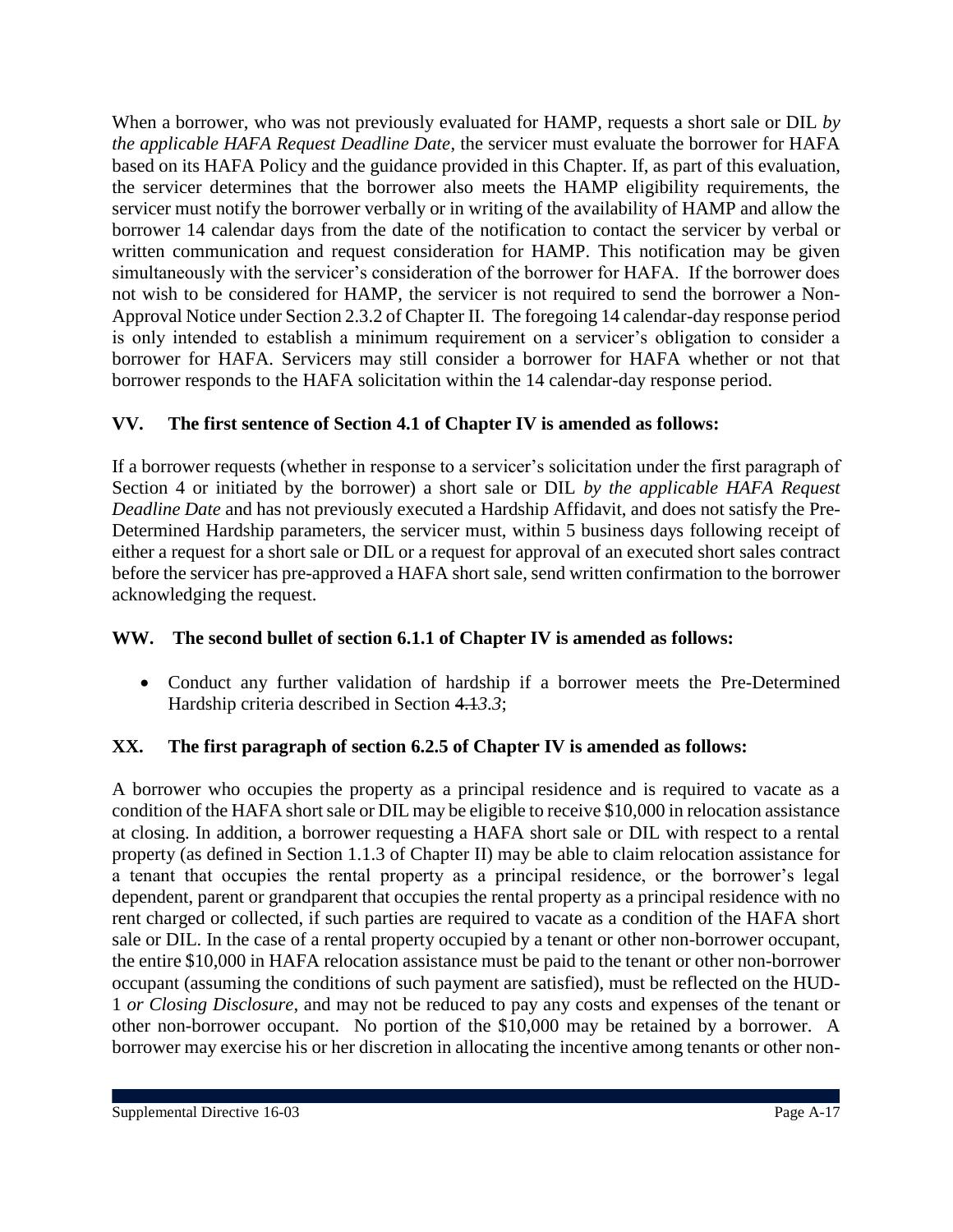borrower occupants who otherwise satisfy the conditions of payment. Servicers must notify borrowers of the availability of relocation assistance.

## **YY. The first bullet of Section 7.4 of Chapter IV is amended as follows:**

 A fixed termination date not less than 120 calendar days from the effective date of the SSN (SSN Effective Date) *and not later than December 1, 2017*. The SSN Effective Date must be stated in the SSN and is the date the SSN is mailed (or otherwise delivered) to the borrower. The term may be extended at the discretion of the servicer up to a total term of 12 months if agreed to by the borrower, in accordance with investor guidelines*, provided that the term shall expire no later than December 1, 2017*.

## **ZZ. The first two paragraphs of Section 8 of Chapter IV are amended as follows:**

If the borrower has an executed sales contract and requests the servicer to approve a short sale under HAFA before the issuance of an SSN, the borrower may submit the request to the servicer by delivering the executed sales contract *by the applicable HAFA Request Deadline Date*. Within 5 business days of receipt of an executed sales contract, the servicer must send to the borrower written acknowledgement of the receipt of the borrower's request for approval of an executed sales contract using the Acknowledgement of Request for Short Sale (ARSS) in the form posted on www.HMPadmin.com or another written acknowledgement similar in content. The acknowledgement must identify any additional documentation that may be required from the borrower to make the short sale decision and inform the borrower of all applicable short sale terms set forth in Section 7.4. For borrowers who have not submitted a Hardship Affidavit or, if applicable, RMA, the servicer must also include the forms thereof (or otherwise make them available to the borrower through electronic means).

When considering a borrower's request for approval of an executed sales contract, the servicer must determine the borrower's eligibility as set forth in Section 6.1.1. If the borrower appears to be eligible for HAMP, the servicer must notify the borrower of the availability of HAMP as set forth in Section 4. Evidence of the borrower's request must be provided by postmark or other independent indicator such as a date and time stamp (electronic or otherwise) evidencing submission by the borrower *by the applicable HAFA Request Deadline Date*December 31, 2016.

## **AAA. The fourth bullet of section 9.2 of Chapter IV is amended as follows:**

 An agreement that upon successful closing of the DIL transaction, a borrower, tenant or other non-borrower occupant who will be required to vacate the property as a result of the DIL will be entitled to a relocation assistance of \$10,000 subject to the requirements of Section 6.2.5 *and the closing date is on or before December 1, 2017*.

## **BBB. The last paragraph of Section 11.1 of Chapter IV is amended as follows:**

Each milestone is a separate data transmission and must be reported no later than the fourth business day of the month following the event *and all closings of a short sale or acceptance of a*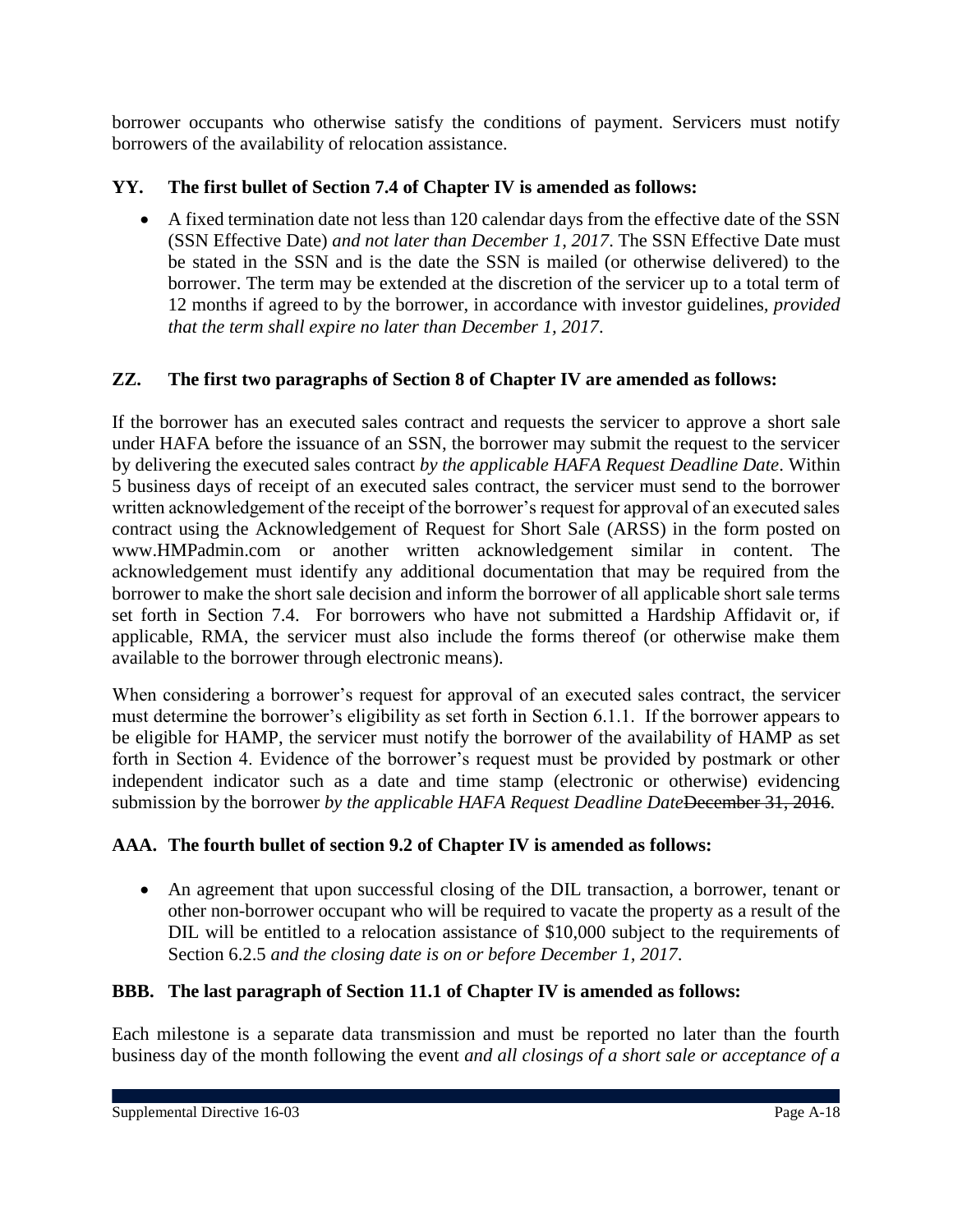*DIL must be reported before May 1, 2018*. Note also that servicers must provide the additional data set forth in the HAMP Additional Data Requirements Data Dictionary for all HAFA transactions. Detailed HAFA reporting requirements are available on www.HMPadmin.com.

### **CCC. Section 11.2 of Chapter IV is amended as follows:**

The servicer should continue to report a "full file" status to the major credit repositories for each loan under the HAFA program in accordance with the Fair Credit Reporting Act *as well as other applicable laws* and the CDIA's Metro 2 Format credit bureau requirements *as provided by the CDIA from time to time*. "Full file" reporting means that the servicer must describe the exact status of each mortgage it is servicing as of the last business day of each month. The Payment Rating code should be the code that properly identifies whether the account is current or past due within the activity period being reported – prior to completion of the HAFA transaction. Because CDIA's Metro 2 format does not provide an Account Status Code allowable value for a short sale, a short sale should be identified with the reporting of Special Comment Code "AU". The information below is consistent with "CDIA Mortgage and Home Equity Reporting Guidelines in Response to Current Financial Conditions" (May 2009).

Reporting for short sales should be as follows:

Account Status Code = 13 (paid or closed/zero balance) or 65 (Account paid in full/a foreclosure was started), as applicable

Payment Rating =  $0, 1, 2, 3, 4, 5$ , or 6

Special Comment Code = AU (account paid in full for less than the full balance)

Current Balance  $= $0$ 

Amount Past Due = \$0

 $Date Closed = MMDDYYYY$ 

Date of Last Payment = MMDDYYYY

Reporting for DILs should be as follows:

Account Status Code = 89 (deed-in-lieu of foreclosure on a defaulted loan)

Payment Rating =  $0, 1, 2, 3, 4, 5$ , or 6

Current Balance  $= $0$ 

Amount Past Due  $= $0$ 

Date Closed = MMDDYYYY

Date of Last Payment = MMDDYYYY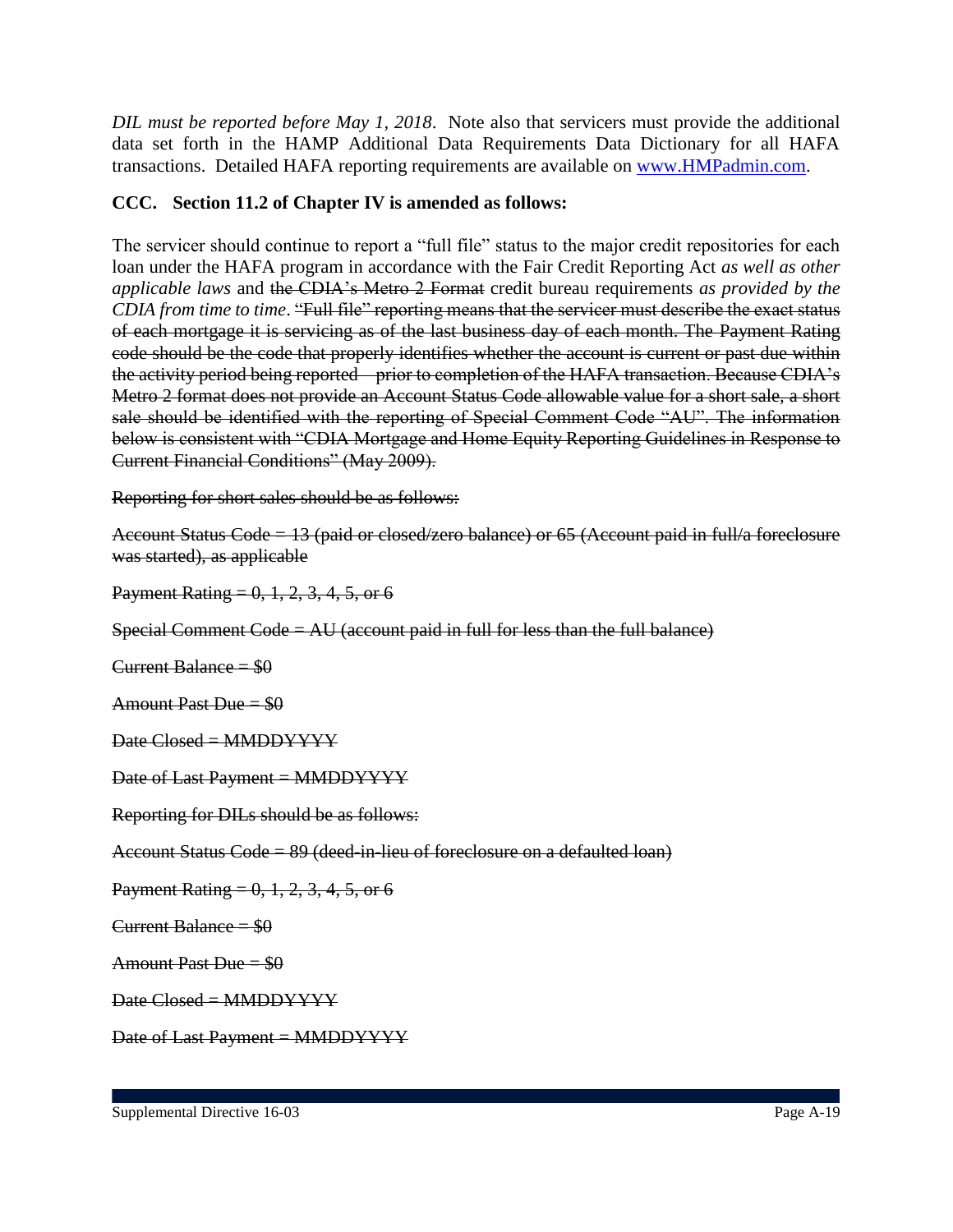### **DDD. Section 12 of Chapter IV is amended as follows:**

Borrowers, servicers and investors, and in some cases, tenants and other non-borrower occupants, will be eligible for HAFA incentives as described below upon successful completion of the short sale or DIL *which has been reported in the HAMP Reporting Tool before May 1, 2018 following the April 2018 reporting cycle. In the event that such short sale or DIL is completed by December 1, 2017 but is not reported before May 1, 2018, (i) no incentives will be paid under the SPA and (ii) the servicer must nonetheless honor all terms associated with the transaction, including payment of incentives to the respective borrower, servicer or investor.*

#### **EEE. The first sentence of Section 1 of Chapter V is amended as follows:**

This Chapter provides guidance on the Second Lien Modification Program (2MP), which is designed to work in tandem with HAMP (Tier 1 or Tier 2) *(which term for the purposes of 2MP means HAMP Tier 1 and Tier 2 and HAMP GSE modifications)*.

#### **FFF. The second row of the table in Section 3.1 of Chapter V is amended as follows:**

| First<br>lien<br>modified under<br>$HAMP\text{-}\overline{\text{Fier-1}}$ ,<br>HAMP Tier 2.<br><b>GSE</b><br>$\alpha$<br><b>Standard</b><br>Modification | The mortgage loan is a second lien mortgage loan with a corresponding first<br>lien mortgage loan that has received a permanent HAMP (Tier 1 or Tier 2)<br>modification, or a GSE Standard Modification that satisfies the HAMP<br>eligibility criteria in Section 1, the third paragraph of Section 6.1 (at the<br>Expanded Acceptable DTI Range) and Section 6.3.4 of Chapter II, and is in<br>good standing.                                                                                                                                                                                                                                                                                                                                                                                                |
|----------------------------------------------------------------------------------------------------------------------------------------------------------|----------------------------------------------------------------------------------------------------------------------------------------------------------------------------------------------------------------------------------------------------------------------------------------------------------------------------------------------------------------------------------------------------------------------------------------------------------------------------------------------------------------------------------------------------------------------------------------------------------------------------------------------------------------------------------------------------------------------------------------------------------------------------------------------------------------|
|                                                                                                                                                          | If the 2MP Servicer's DTI Range under HAMP (as provided in Section 6.1 of<br>Chapter II) is narrower than the Expanded Acceptable DTI Range, the servicer<br>may restrict 2MP eligibility to second lien mortgage loans with a<br>corresponding first lien mortgage loan modified within the Servicer's DTI<br>Range, or a broader range not to exceed the Expanded Acceptable DTI Range;<br>provided that the restricted range not be narrower than the Servicer's DTI<br>Range. If a 2MP servicer restricts 2MP eligibility in this manner, the servicer<br>must apply this restriction consistently to all 2MP borrowers and document<br>such restrictions in its written policies.<br>This guidance does not apply to loans modified under Streamline HAMP or<br>the GSE Streamlined Modification process. |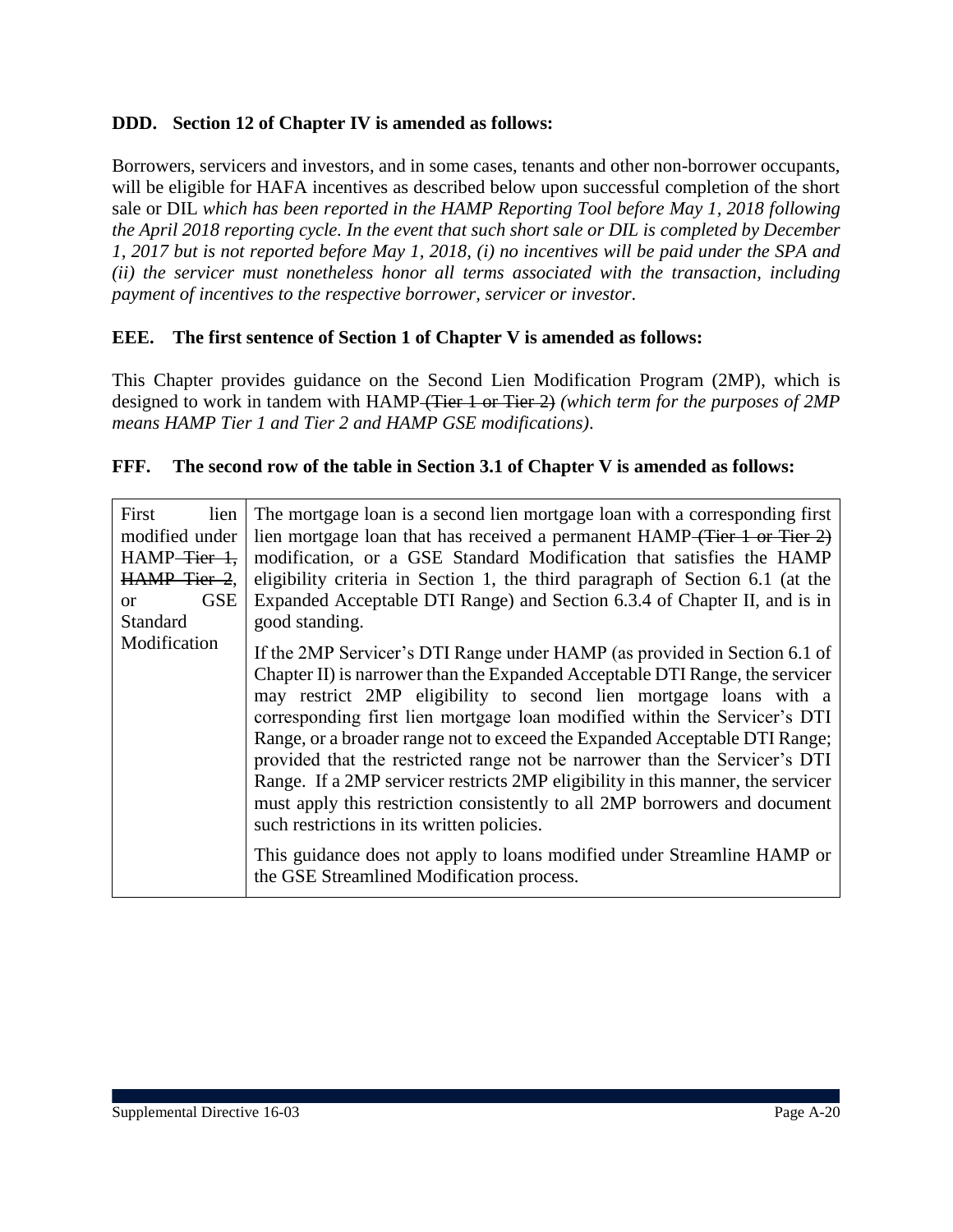# **GGG. The fifth row of the table in Section 3.1 of Chapter V is amended as follows:**

| <b>Program</b><br>-cut-                         | For 2MP modifications or extinguishments based on HAMP modifications:                                                                                                                                                                                                                                                                                                                                                                                                                                                                                                                                                                                                                                                                          |
|-------------------------------------------------|------------------------------------------------------------------------------------------------------------------------------------------------------------------------------------------------------------------------------------------------------------------------------------------------------------------------------------------------------------------------------------------------------------------------------------------------------------------------------------------------------------------------------------------------------------------------------------------------------------------------------------------------------------------------------------------------------------------------------------------------|
| $_{\text{eff}}$<br>dateProgram<br>cut-off dates | $(a)$ The servicer must have received notification of a match with a permanent<br>first lien modification under HAMP; and                                                                                                                                                                                                                                                                                                                                                                                                                                                                                                                                                                                                                      |
|                                                 | (b) The borrower submitted on or before December 30, 2016 either the Initial<br>Package (as defined in Section 4 of Chapter II) under HAMP Tier 1 and Tier<br>2, or the loan modification application under GSE HAMP, as may be<br>applicable, in respect of such permanent first lien modification.                                                                                                                                                                                                                                                                                                                                                                                                                                           |
|                                                 | For 2MP modifications or extinguishments based on GSE Standard<br><b>Modifications:</b>                                                                                                                                                                                                                                                                                                                                                                                                                                                                                                                                                                                                                                                        |
|                                                 | (a) The servicer must have received notification of a match with a permanent<br>first lien modification under a GSE Standard Modification that satisfies<br>the HAMP eligibility criteria in Section 1, the second paragraph of Section<br>6.1 (at the Expanded Acceptable DTI Range) and Section 6.3.4 of Chapter<br>II;                                                                                                                                                                                                                                                                                                                                                                                                                      |
|                                                 | (b) The GSE Standard Modification has a permanent modification date on or<br>before December 1, 2016; and                                                                                                                                                                                                                                                                                                                                                                                                                                                                                                                                                                                                                                      |
|                                                 | $(c)$ The servicer must have offered the borrower the 2MP trial period plan, a<br>2MP permanent modification or a 2MP partial or full extinguishment of<br>the second lien corresponding to such GSE Standard Modification on or<br>before December 30, 2016.                                                                                                                                                                                                                                                                                                                                                                                                                                                                                  |
|                                                 | <b>For all 2MP modifications and extinguishments:</b>                                                                                                                                                                                                                                                                                                                                                                                                                                                                                                                                                                                                                                                                                          |
|                                                 | 2MP servicers may reasonably conclude that when a first lien appears on a<br>Black Knight match file as permanently modified, it satisfies required<br>eligibility criteria.                                                                                                                                                                                                                                                                                                                                                                                                                                                                                                                                                                   |
|                                                 | The 2MP Modification Effective Date and the date for any partial or full<br>extinguishment of the second lien under 2MP must be on or before December<br>1, 2017. The servicer must receive notification of a match with a permanent<br>first lien modification under HAMP, or a GSE Standard Modification that<br>satisfies the HAMP eligibility criteria in Section 1, the second paragraph of<br>Section 6.1 (at the Expanded Acceptable DTI Range) and Section 6.3.4 of<br>Chapter II and the 2MP Modification Effective Date is on or before September<br>30, 2017. Servicers may reasonably conclude that when a first lien appears<br>on the Black Knight match file as permanently modified it satisfies such<br>eligibility criteria. |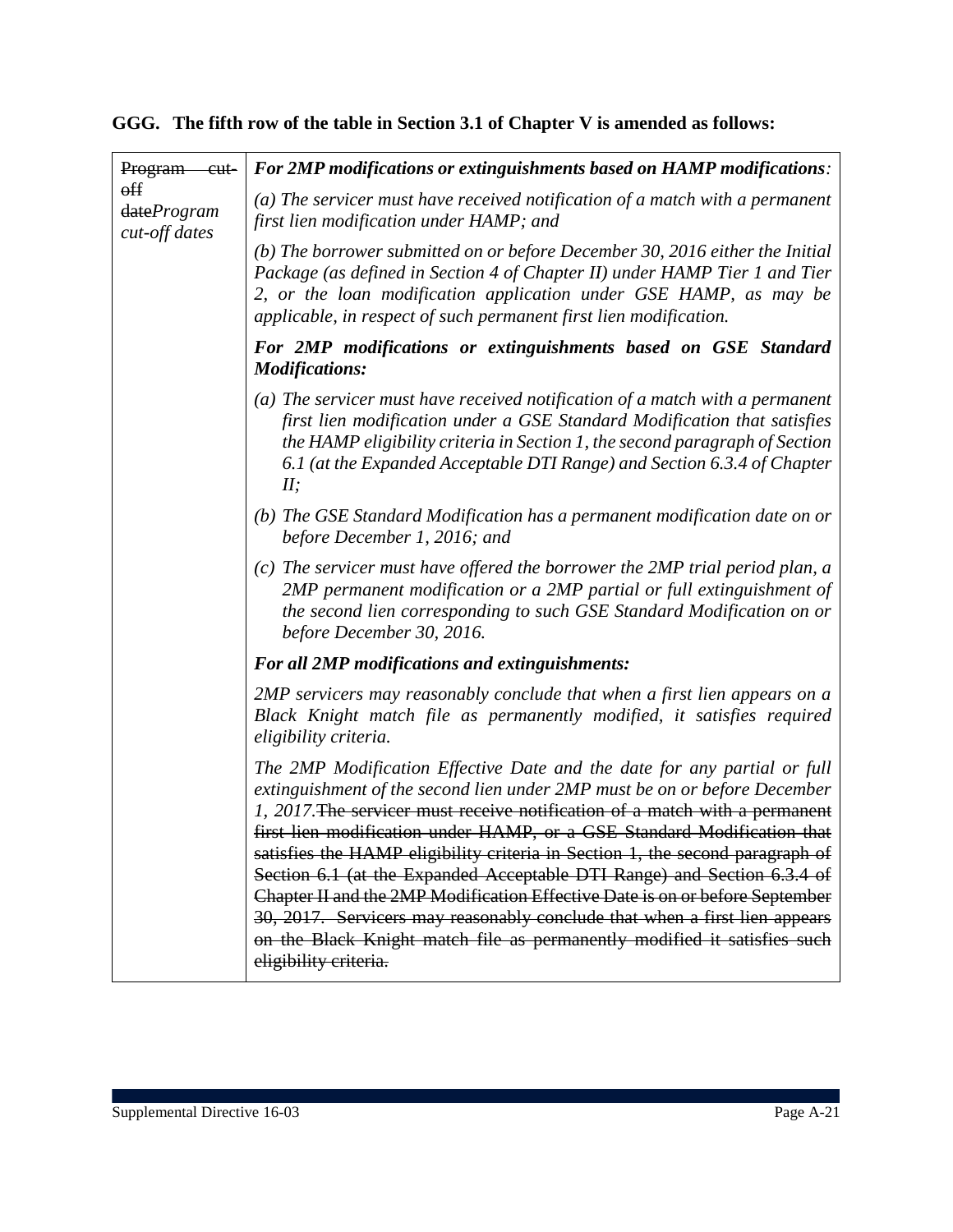### **HHH. The first paragraph of Section 4 of Chapter V is amended as follows:**

When a borrower's first lien is modified under HAMP (Tier 1 or Tier 2) or a qualifying GSE Standard Modification *and is reported in a match file issued by Black Knight Financial Technology Solutions, LLC (Black Knight) on or before March 31, 2017 (in the case of HAMP) or on or before September 30, 2016 (in the case of a GSE Standard Modification) as having been permanently modified*, the 2MP servicer must offer to modify or extinguish the corresponding second lien according to the steps outlined in Section 5. *Servicers may, but are not required to, offer to modify or extinguish the corresponding second lien when a borrower's first lien is reported in a match file issued by Black Knight after March 31, 2017 as having been permanently modified under HAMP*. In addition, if the borrower's first lien is modified under HAMP or a qualifying GSE Standard Modification, the 2MP servicer must dismiss any outstanding foreclosure action on the borrower's second lien*, provided that this requirement will cease to apply after March 31, 2017, except where the corresponding first lien has been reported as permanently modified in a match file issued by Black Knight on or before such date*.

### **III. The first five paragraphs of Section 4.1.1 of Chapter V are amended as follows:**

To facilitate the communication of modification information to 2MP servicers, Black Knight Financial Technology Solution, LLC (Black Knight) has built and is maintaining a database of second liens that may be eligible under 2MP. Information from the database will be used to match first and second liens and to notify 2MP servicers of the modification status and details necessary for the 2MP servicer to offer a 2MP modification to the borrower. Black Knight will provide matching information to 2MP servicers via a secure transmission. 2MP servicers must enter into a contract directly with Black Knight to facilitate this program and will be required to pay a onetime set up fee and nominal transaction fees for each second lien matched, regardless of whether a 2MP modification is completed. *Black Knight will issue the last match file in December 2017.*

As part of its contract with Black Knight, a 2MP servicer will agree to provide the following categories of information on all eligible second liens loans that it services to Black Knight for matching:

- Loan Identifying Information
- Borrower/Co-Borrower Identifying Data
- Property Identifying Data
- 2MP Servicer Contact Information

*After March 31, 2017, servicers may discontinue providing Black Knight with the above information insofar as it relates to unmatched second lien loans but should continue to provide through December 2017 information relating to loans in respect of which matches have been identified in a Black Knight match file issued on or before that date.*

If the 2MP servicer identifies matching first and second liens on its own system, it should work with Black Knight so that the required loan information is accurately reflected in the Black Knight database. In addition, the 2MP servicer must provide monthly updates of this information to Black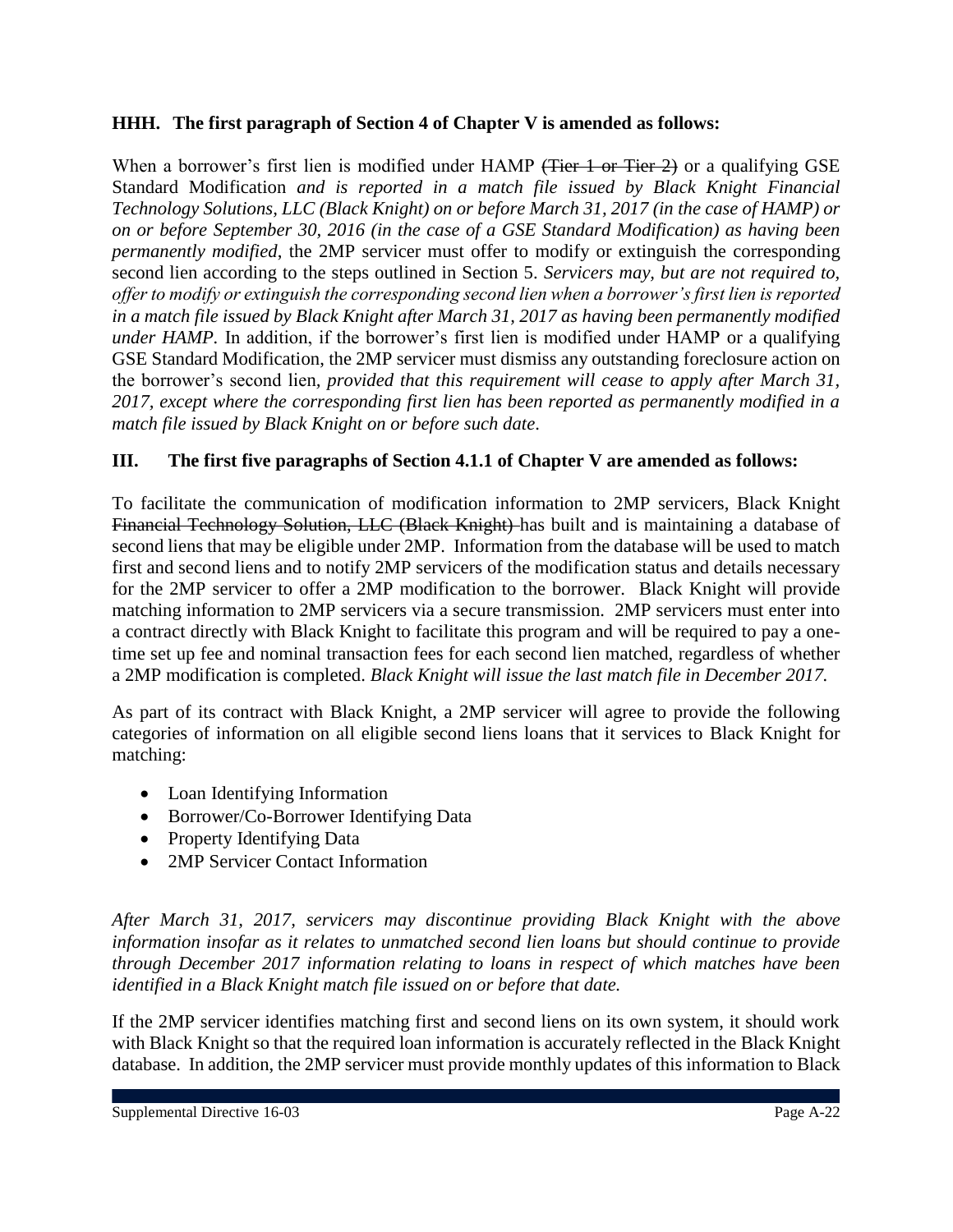Knight *until March 31, 2017*. The information provided to Black Knight will be used for matching first and second liens to facilitate 2MP modifications and for program analysis and reporting.

The Black Knight match file will also include qualifying first liens that have been modified under the GSE Standard Modification. The Black Knight match file will indicate whether the matched first lien is a HAMP Modification, HAMP GSE Modification, or a GSE Standard Modification. First lien loans in TPPs or permanent modifications under Streamline HAMP *or the GSE Streamlined Modification process* are not eligible for a matching second lien mortgage modification under 2MP. Accordingly, Streamline HAMP *such* modifications will not be included in the Black Knight match file.

Servicers of GSE loans are not required to provide data on GSE Standard Modifications directly to Black Knight, Treasury, or the Program Administrator. Such data will be provided by the GSEs. 2MP servicers can reasonably conclude that when a first lien modified under the GSE Standard Modification appears on the Black Knight match file, it satisfies the eligibility criteria *in section 3.1 of this Chapter and* in Section 1, the second paragraph of Section 6.1 (at the Expanded Acceptable DTI Range) and Section 6.3.4 of Chapter II; except that servicers must obtain a completed Occupancy Certification from all borrowers whose qualifying first lien was modified under the GSE Standard Modification requirement, regardless of whether the borrower occupies the property as their principal residence or it is a rental property. A standalone Occupancy Certification that servicers can use for this purpose is posted on [www.HMPadmin.com.](http://www.hmpadmin.com/) As 2MP servicers are also required to obtain a completed Dodd-Frank Certification when the first lien is modified under GSE HAMP or the GSE Standard Modification requirements, a combined certification form is also provided on [www.HMPadmin.com.](http://www.hmpadmin.com/)

## **JJJ. The first three paragraphs of Section 4.1.2 of Chapter V are amended as follows:**

In some cases, information in the Black Knight database may not identify a match between a first lien modification and corresponding eligible second lien, but the 2MP servicer may have sufficient information to identify a match. A 2MP servicer may direct Black Knight to match a second lien to a modified first lien where the 2MP servicer is confident that the first and second lien should be matched because the 2MP servicer obtains sufficient documentation of the modification from (1) the probable lien matches that Black Knight provided or (2) sources independent of Black Knight (e.g., the 2MP servicer itself, if the 2MP servicer services both the first and second liens, reliable borrower communications or direct communications with the first lien servicer). *Black Knight will cease to make matches based on probable lien matches or sources independent of Black Knight after March 31, 2017.*

In addition, to facilitate modifications, the HAMP Reporting Tool has been updated to allow reporting of valid 2MP modifications for which the corresponding first lien match was not confirmed through Black Knight. Therefore, participating 2MP servicers may offer and report a 2MP modification when the servicer identifies the match, even if the match is not reflected in the Black Knight system.

If servicers choose to offer and report 2MP modifications outside of the Black Knight process, the 2MP servicer must be able to provide sufficient documentation that the borrower is entitled to the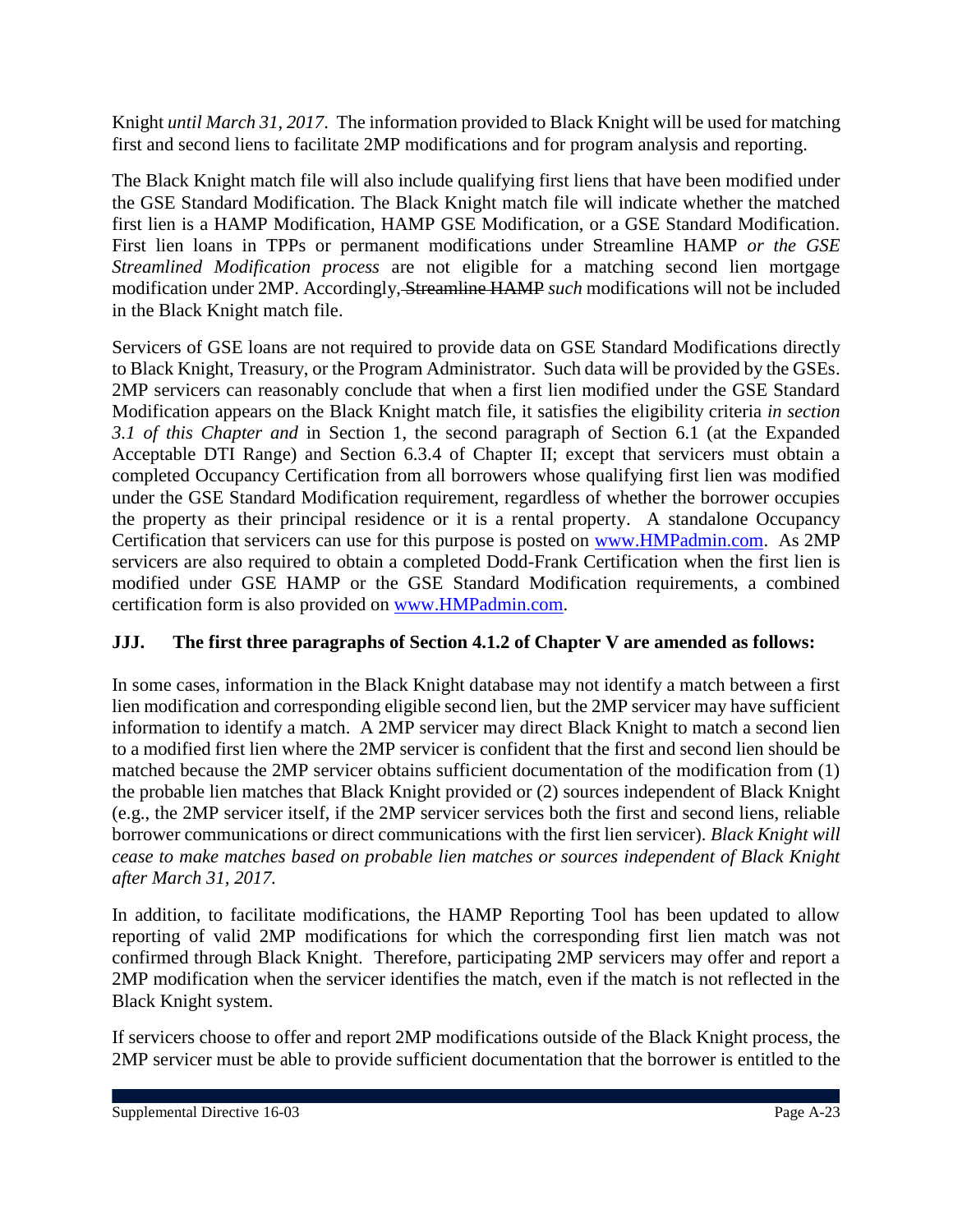2MP modification being offered. Such documentation includes *evidence or confirmation that the borrower submitted on or before December 30, 2016 either the Initial Package (as defined in Section 4 of Chapter II) under HAMP Tier 1 and Tier 2, or the loan modification application under GSE HAMP, as may be applicable, in respect of a permanent first lien modification under HAMP,* a copy of the fully executed modification agreement, and the information that must match includes, at a minimum, borrower name(s), social security number(s), property address and the first lien loan number. For servicer-identified matches where the servicer services both the first and second liens, the servicer can rely on the executed modification documents in the servicer's possession and the servicer must verify the modified first lien's good standing. For servicer-identified matches where the 2MP servicer does not service the first lien, the 2MP servicer can rely on a copy of the executed modification agreement obtained from the first lien servicer *,*and verification from the first lien servicer of the modified first lien's good standing *and, if the first lien modification is under HAMP, confirmation from the first lien servicer that the borrower submitted either the Initial Package or the loan modification application on or before December 30, 2016*. In addition, in the case of GSE Standard Modifications, the 2MP servicer must verify that the first lien modified under the GSE Standard Modification satisfies the eligibility criteria in *Section 3.1 of this Chapter and in* Section 1, the second paragraph of Section 6.1 (at the Expanded Acceptable DTI Range) and Section 6.3.4 of Chapter II, and the 2MP servicer must obtain a completed Occupancy Certification from the borrower(s) regardless of whether the borrower occupies the property as their principal residence or it is a rental property.

### **KKK. Section 4.2 of Chapter V is amended as follows:**

The modification of a second lien may not become effective unless and until (i) the modification of a corresponding first lien becomes effective and, when applicable, (ii) the borrower has made all required 2MP trial period payments. In addition, if the modified first lien loses good standing prior to the 2MP modification becoming effective, the second lien is not eligible for 2MP and the 2MP servicer is not required to offer a 2MP modification to the borrower. If, however, the same first lien loan is subsequently modified under HAMP Tier 2 or the GSE Standard Modification, as applicable, the servicer will be required to offer a 2MP that corresponds to the terms of the subsequent modification*, subject to the eligibility criteria in Section 3.1*.

### **LLL. The second and third bullets of Section 4.2.1 of Chapter V are amended as follows:**

- For all subsequent match files provided by Black Knight *on or before March 31, 2017*, 60 calendar days from the date the 2MP servicer receives the notification of a match from Black Knight of the related permanent HAMP modification.
- For all match files where a borrower is in a bankruptcy, 60 calendar days from the later of (1) the date the borrower, the borrower's counsel or the bankruptcy trustee requests consideration for a 2MP modification and (2) the date the 2MP servicer receives the notification of a match from Black Knight of the related permanent HAMP modification. The servicer must work with the borrower or borrower's counsel to obtain any court and/or trustee approvals required in accordance with local court rules and procedures and should extend time frames as necessary to accommodate dates in obtaining the approvals*, provided*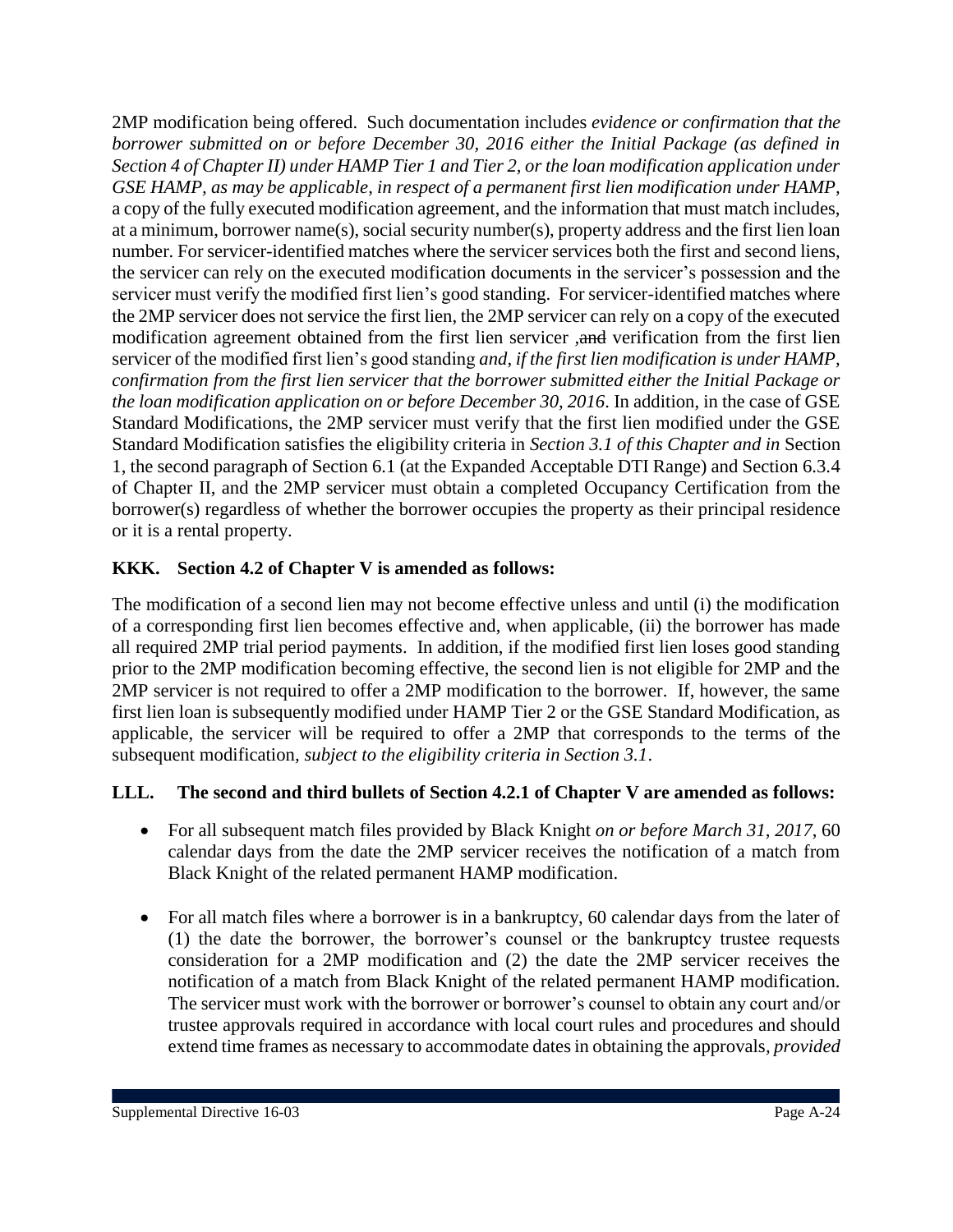*that the permanent modification or extinguishment can be effected on or before December 1, 2017.*

## **MMM. The second paragraph of Section 4.2.1 of Chapter V is amended as follows:**

A 2MP servicer must offer 2MP no later than 150 calendar days from "The Date of First Match" in the first match file provided by Black Knight containing a match to a GSE Standard Modification. The "first match file" for these purposes, is comprised of the match files that were provided by Black Knight in both September and October 2013 containing a match to a GSE Standard Modification. For all subsequent match files provided by Black Knight *containing a match to a GSE Standard Modification*, a 2MP servicer must offer 2MP no later than *on or before the earlier of (a)* 60 calendar days from "The Date of First Match" in the file for the related GSE Standard Modification *and (b) December 30, 2016, provided that a 2MP servicer is not required to offer 2MP based on a GSE Standard Modification in the 60 calendar days preceding December 30, 2016, if in its good business judgment there is insufficient time to do so in such period*.

## **NNN. The first two paragraphs of Section 4.2.2 of Chapter V are amended as follows:**

If a servicer chooses to offer a 2MP modification outside of the Black Knight process where the servicer services both the first and second liens, the servicer must offer a 2MP trial period or 2MP modification, as applicable, to the borrower no later than 60 calendar days after the effective date of the related permanent modification*, provided that in the case of a match with a GSE Standard Modification, the offer must be made on or before December 30, 2016.* 

If a servicer chooses to offer a 2MP modification outside of the Black Knight process where the 2MP servicer does not service the first lien, the 2MP servicer must offer a 2MP trial period or 2MP modification, as applicable, to the borrower no later than 60 calendar days after the date the copy of the executed modification agreement and other appropriate documentation is obtained from the first lien servicer and verification from the first lien servicer of the HAMP modified first lien's good standing *provided that in the case of a match with a GSE Standard Modification any such offer is made on or before December 30, 2016*.

### **OOO. Section 5.5 of Chapter V is amended as follows:**

If a 2MP modification is associated with a HAMP modification that loses good standing, the loan with the 2MP modification is no longer eligible for incentives under 2MP. However, a 2MP modification that is no longer receiving incentives because the borrower lost good standing on a HAMP modification may be reinstated if the first mortgage lien is subsequently modified under HAMP Tier 2 or the *a* GSE Standard Modification*, provided that the GSE Standard Modification has a permanent modification effective date on or before December 1, 2016*, as applicable. In this instance the 2MP servicer will be notified by the Black Knight matching facility that the first lien has been re-modified and the servicer must resume 2MP monthly reporting in the HAMP Reporting Tool. Servicers will not be required to re-modify a 2MP permanent modification to match the terms of the HAMP Tier 2 modification or the GSE Standard Modification*, and accordingly*, all prior 2MP modification terms apply. Upon receipt of the 2MP monthly report by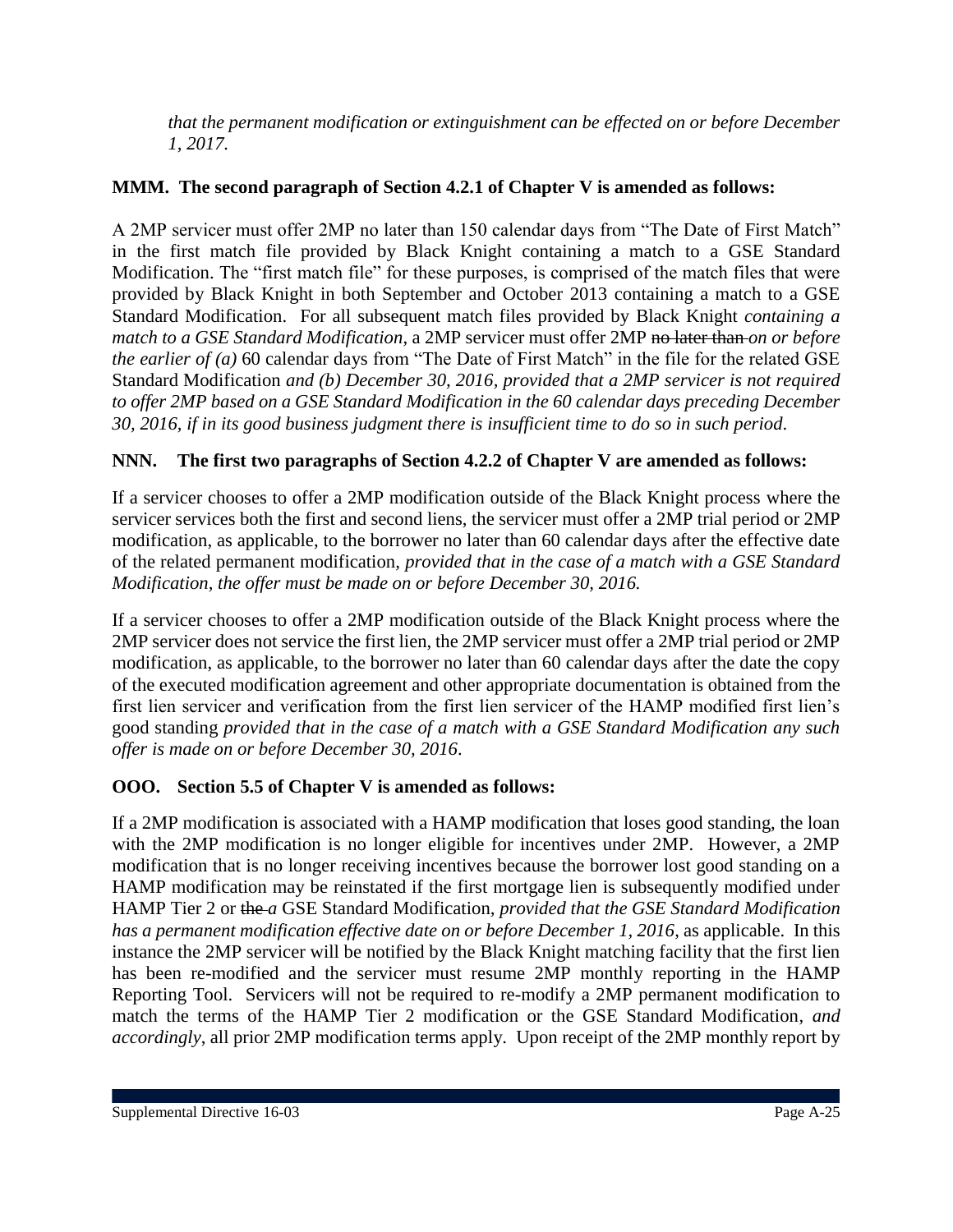the Program Administrator, incentive payments will resume and a true-up of incentives unpaid during the interim will be calculated and paid as appropriate.

## **PPP. The following paragraph is inserted at the end of Section 6 of Chapter V:**

*Servicers should use good business judgment when offering 2MP modifications after March 31, 2017 and should design their policies and procedures to reasonably ensure that borrowers placed in 2MP trial periods can be converted to a permanent modifications on or before December 1, 2017. If a 2MP trial period cannot be converted to a permanent 2MP modification or a 2MP extinguishment cannot be effected on or before December 1, 2017, servicers are encouraged to offer a proprietary second lien modification or extinguishment to the borrower. However, any such proprietary second lien modification or extinguishment is not eligible for incentive compensation under 2MP.*

## **QQQ. The last sentence of Section 9 of Chapter V is amended as follows:**

2MP servicers are required to submit 2MP data using the HAMP Reporting Tool *and all 2MP permanent modifications and partial and full extinguishments must be reported before May 1, 2018 following the April 2018 reporting cycle. In the event that a 2MP permanent modification or extinguishment is completed by December 1, 2017 but is not reported before May 1, 2018, (i) no incentives will be paid under the SPA and (ii) the servicer must nonetheless honor all terms associated with the transaction, including payment of incentives to the respective borrower, servicer or investor.*

## **RRR. Section 10.1 of Chapter V is amended as follows:**

2MP servicers must report a "full-file" status report to the credit repositories for each loan under 2MP in accordance with the Fair Credit Reporting Act as well as other applicable law and credit bureau requirements as provided by the CDIA *from time to time*. "Full-file" reporting means that the 2MP servicer must describe the exact status of each mortgage it is servicing as of the last business day of each month. Following modification of a second lien under 2MP, 2MP servicers should use Special Comment Code "CN" to identify loans being paid under a modified payment agreement as described in the guidance below provided by CDIA.

## **SSS. Sections 10.1.2 and 10.1.3 of Chapter V are amended as follows:**

### **10.1.2 Post Modification Reporting**

2MP servicers should continue to report one trade line under the original Account Number.

Date Opened  $=$  the date the account was originally opened

Original Loan Amount = the original amount of the loan, including the Balloon Payment Amount, if applicable. If the principal balance increases due to capitalization of delinquent amounts due under the loan, the Original Loan Amount should be increased to reflect the modified principal balance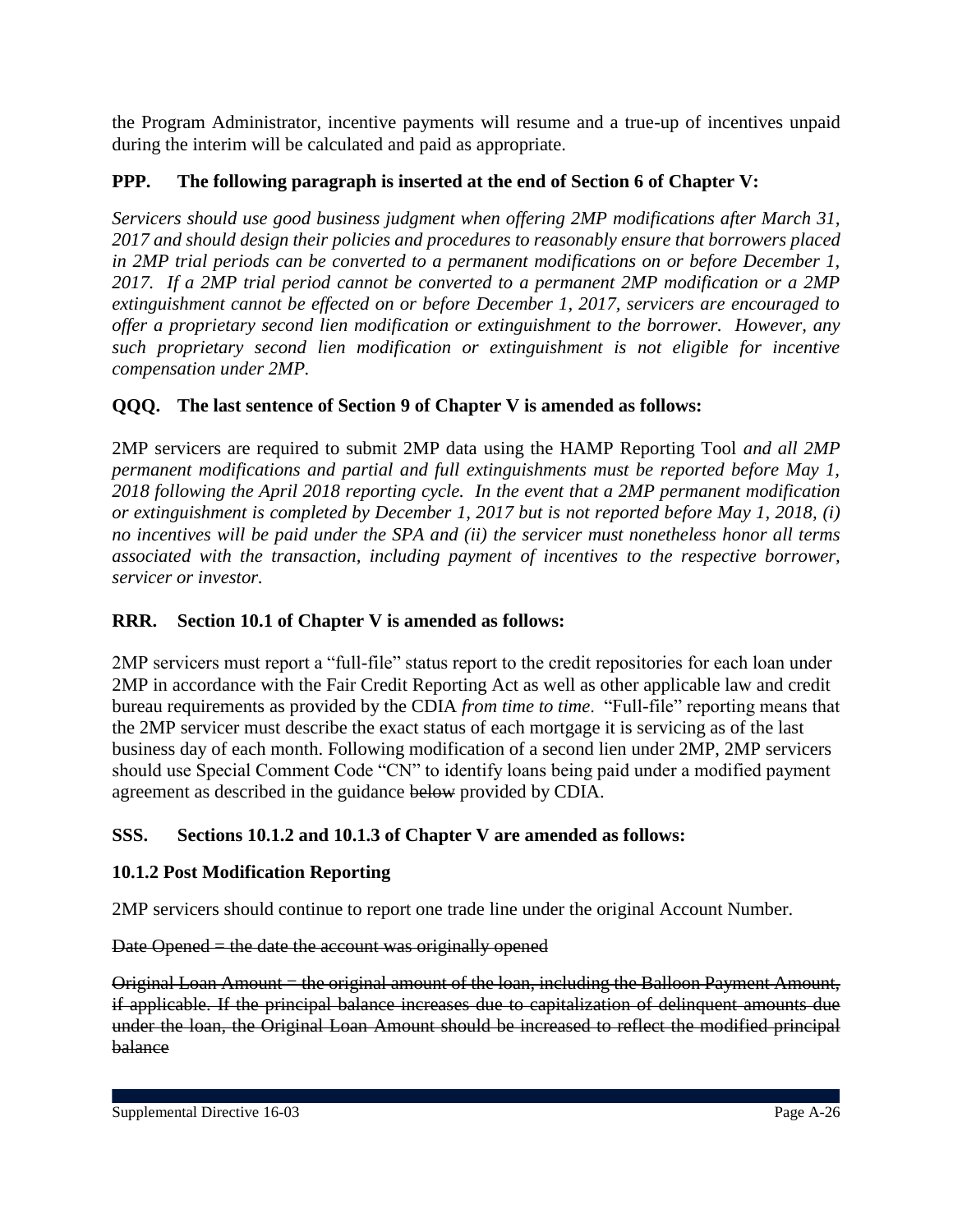$Terms$  Duration  $=$  the modified terms

Scheduled Monthly Payment Amount = the new amount as per the modified agreement

Current Balance = the principal balance (including the Balloon Payment Amount, if applicable), plus the interest and escrow due during the current reporting period

Account Status Code = the appropriate code based on the new terms of the loan

Special Comment Code = CN

K4 Segment = used to report the Balloon Payment information, if applicable:

Specialized Payment Indicator =  $01$  (Balloon Payment)

Payment Due Date  $=$  the date the balloon payment is due which is equal to maturity of the amortizing portion of the loan. Note: The payoff date can be used in this field

Payment Amount  $=$  the amount of the balloon payment in whole dollars only

#### **10.1.3 Extinguishment Reporting**

For second liens that are extinguished in their entirety under 2MP<del>, the 2MP servicer must report</del> the following to the credit repositories:

 $A$ ccount Status Code = 13 (Paid)

Payment Rating  $=$  the appropriate code that identifies the status of the account within the activity period being reported

Special Comment Code =  $AU$  (Paid in full for less than the full balance)

Current Balance and Amount Past Due = zero

Date Closed = date the accounts are forgiven and considered to be paid

Note that payment history for the forgiven accounts will be retained.

*or* F*f*or second liens where a portion of the principal is extinguished in conjunction with a modification under 2MP, the 2MP servicer must *follow all applicable laws and credit bureau requirements as provided by the CDIA*.

### **TTT. The first sentence of Section 11 of Chapter V is amended as follows:**

Borrowers, 2MP servicers and investors are eligible for incentive compensation under 2MP *for 2MP permanent modifications and extinguishments which meet the eligibility criteria set forth in Section 3 and have been reported in the HAMP Reporting Tool before May 1, 2018 following the April 2018 reporting cycle*.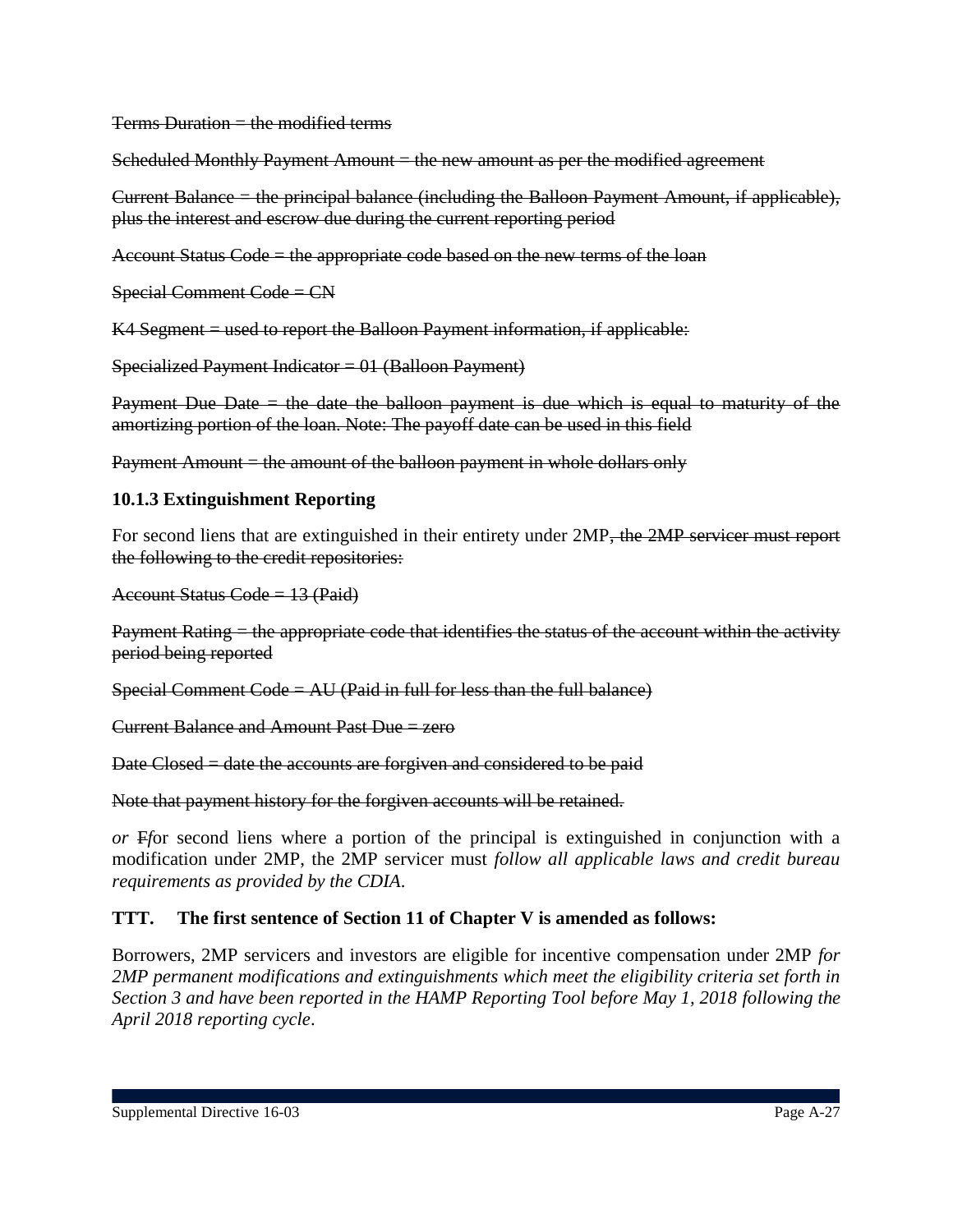#### **UUU. The last sentence and accompanying footnote of Section 2.1 of Chapter VI are amended as follows:**

Servicers should consult only these Mortgagee Letters and other existing or future guidance issued by FHA for requirements related to eligibility, underwriting and administration of FHA-HAMP (hereafter referred to as FHA-HAMP Mortgagee Letters), with the exception of the specific requirements of Treasury FHA-HAMP set forth in this Handbook. In addition to any guidance provided by FHA, to be eligible for incentive compensation under Treasury FHA-HAMP, the first lien mortgage loan must have been originated on or before January 1, 2009 and a written request for modification assistance must be made by the borrower on or before December 340, 2016<sup>1</sup> and the effective date of the permanent modification must be on or before September 30*December 1*, 2017.

### **VVV. The last sentence of Section 2.2 of Chapter VI is amended as follows:**

In addition to any guidance provided by RHS, to be eligible for incentive compensation under RD-HAMP, all borrowers must execute a Hardship Affidavit (as described in Section 4.1.1 of Chapter II), the first lien mortgage loan must have been originated on or before January 1, 2009, and a written request for modification assistance must be made on or before December 340, 2016<sup>2</sup> and the effective date of the permanent modification must be on or before September 30*December 1*, 2017.

### **WWW. The first sentence of Section 3.2 of Chapter VI is amended as follows:**

Borrowers and servicers are eligible for incentive compensation under Treasury FHA-HAMP and RD-HAMP *for* all *Treasury FHA-HAMP and RD-HAMP permanent modifications that have been reported in the HAMP Reporting Tool before May 1, 2018 following the April 2018 reporting cycle*.

### **XXX. The last paragraph of Section 3.2 of Chapter VI is amended as follows:**

Furthermore, for any FHA-HAMP trial period plan with an effective date on or after November 16, 2012, no incentives of any kind will be paid on the related FHA-HAMP permanent modification if the modified monthly mortgage payment does not fall within the target monthly mortgage payment ratio required by FHA for FHA-HAMP, subject to a maximum post modification debt to income ratio of 40 percent. No incentives of any kind will be paid on RD-HAMP modifications if the modified monthly mortgage payment does not achieve the *a* target monthly mortgage payment ratio of *not less than* 31 percent *with a maximum ratio of 36 percent*.

 $\overline{a}$ 

<sup>1</sup> Evidence of borrower submission must be provided by postmark or other independent indicator such as a date and time stamp (electronic or otherwise) evidencing submission by the borrower on or before December 31*0*, 2016. <sup>2</sup> See footnote 5.